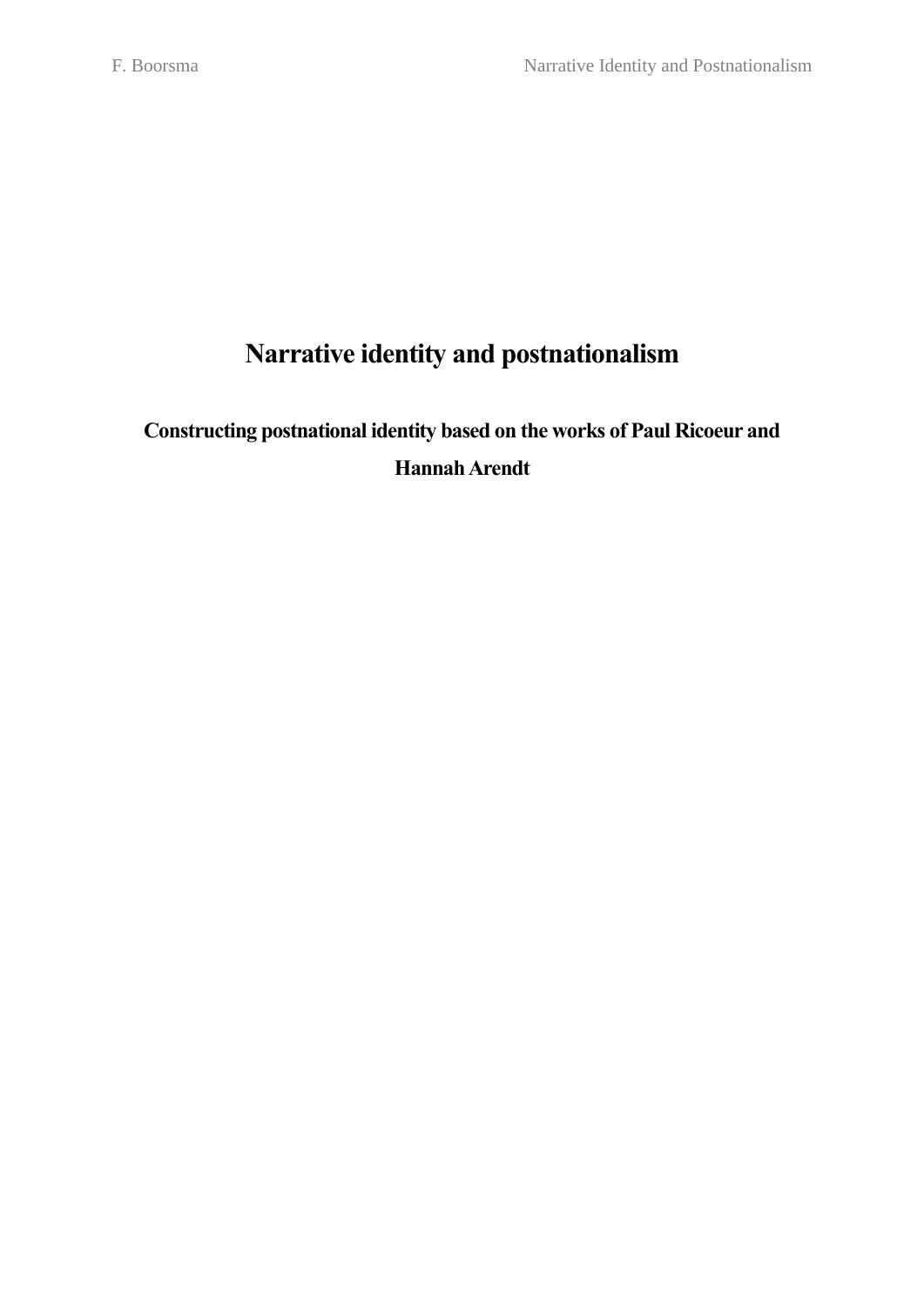# **Abstract**

*Increasing globalisation, and its ensuing problems, seem to necessitate politics capable of transcending national boundaries. In the debate between communitarian and cosmopolitan political thinkers, opinions diverge on whether this is desirable or even possible. This thesis contributes to the debate by examining political identities as narratives which people ascribe to. From this perspective, the reliance on traditional collective identities such as nationality can be questioned, and the possibility of new, postnational identities can be examined. In this thesis I examine how the political philosophies of Hannah Arendt and Paul Ricoeur contribute to a theoretical underpinning of postnational identity.*

*In chapter 2, Ricoeur's theory of narratively construed personal identity as worked out in Oneself as Another is examined, showing why it is a useful basis for theorising postnational identity. Chapter 3 analyses how personal narrative identities can be made political in the public sphere by engaging with Hannah Arendt's The Human Condition. The notions of emplotment and representation are elaborated on in this context. Chapter 4 positions the theory of narrative political identity in the communitarian/cosmopolitan debate. In this context, David Miller's communitarian theory of nationalism is analysed and the positive case for postnational identities is made. From this thesis, it can be concluded that an understanding of identity as mobile, translatable and represented in the public sphere makes postnational political identities not only thinkable but also desirable.*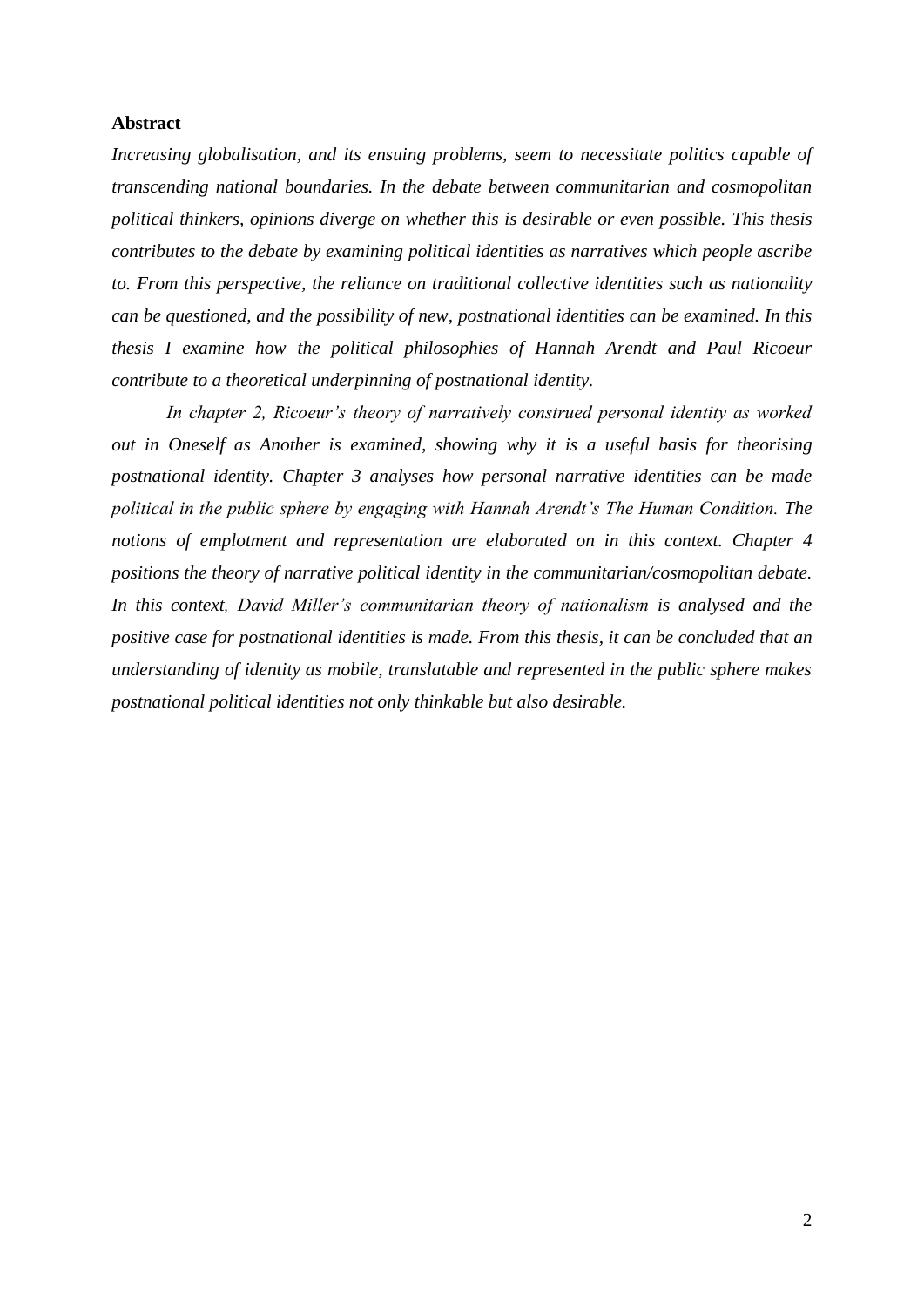# **Table of contents**

| 1. |                                     | Introduction                                                    |    |
|----|-------------------------------------|-----------------------------------------------------------------|----|
| 2. | Personal identity                   |                                                                 | 7  |
|    | 2.1.                                | Sameness and selfhood                                           | 8  |
|    | 2.2.                                | Narrative identity and ethical implications                     | 10 |
|    | 2.3.                                | Uses of narrative theory for postnational political identity    | 12 |
| 3. | From personal to political identity |                                                                 | 14 |
|    | 3.1.                                | Action and the public sphere                                    | 15 |
|    | 3.2.                                | Political narratives in the public sphere                       | 20 |
|    | 3.3.                                | Representation                                                  | 22 |
|    | 3.4.                                | Political identity and postnational identity                    | 25 |
| 4. | Postnational political identity     |                                                                 | 27 |
|    | 4.1.                                | Narrative identity between communitarianism and cosmopolitanism | 27 |
|    | 4.2.                                | Postnational identity and narrative theory                      | 32 |
|    | 4.3.                                | Communication and linguistic hospitality                        | 34 |
|    | 4.4.                                | Challenges to narrative identity                                | 36 |
|    | 4.5.                                | Narrative postnational identity                                 | 39 |
| 5. | Conclusion                          |                                                                 | 41 |
|    | References                          |                                                                 | 46 |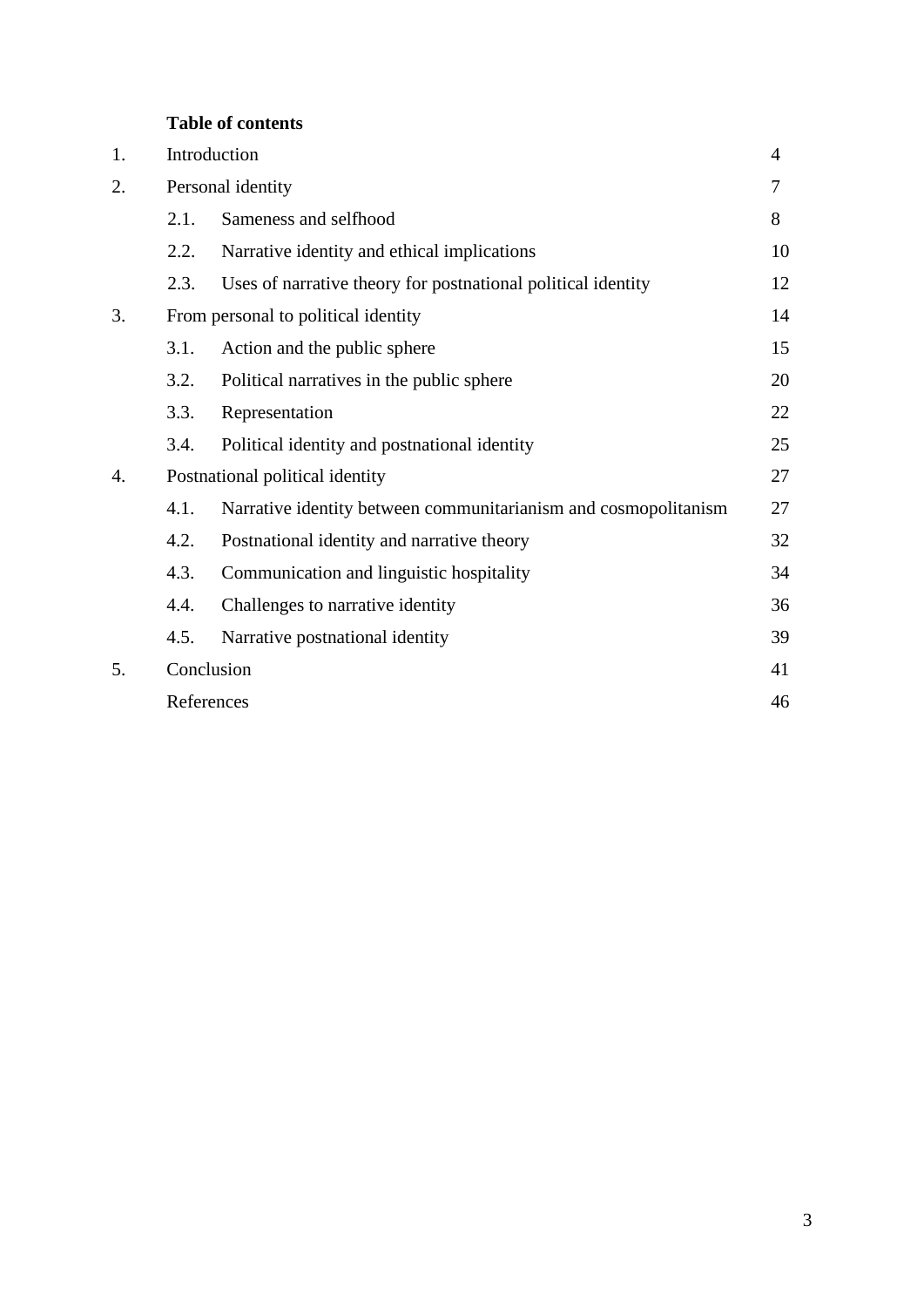### **1. Introduction**

Should we allow more, or less migration? Whose duty is it to remedy climate change, and why? And how should citizens of democratic countries respond to human rights violations in other countries? In an ever more globalized world, many political debates are starting to surpass the scale of national politics. Issues that were once local or national, like the politics of migration or policies on agriculture, industry, and corporate taxes, demand an international, or even global, approach. With this challenge of the enlarging scale of political processes comes a philosophical challenge: what shape should a global society attain?

The question of how to deal with politics on a level exceeding the national has been a hotly debated topic in contemporary Western political philosophy, as part of a debate between cosmopolitan and communitarian theorists. Cosmopolitan thinkers argue for an expansion of political communities beyond or without borders. The framework for cooperation between human beings then attains a universal scale, encompassing virtually every person on earth. Communitarian philosophers argue that this universal scale is unattainable, impossible, or otherwise undesirable. They assert that the nation or community in which people are born is constitutive of who they are. This influences people's ways of thinking about morality and society, and as such cannot be disregarded in favour of universal cooperation and institutions. $<sup>1</sup>$ </sup>

The communitarian argument about the socially embedded nature of individuals hints at an important aspect of (democratic) politics: the articulation and the recognition of the personal and political identities of those involved. If it is true that the community which people come from determines their identity to a great extent, and these differing identities lead to different preferred policies, a universal global framework for politics may not be desirable or even possible. An example is the current dichotomy between political stances of citizens in Eastern and Western Europe. Both sides have major differences of opinion about topic such as the importance of religion to national identity and the meaning of 'European values,' leading to almost directly opposing policy preferences about issues like migration and same-sex marriage.<sup>2</sup>

Are we then stuck with incommensurable national political identities in a world relying less and less on national governments? In this essay, I will oppose this view, arguing

<sup>&</sup>lt;sup>1</sup> Daniel Bell, "Communitarianism," *The Stanford Encyclopedia of Philosophy* (Fall 2020 Edition), ed. Edward N. Zalta.

<sup>2</sup> Pew Research Center, "Eastern and Western Europeans Differ on Importance of Religion, Views of Minorities, and Key Social Issues" (2018): 7-11.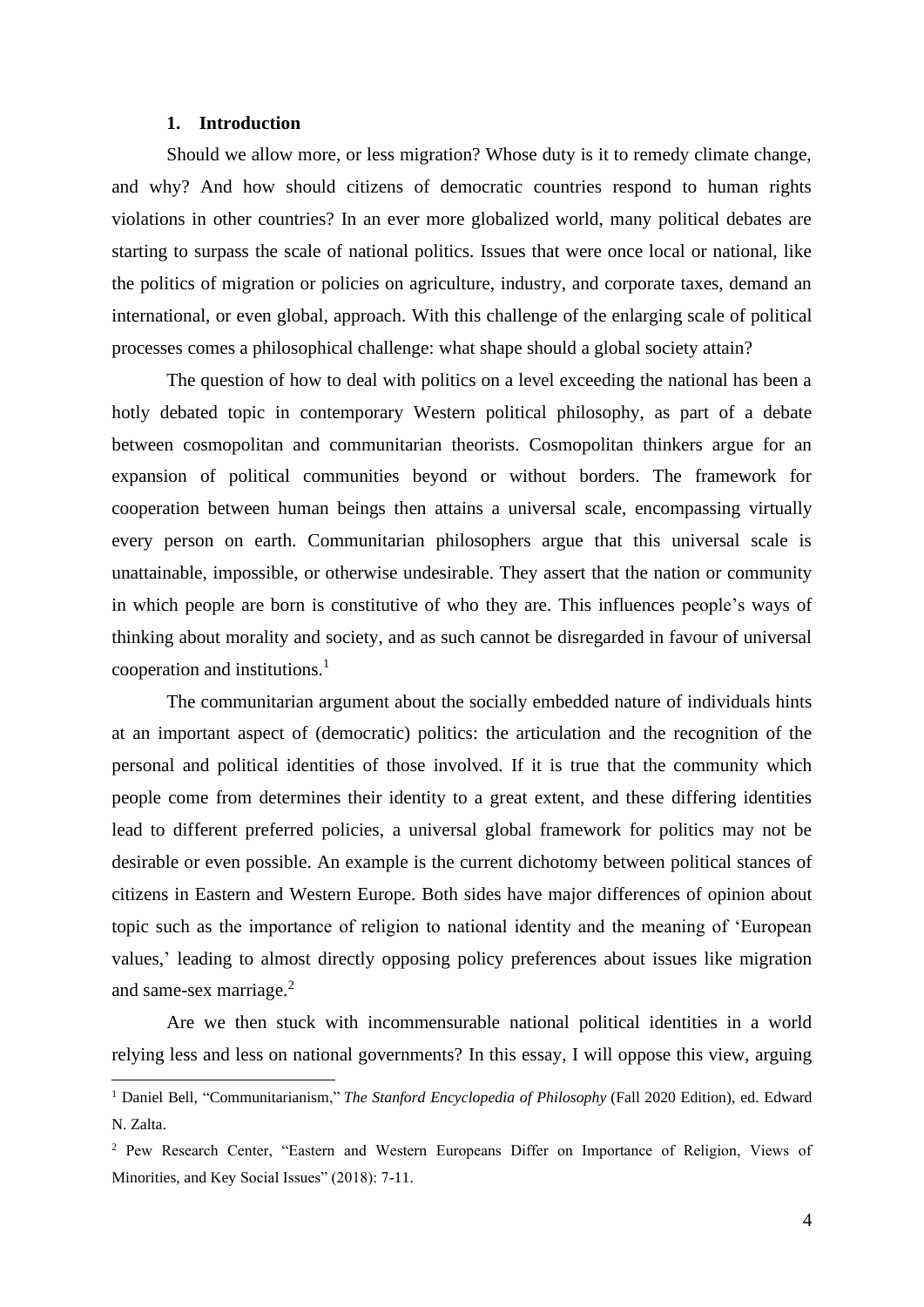for the possibility of a postnational political identity. This notion of a mobile, relational notion of identity established by emplotment encompasses its socially embedded nature, but can nevertheless serve as a universal starting point for political deliberation.

For this purpose, the work of Paul Ricoeur (1913-2005), one of the most important French philosophers of the twentieth century, is a useful guideline. At the end of his 1983 book *Time and Narrative* 3, Ricoeur described his idea of 'narrative identity.' This notion was further examined in *Oneself as Another* (1990), in which he analysed the relation between selfhood and narrative identity, while also exploring the ethical aim of such a self – laying the foundation for a conception of citizenship. In his later works on translation and translatability Ricoeur argues that the fundamental translatability between languages should serve as a model on which human interaction should be based. This means that whatever the differences between identities, translatability is a model for "… combining 'identity' and 'alterity' at numerous levels".<sup>3</sup> That identities are 'translatable' in this sense suggests that they are at the very least not incommensurable.

The ideas of Hannah Arendt (1906-1975) on identity seem to point in a similar direction as those of Ricoeur. In *The Human Condition* (1958) she ascribes to human action and speech a fundamentally self-assertive dimension, making action the locus of identity. These self-disclosing actions, for her, take place in "... the "web" of human relationships".<sup>4</sup> Action, however, is at once irreversible and unpredictable, requiring the capabilities of forgiveness and keeping promises, "… without which not even continuity, let alone durability of any kind, would be possible in the relationships between men."<sup>5</sup> The irreversibility and the unpredictability of human action are structured in the public sphere, a fundamental tenet in Arendt's theory of political togetherness. In the public sphere as a space of appearance, a plurality of actors discloses itself. Investigating Arendt's notion of the public sphere can yield invaluable insights into the ways in which personal identities can become political.

Based on the research question 'how can the works of Paul Ricoeur and Hannah Arendt contribute to a theory of postnational political identity which can answer to the communitarian critique of cosmopolitanism?' I will first argue for a narrative account of

<sup>3</sup> Paul Ricoeur, "Reflections on a New Ethos for Europe," *Philosophy and Social Criticism* vol. 21 no. 5/6  $(1995):$  3.

<sup>4</sup> Hannah Arendt, *The Human Condition* (Chicago: University of Chicago Press, 2018 [1958]), 183. Ricoeur takes over Arendt's conception of action as "… that aspect of human of human doing that calls for narration." Paul Ricoeur, *Oneself as Another*, (Chicago: University of Chicago Press, 1992), 58.

<sup>5</sup> Arendt, *The Human Condition*, 237.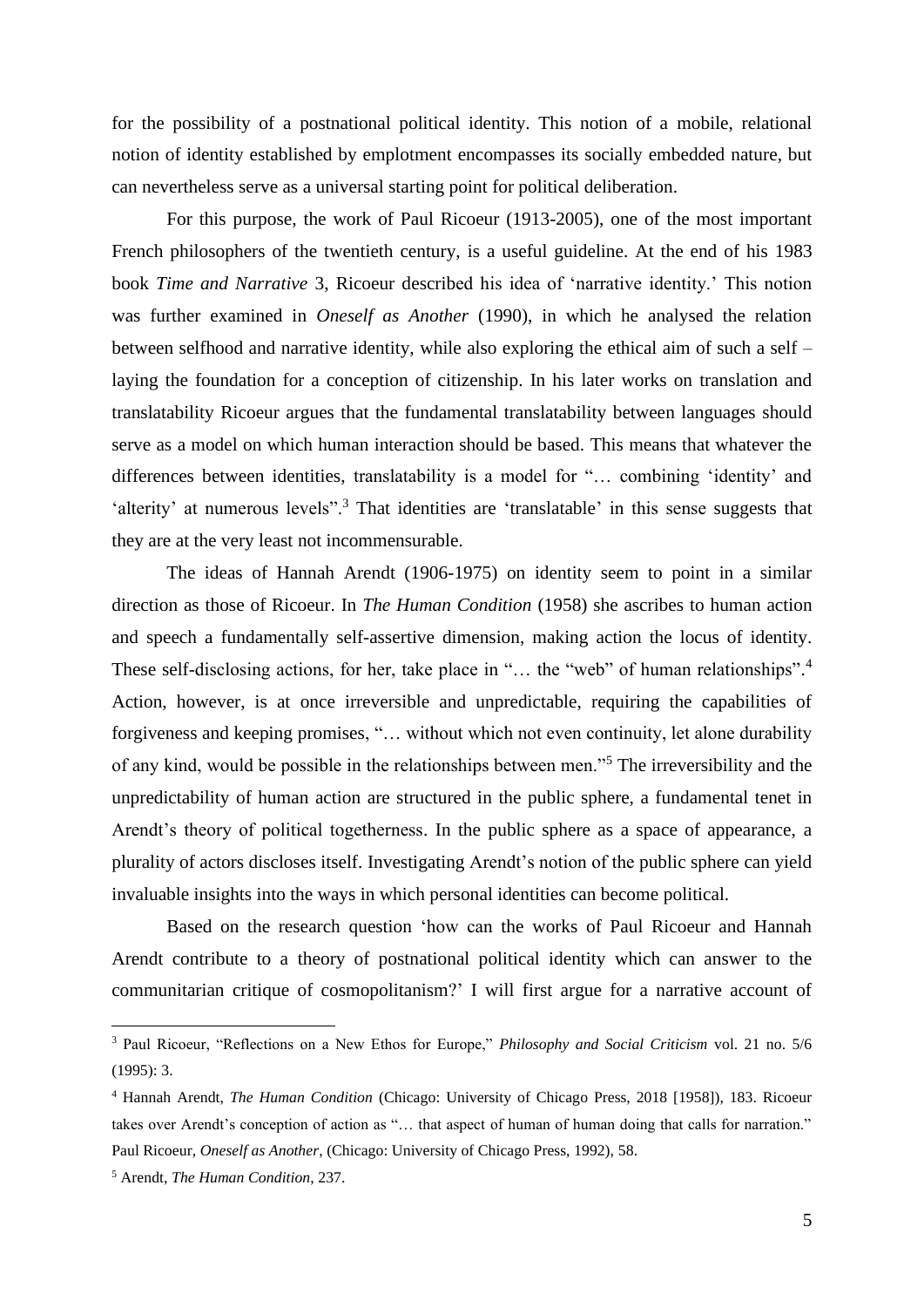personal identity, relying primarily on Paul Ricoeur's *Oneself as Another*. Secondly, I will analyse the social context of individuality, making explicit the step from personal to political identity with the use of Hannah Arendt's notion of the public sphere. This has some interesting implications for the role of representation and the so-called paradox of representation. Thirdly, the narrative understanding of identity will be applied to David Miller's theory of nationalism, before examining the positive possibilities it creates for postnational political identities. In this part, I will situate narrative identity theory between communitarianism and cosmopolitanism and explain how it can be used to critique the communitarian insistence on the necessity of affiliations of national identity. Finally, some objections will be discussed regarding choices of affiliations and identifications which are not wholly voluntary, before concluding that an understanding of identity as mobile, translatable and represented in the public sphere makes postnational political identities not only thinkable but also desirable.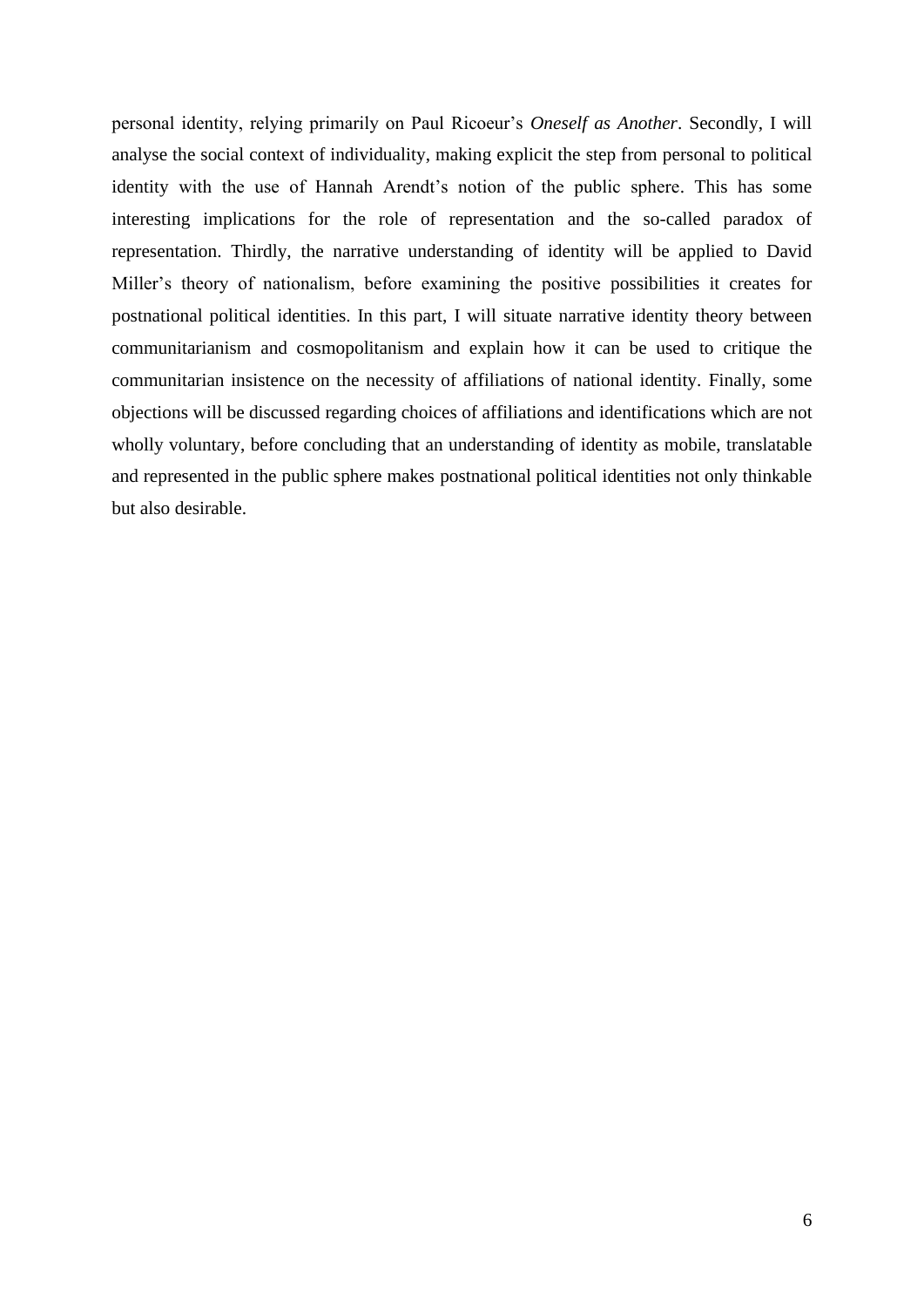#### **2. Personal Identity**

'Know Thyself,' one of the adages inscribed in the temple of Apollo at Delphi allegedly read.<sup>6</sup> We all have an idea of who we are, but how do we get to this idea? And is it even possible to know with a degree of accuracy who we are? The problem of knowing who we are has several dimensions of importance for the idea of a postnational identity. First, if it turns out that knowing oneself is fundamentally impossible, notions of identity of any kind may be bound to fail. So, if a postnational identity is to be possible, the underlying notion of personal identity must be able to support it. Secondly, if identity is indisputably tied up with a person's unique cultural background, a postnational interpretation overcoming the differences between cultures may be a bridge too far. To pave the way for these more advanced problems, an understanding of personal identity must be reached. To do so, I will first examine how personal identity is established and what it entails by engaging with Paul Ricoeur's *Oneself as Another*. I will occasionally supplement this reading with passages from Hannah Arendt's *The Human Condition* since her conception of identity is complementary to that of Ricoeur.<sup>7</sup>

In common usage, the idea of knowing oneself involves at least the following three presuppositions: a) there is a self, b) this self can be identified, so it has an identity and c) we can know the identity of the self. In his theory of narrative identity, Ricoeur subjects these assumptions to scrutiny in an elucidating manner. In *Oneself as Another,* he starts with an examination of the relationship between self and identity, distinguishing two notions of identity as either sameness or selfhood.<sup>8</sup> In what Ricoeur terms his hermeneutics of the self, sameness and selfhood stand in a dialectical relation to each other.<sup>9</sup> Importantly, within selfhood a further dialectic is implied between self and other than self, pointing toward the necessity of others in the constitution of personal identity.<sup>10</sup> In the following paragraphs I will describe Ricoeur's theory of identity, after which I will analyse it and highlight the ways in which the building blocks for an idea of postnational identity are present in it.

<sup>6</sup> T. Dempsey, *The Delphic Oracle, Its Early History, Influence and Fall* (Oxford: B. H. Blackwell, 1918), 141.

<sup>&</sup>lt;sup>7</sup> The connection between these authors is exemplified by the fact that Ricoeur wrote the preface to the French translation of Arendt's *The Human Condition*.

<sup>8</sup> Ricoeur, *Oneself as Another*, 3.

<sup>&</sup>lt;sup>9</sup> This means that sameness and selfhood are not simply opposed, but that their relationship can vary over time. Their main difference concerns the way in which sameness and selfhood establish permanence in time, respectively "… the perseverance of character and the constancy of the self in promising." Ibid., 124. <sup>10</sup> Ibid., 4.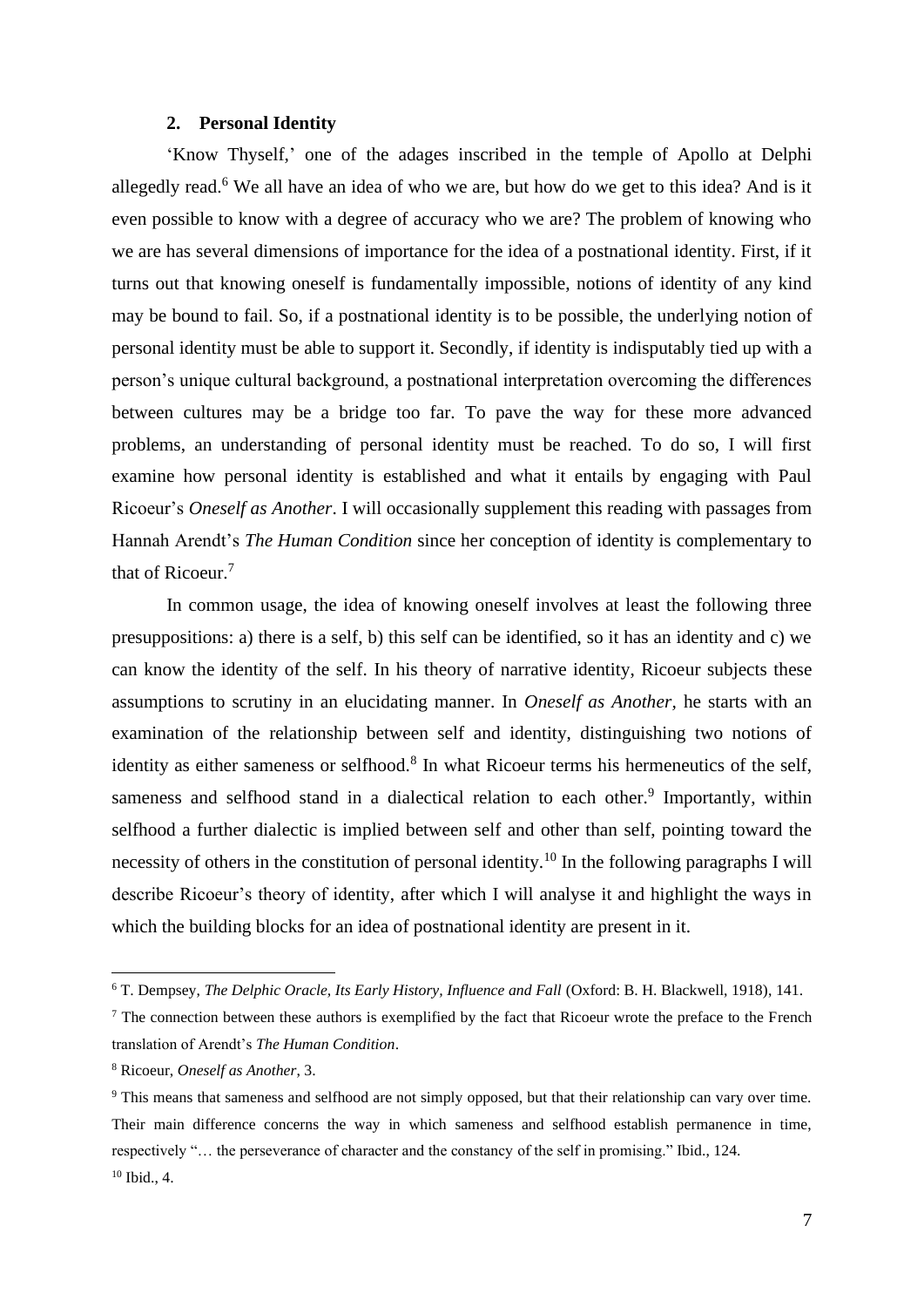#### **2.1. Sameness and selfhood**

As Ricoeur explains in the introduction to *Oneself as Another*, his theory is situated in between two traditions of thinking about identity. On the one hand, the Cartesian 'cogito,' the notion of the ego as the only certainty that can be established through the exercise of radical doubt, "[t]he subjectivity that posits itself through reflection on its own doubt."<sup>11</sup> On the other hand, the Nietzschean view of a 'shattered cogito,' which extends Descartes' doubt to the internal world, coming to view any notion of a coherent self as illusory.<sup>12</sup> If the self is not to be understood as either an essence, the cogito, or an absence, as in Nietzsche, what options remain for the idea of an identity?

For Ricoeur, the problem of identity is further complicated because answers to the question 'who' are often answered in terms of 'what.' He proposes to solve this difficulty by distinguishing between two forms of identity, sameness and selfhood, corresponding respectively to the Latin words *idem* and *ipse*. <sup>13</sup> The difference between these notions of identity is encountered in the different manners in which they establish a form of permanence in time.<sup>14</sup> What is at stake is determining whether there is "a form of permanence in time which can be connected to the question "who?" inasmuch as it is irreducible to any question of "what?""<sup>15</sup>

To speak of identity then refers to several ways of understanding why a person remains the same over time*.* The notion of identity as sameness, for Ricoeur*,* contains numerical, qualitative, and continual aspects. Numerical, because someone is some-one: the same one as before, re-identifiable as such. Qualitative, because qualitative resemblance serves the purpose of reidentification. The qualitative resemblance of a person to that same person at an earlier point becomes weaker the more time has passed; consider the difference in habits and appearance between a person at age one and at age twenty. Uninterrupted continuity must thus be demonstrated to prove that this person is the same as before.<sup>16</sup>

How does this conception of identity as sameness differ from identity as selfhood? Bernard P. Dauenhauer, in his book *Paul Ricoeur: The Promise and Risk of Politics*, succinctly summarizes: "*Idem* expresses the self's spatiotemporal sameness. *Ipse* expresses

 $11$  Ibid., 7.

<sup>12</sup> Ibid., 13.

<sup>13</sup> Ibid., 115-16.

<sup>14</sup> Ibid., 116.

<sup>15</sup> Ibid., 118.

<sup>16</sup> Ibid., 116-18.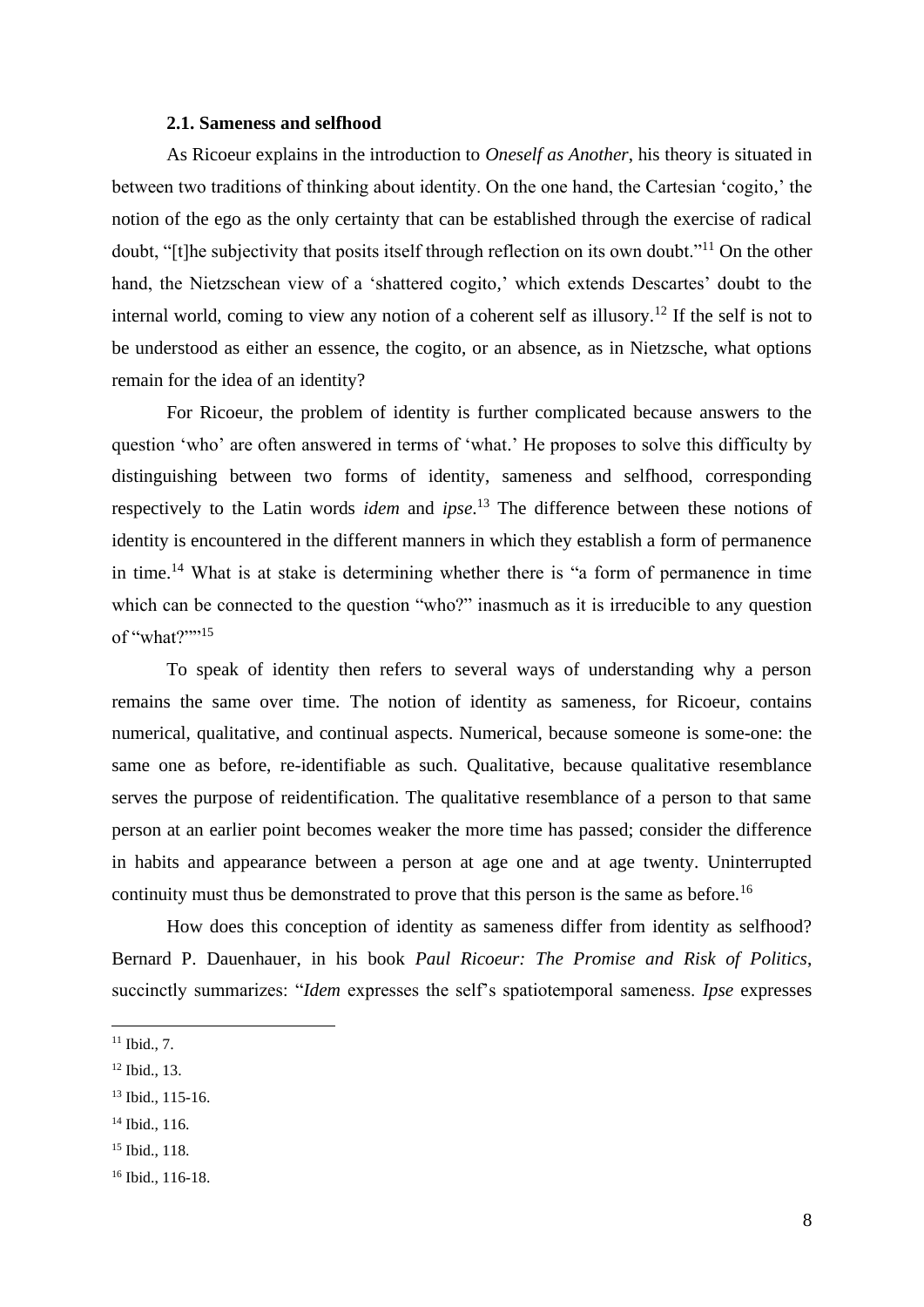its uniqueness and its ability to initiate."<sup>17</sup> The ability to initiate which Ricoeur finds characteristic of ipse-identity is the ability, through action, to set something in motion – to start a chain of events.<sup>18</sup> In his notion of action as initiating something, Ricoeur does not draw explicitly on Hannah Arendt, but the affinity to her theory of action is clear. For Arendt, acting is both beginning something and revealing oneself to others. She states that "[i]n acting and speaking, men show who they are, reveal actively their unique personal identities and thus make their appearance in the human world."<sup>19</sup> The ipse-pole of identity as selfhood is a self-constancy that cannot be reduced to what one is, but only to who one is.<sup>20</sup>

These two poles of identity are not exclusive to one another, but instead may overlap or diverge to a differing degree. Ricoeur describes the moment when both poles overlap as character. Character "designates the set of lasting dispositions by which a person is recognized."<sup>21</sup> These dispositions, acquired through the internalization of identifications with values, norms, people and other things external to the self, "assures at once numerical identity, qualitative identity, uninterrupted continuity across change, and, finally, permanence in time which defines sameness."<sup>22</sup> The way ipse-identity contributes to character is through loyalty. People frequently identify with values, norms or models. Identifying with this "otherness assumed as one's own" causes loyalty towards these values, maintaining the character's permanence in time by internalizing them.<sup>23</sup> Character can thus be seen as the overlapping of ipse- and idem-identity, because the identification of the self is entirely dependent on the identification of the same.

The poles of identity diverge, however, in the process of keeping one's word. Keeping one's word entails a different form of permanence in time that has nothing to do with habits or disposition. A promise made and the intention to keep it requires constancy of the self even if the promise involves an act that is 'out of character.' Others can count on someone to keep their word, but also hold them accountable if they do not. For Ricoeur, these factors

<sup>17</sup> Bernard P. Dauenhauer, *Paul Ricoeur: The Promise and Risk of Politics* (Lanham, MD: Rowman & Littlefield Publishers, Inc., 1998), 110.

<sup>18</sup> Ricoeur, *Oneself as Another*, 105.

<sup>19</sup> Arendt, *The Human Condition*, 179.

<sup>20</sup> Ricoeur, *Oneself as Another*, 123.

<sup>21</sup> Ibid., 121.

<sup>22</sup> Ibid., 121-22.

<sup>23</sup> Ibid., 121.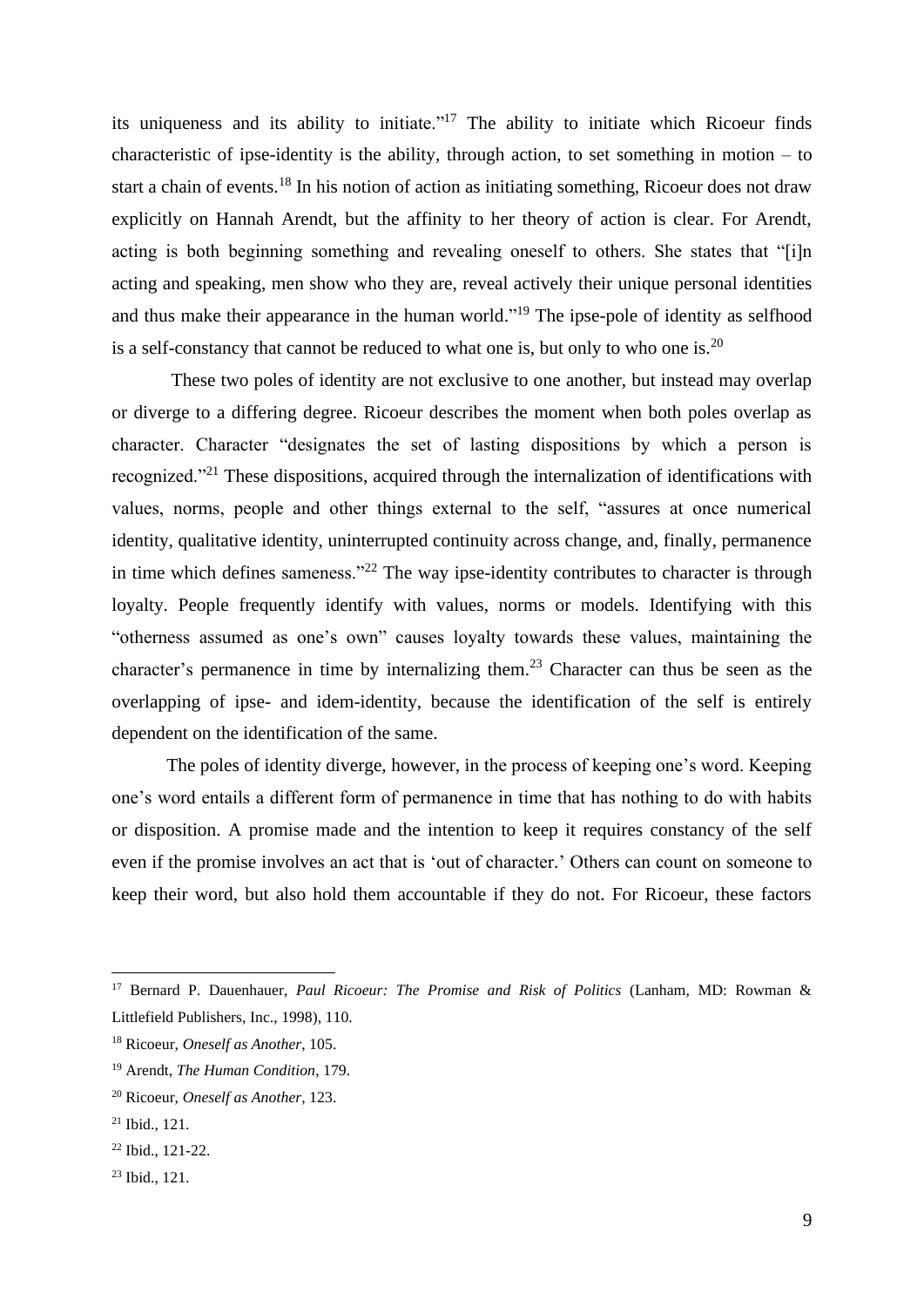together lead to a person having responsibility.<sup>24</sup> Here, the ipse- and idem-poles of identity do not coincide.<sup>25</sup>

The varying relation between sameness and selfhood requires mediation. Here the notion of narrative identity comes in. Ricoeur states:

"Having thus situated it in this interval, we will not be surprised to see narrative identity oscillate between two limits: a lower limit, where permanence in time expresses the confusion of *idem* and *ipse*; and an upper limit, where the *ipse* poses the question of its identity without the aid and support of the *idem*."<sup>26</sup>

How does this narrative identity work?

### **2.2. Narrative identity and ethical implications**

The sixth study of *Oneself as Another* starts with an analysis of narrative identity as the identity of the character or personage in a story.<sup>27</sup> The identity of the character is "constructed in connection with that of the plot."<sup>28</sup> It is important to emphasize the function of what Ricoeur calls 'emplotment.' Emplotment is the process of gathering contingent features into a unifying story.<sup>29</sup> Say, for example, someone takes being in a storm at an early age to be one of the most important events in their life, making them eventually pursue a career as a meteorologist. Another person witnessing the same storm may have forgotten all about it or may assign it a completely different meaning. By constructing a story through emplotment, the character of the story creates his or her personal identity. Importantly, this story is not all factual, but a blending of fiction and experiences:

"… it is precisely because of the elusive character of real life that we need the help of fiction to organize life retrospectively, after the fact, prepared to take as provisional and open to revision any figure of emplotment borrowed from fiction or from history."<sup>30</sup>

<sup>24</sup> Dauenhauer, *Promise and Risk*, 121.

<sup>25</sup> Ricoeur, *Oneself as Another*, 124.

<sup>26</sup> Ibid., 124.

<sup>27</sup> Ibid., 141.

<sup>28</sup> Ibid., 141.

<sup>29</sup> Dauenhauer, *Promise and Risk*, 124-25.

<sup>30</sup> Ricoeur, *Oneself as Another*, 162.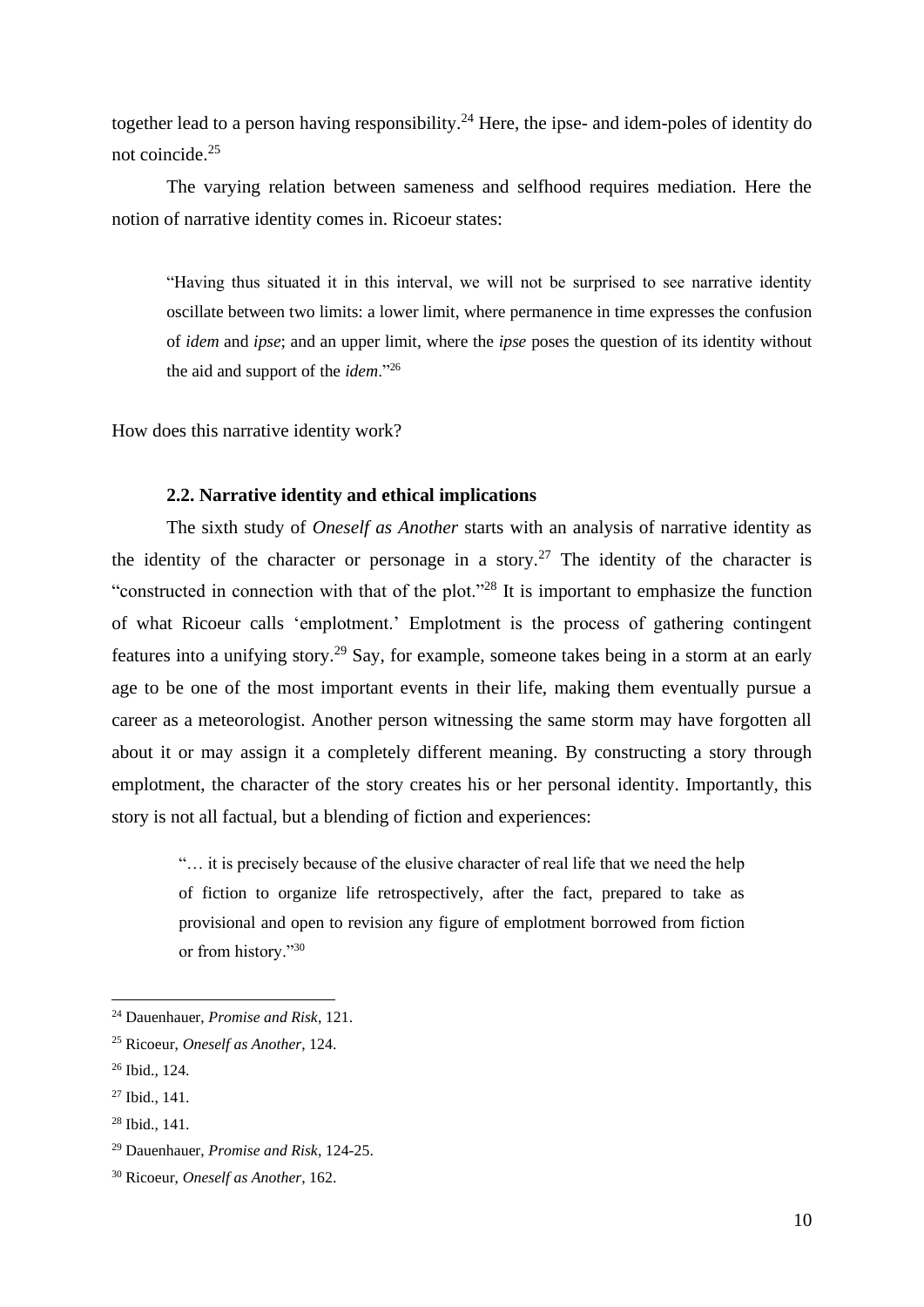The character in this story, furthermore, can be considered a plot in itself.<sup>31</sup> The identity of the character is as dependent on the development of the story as the story on the development of the character, making personal identity correlative to that of the story.<sup>32</sup> Characters in a story, as such, have a certain role to play. In the wide variety of roles which characters can play in a story, a distinction between two main categories can be made: agents and sufferers.<sup>33</sup> Agents are capable of initiating action, whereas sufferers are undergoing (the consequences of) action.<sup>34</sup> As such, my actions figure in the stories of others, and the actions of others which I undergo – or suffer – figure in my narrative, meaning the narrative identities of persons are fundamentally intertwined. This interrelation between narratives, and thus the interdependence of identities, was already noticed by Hannah Arendt. She terms this intertwinement "the "web" of human relationships."<sup>35</sup> For her action is only meaningful in the web of human relationships; therefore, in a vacuum, meaningful action is impossible. Because of the relationality inherent to action, "[t]o do and to suffer are like opposite sides of the same coin, and the story that an act starts is composed of its consequent deeds and sufferings."36

According to Ricoeur, there is an asymmetry between actors and sufferers which requires evaluation. Only in the evaluation of the acting and suffering of characters can people be said to be persons.<sup>37</sup> The stress here is on evaluation: narratives are never neutral with regard to the actions, agents and sufferers they describe.<sup>38</sup> Narratives make it possible to ascribe actions to agents: "Telling a story is saying who did what and how, by spreading out in time the connection between these various viewpoints."<sup>39</sup> Because action can narratively be imputed to an agent, the ethical question of responsibility arises. To be responsible means to provide to an other who needs you and asks "Where are you?" the response: "Here I am!" – an expression of selfhood. $40$ 

<sup>31</sup> Ibid., 143.

<sup>32</sup> Ibid., 144.

<sup>33</sup> Ibid., 144.

<sup>34</sup> Ibid., 145.

<sup>35</sup> Arendt, *The Human Condition*, 183.

<sup>36</sup> Ibid., 190. This will be discussed more in-depth in chapter 3.

<sup>37</sup> Dauenhauer, *Promise and Risk*, 125.

<sup>38</sup> Ricoeur, *Oneself as Another,* 164.

<sup>39</sup> Ricoeur, *Oneself as Another*, 146.

<sup>40</sup> Ibid., 165.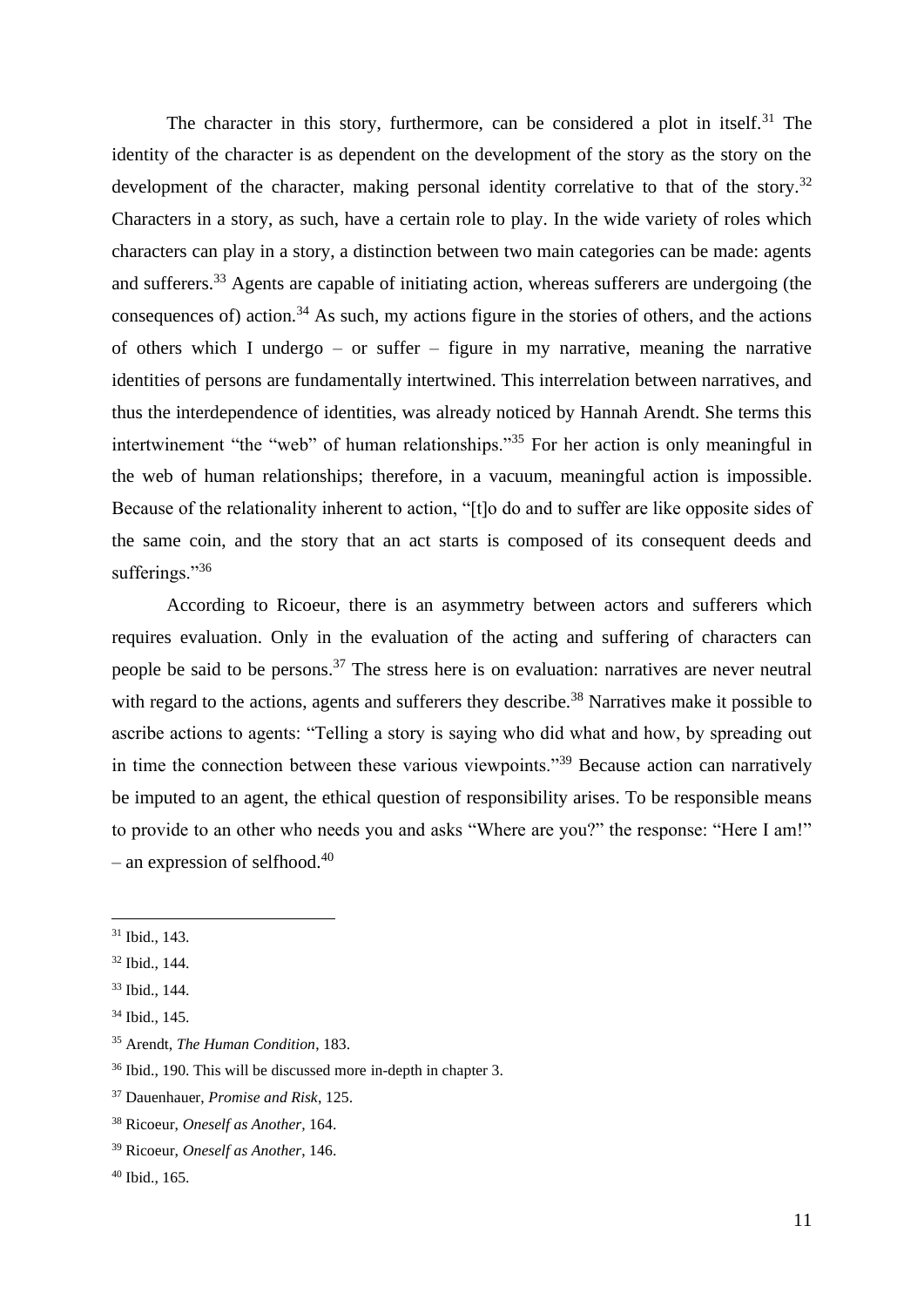This expression is what Ricoeur calls an attestation: the attestation of being oneself acting and suffering.<sup>41</sup> The attestation of selfhood thus arises in response to the need of someone other, elucidating the meaning of Ricoeur's notion of the "ethical primacy of the other than self over the self."<sup>42</sup> Identity then depends on the relation to an other, and for that reason one is accountable for one's actions.

# **2.3. Uses of narrative theory for postnational political identity**

The theory of narrative identity has some advantages for a political identity that transcends national boundaries, over either more essentialist accounts or theories that abandon the notion of identity altogether. First, the mobility of identities: "they are the outcome of the combination of the story's coherence as a structured whole and the multiple, discordant events and actions that the story recounts."<sup>43</sup> Perhaps the principal strength of Ricoeur's theory is that its analysis is limited to the structure of identity, without ascribing it specific content. This makes it possible to, in a sense, 'know thyself' without having to resort to the notion of a transcendental subject or conceding that the quest for the self is a futile endeavour. The contingency of the events and actions encompassed in narratives about personal identity accounts for the mobility of identity. The next chapters will show the relevance of the mobility of identity for political collectives.

Secondly, the characters in a story come from somewhere; they have specific heritages.<sup>44</sup> Even if identity is always tied to a historical background, nothing in this theory suggests it is principally incommensurable with other, equally contingent, backgrounds. Different identities come with different heritages, but these heritages are not immutable. Events and actions can be put in different contexts, and their relative value for 'who we are' can change. This will prove important with respect to the differences between nationalism and postnationalism which will be discussed in chapter 4.

Thirdly, the structure of identity as constituted in relation to others highlights the inescapability of the ethical aspect of responsibility for one's actions. Every action has its actors and its sufferers, and the relation between these is one of asymmetry. It is necessary to be watchful of imbalances of power in this regard. Responsibility for one's actions is then required of the individual in relation to an other, but this feature extends to narratively

<sup>41</sup> Ibid., 22.

<sup>42</sup> Ibid., 168.

<sup>43</sup> Dauenhauer, *Promise and Risk*, 126.

<sup>44</sup> Ibid., 127.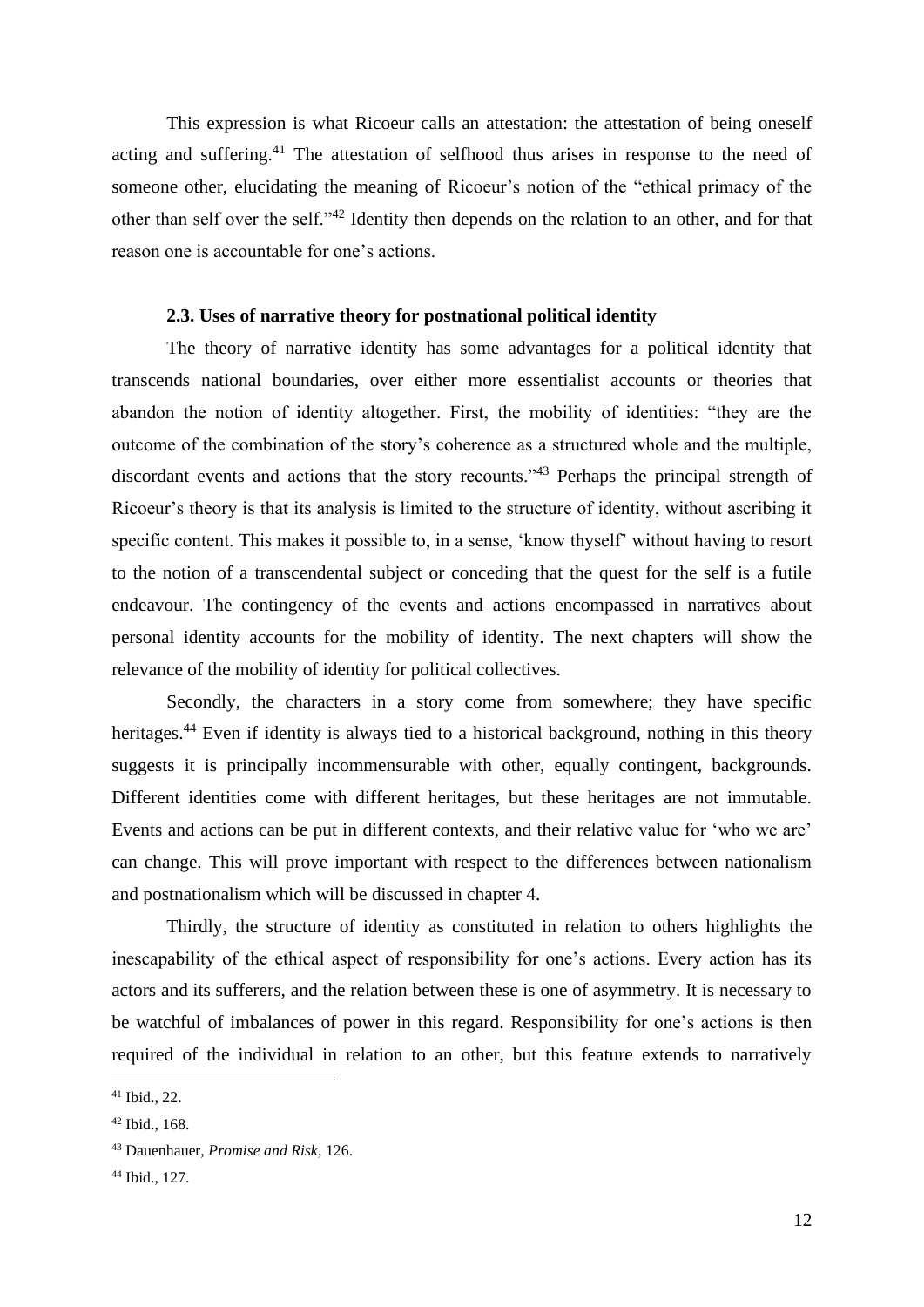constructed collectives and to political life in general. Political actions and events exemplify this requirement: if a representative makes any decision – especially when it is controversial she will have to bear the responsibility for it and be held accountable for it. If a nation that is part of a union of nations like the EU makes a political decision, they will similarly be held responsible for it. Even countries that do not participate in any supra-national framework will be held accountable for their actions by the other countries in the world.

The narrative account is not free of difficulties, however. Perhaps most problematic for the account of narrative identity as a building block for postnational identity is the question whether people of different groups are willing to set aside their differences; to acknowledge that their identity does not have an ineradicable essence. The narrative account makes it plausible that they can, and maybe even should, do this, but not every person will comply. Some traits constitutive of particular narrative identities, like the adherence to a religion, are often considered to be of major significance for personal and political identity. The values one identifies with often have to do with a cultural or historical heritage as well, identifications which many would go so far as to fight for.

Denying people such important identifications is not called for, though. Through an examination of Hannah Arendt's notion of the public sphere as a place for the presentation and representation of identities to others and oneself, I will examine in the following chapter how narratively construed political identities unite people from different contexts into one collective. I will then take a closer look at the representation of political identities and specifically examine the implications of the narrative account for the paradox of representation.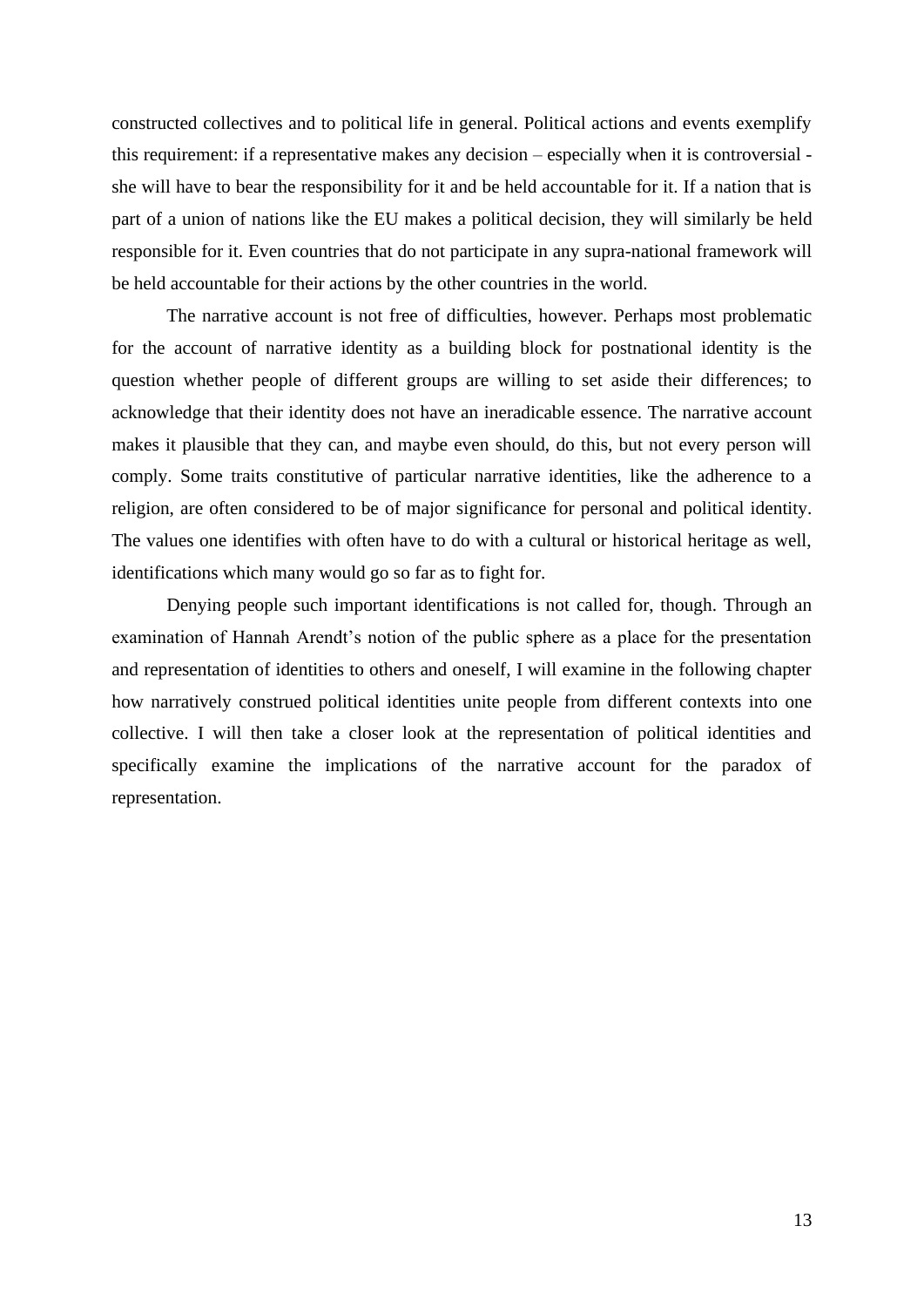# **3. From personal to political identity**

In the previous chapter, the focus was on the construction of personal identity through narrative. I will now examine how to get from personal identity to political identity. To answer this question, Hannah Arendt's notion of the public sphere as a public space of appearance is essential. First, however, her notion of action must be examined. Ricoeur's different understanding of action in *Oneself as Another* can be used to nuance Arendt's account. Of the aspects already pointed out of the narrative project, its inherent relationality is especially important. What are the relations between persons in political situations and settings, and how can they be narratively understood?

Political identities rely as much on narrative construction as personal identities, arguably even more. What brings people together into a collective better than a shared history? I will examine more concretely the relation between political identities and collectives by an analysis of how common identifications around contingent factors, through emplotment, serve as a basis for collective identities. Then I will argue that there are commonalities between these groups: they all have a particular perspective on reality, and they are constituted by a form of representation*.*

The notion of representation, however, has its own share of problems, as is most clearly seen in the 'paradox of representation': in the representation of an identity, representatives come to occupy a position above those they are meant to represent. The main idea is that representatives do not properly represent the people they were chosen to represent, because they do not belong to the people anymore. This age-old conviction fuels the sentiment that direct democracy is intrinsically superior to representative democracy. With the theories of Hannah Arendt and Paul Ricoeur in hand, however, I will challenge this belief, and argue that the representational aspect is crucial for the constitution of group identities and their coming together in a democracy. In that sense, I will offer a reading of Arendt and Ricoeur as precursors to the representative turn.<sup>45</sup>

<sup>&</sup>lt;sup>45</sup> The representative turn in political theory is a new appreciation of the role of representation in democratic politics. I will here refer primarily to the thesis that "constituencies do not exist beforehand, but they are constantly made and remade through representative politics. Who 'we, the people' are is an ongoing thing." Sofia Näsström, "Where is the Representative Turn Going?" *International Journal of Political Theory* 10(4) (2011): 506. https://doi.org/10.1177/1474885111417783.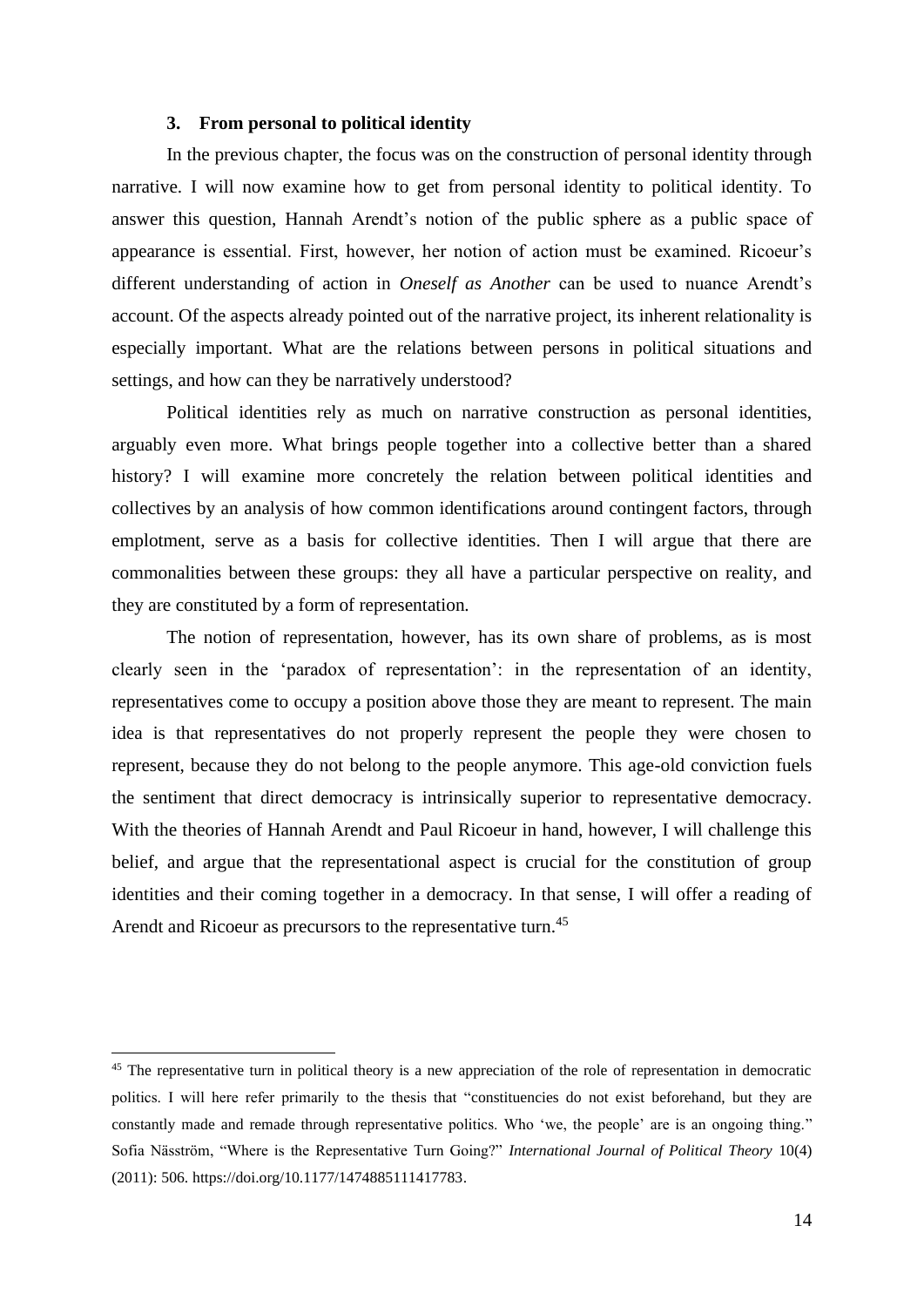#### **3.1. Action and the public sphere**

On the narrative account based on Paul Ricoeur, which was discussed in chapter 2, personal identity is mobile, relational, and tied to a certain background. Hannah Arendt and Ricoeur agree on many of these aspects of identity, but the conclusions Arendt draws regarding the 'space of appearance' are worth analysing. The public sphere, as a space of appearance, is the space where different political identities meet and interact. The starting point of this analysis, however, should be Arendt's conception of action since action for her separates the personal from the political.

Action is for Arendt what determines the 'who' as opposed to the 'what' of a person. It is through self-revealing action that people "reveal actively their unique personal identities."<sup>46</sup> Through action, then, people reveal what Ricoeur would call their ipse-identity. Arendt's notion of action, like Ricoeur's, is tied up with the idea of beginning: "To act, in its most general sense, means to take an initiative, to begin".<sup>47</sup> This conception of action is focused on the sense in which man is capable of beginning, and not on the beginning of processes in the world which are not causally attributable to human beings.

On this point, Arendt and Ricoeur diverge. Whereas Arendt discusses action in terms of unique and self-revealing human acts that set something in motion, Ricoeur distinguishes between two different understandings of action in relation to causality. First, action is a beginning "*in medias res"*: action creates a beginning in a causally determined world that has already begun.<sup>48</sup> This is an acknowledgement of the fact that causal – historical, biological, political – chains of events have an impact on what actions are even possible. Second, and in line with Arendt, beginning is starting something new and unexpected, intervening in the world through intentional action.<sup>49</sup> It is for this reason that a person can be held responsible for an action.<sup>50</sup> Ricoeur accepts that "separating what belongs to the agent from what belongs to the chains of external causality proves to be a highly complex operation."<sup>51</sup> For him, the initiative, or the power-to-do, joins these two, the causal history and the capacity to act, together.

<sup>46</sup> Arendt, *The Human Condition*, 179.

<sup>47</sup> Ibid., 176.

<sup>48</sup> Ricoeur, *Oneself as Another*, 105.

<sup>49</sup> Ibid., 109.

<sup>50</sup> Ibid., 107.

<sup>51</sup> Ibid., 106.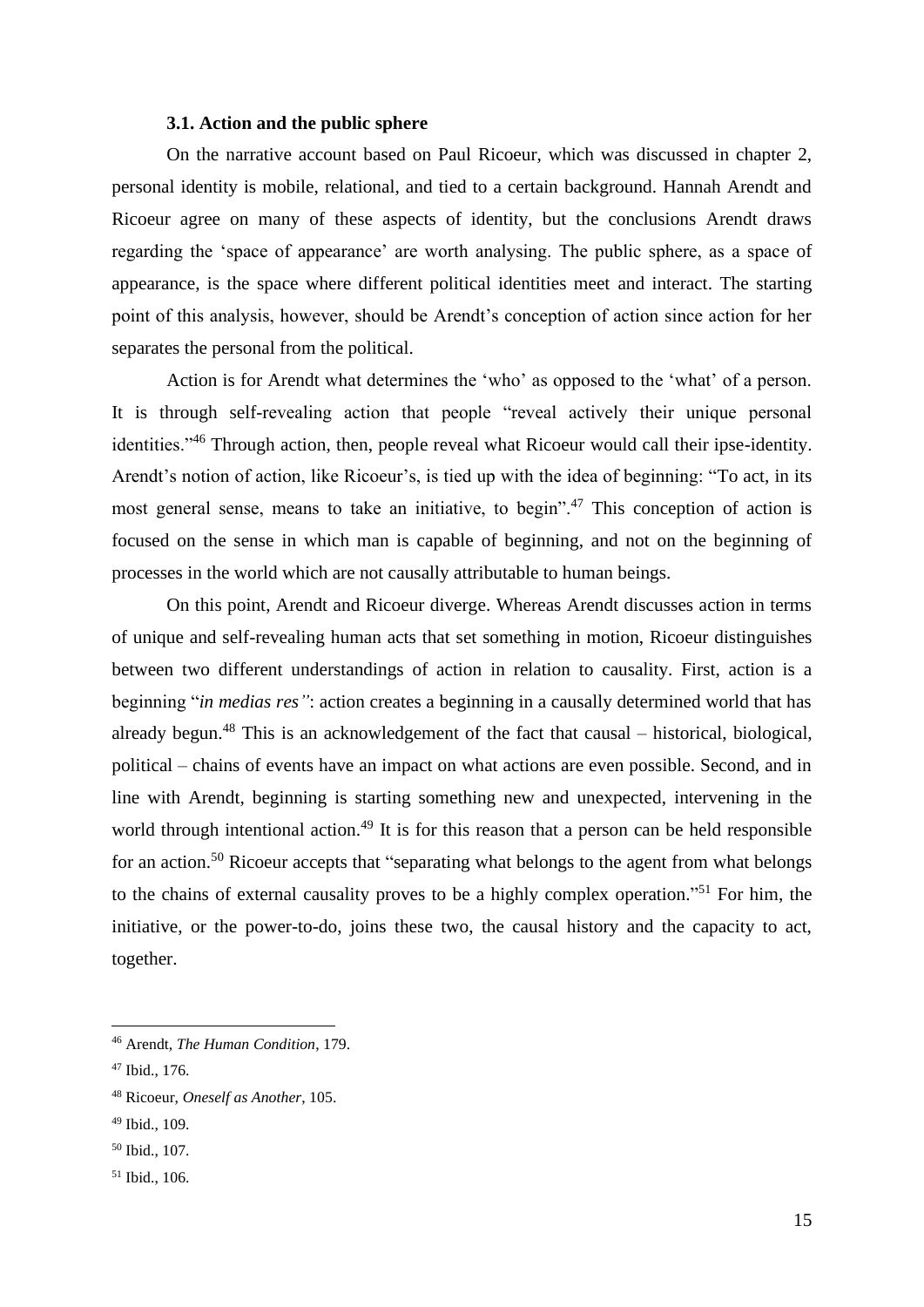The difference between action as causally determined by external factors and action as initiating something new is important. The interesting feature of action, for Arendt, is not that action arises as a consequence of a causal history, but that it is a self-revealing beginning of something unexpected, and thereby an expression of who one is. On this reading, unreflectively taking over characteristics of others like family or friends is not action, and as such is not political. Only actively appearing to others in the public sphere is the sort of action that can be called political.

Arendt did not differentiate between idem- and ipse-aspects of identity but looking through this lens reveals that she was primarily concerned with the latter. The characteristics that habitually and unreflectively mark someone's sameness through time, the identity shaped by external causal chains of events, are what Ricoeur would call identity as sameness, or idem-identity. The initiating aspect of identity and its appearance in public are the start of a new causal chain, and constitute the identity as selfhood, or ipse-identity. For Arendt, then, only the ipseity of identity can be rendered political. Keeping in mind the idem-aspects of identity, and the relation between ipse and idem that Ricoeur stresses, however, explains why some identifications that are acquired by habit are still deemed worthwhile in a personal and in a political sense.

The two authors agree in their understanding of action as fundamentally intertwined with actions of others. I discussed this feature of Ricoeur's theory in paragraph 1.3. For Arendt actions and the narratives of these actions take place in relation to others, in the web of human relationships.<sup>52</sup> Because of the relationality of action, every person is simultaneously actor and sufferer. "Since action acts upon beings who are capable of their own actions," Arendt states, "reaction, apart from being a response, is always a new action that strikes out on its own and affects others."<sup>53</sup> This means that, by acting, someone sets in motion action and reactions to it, but those reactions are actions in themselves. It also shows that the narratives of one's actions include at least some actions of others.

Since action, according to Arendt, always establishes relationships, it cuts across boundaries and limits, it is boundless, and as the consequences of a single action are impossible to oversee, its outcomes are unpredictable.<sup>54</sup> The constant interplay of different actors and sufferers, and the boundlessness and unpredictability of action, accounts for the

<sup>52</sup> Arendt, *The Human Condition*, 188.

<sup>53</sup> Ibid., 190.

<sup>54</sup> Ibid., 190.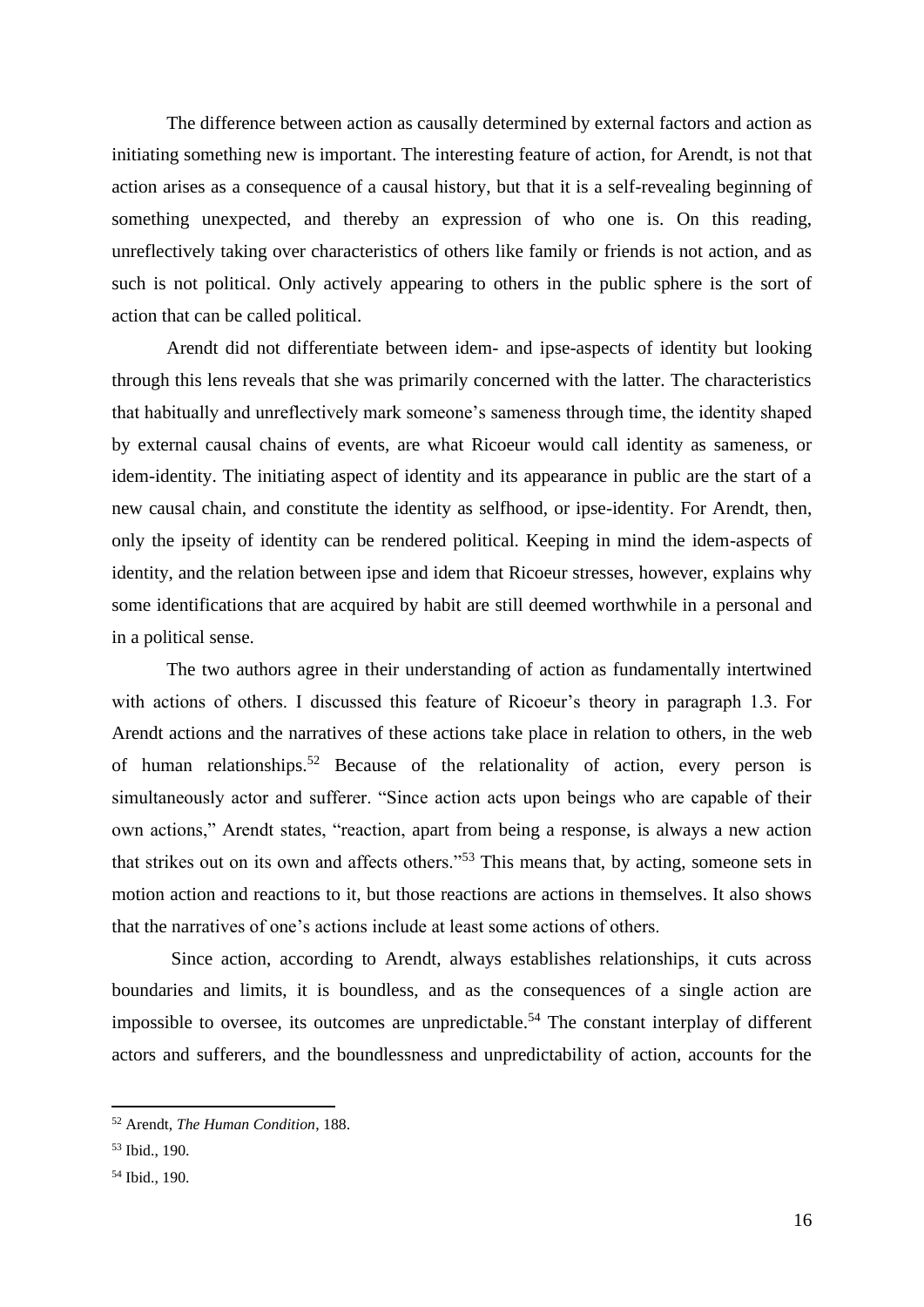frailty of human togetherness. Human togetherness requires structure to not succumb to its own boundlessness and unpredictability.<sup>55</sup> For example, if every person on earth would believe his or her own actions and identity to be superior to those of everyone else, anarchy would likely ensue. A crucial way in which human connectedness is structured, according to Arendt, is through the space of appearance.<sup>56</sup> It is the expression of

"the conviction that action and speech create a space between the participants which can find its proper location almost any time and anywhere. It is the space of appearance in the widest sense of the word, namely, the space where I appear to others as others appear to me ..."<sup>57</sup>

From this citation, three important aspects of what I will from now on call the public sphere can be gleaned, which will be discussed in turn.

First, it is a space of appearance, wherein people reveal and express themselves – their narratively construed identities – to others. To appear to others and to have others appear to us, according to Arendt, is the only way in which we can know something of reality, and in this sense, "appearance – something that is seen and heard by others as well as by ourselves – constitutes reality."<sup>58</sup> If people are to let anything of themselves be known to others, it must be through their appearance. Without going into the questions whether and how we can know reality, or necessarily accepting Arendt's ideas in this regard, it is not hard to accept that in conversations or discussions with others, it is necessary to appear in some way to them.

This is not to say that all appearances to others come across the way they are intended. Who one is, is only revealed through action and speech, which for Arendt are interlinked, even if the identity of this 'who' remains unknown to the person him- or herself.<sup>59</sup> Selfdisclosure, then, is the by-product of action or speech, which is often concerned with some worldly object.<sup>60</sup> This means that for Arendt, it is impossible to talk about one's interests without revealing one's identity to others. It also means that others have a crucial role in interpreting the self-disclosing actions of a person.

<sup>55</sup> Ibid., 191.

<sup>&</sup>lt;sup>56</sup> Note that the space of appearance only structures human action, and therefore its boundlessness and unpredictability, without eradicating these characteristics.

<sup>57</sup> Ibid., 198.

<sup>58</sup> Ibid., 50.

<sup>59</sup> Ibid., 182.

 $60$  Ibid.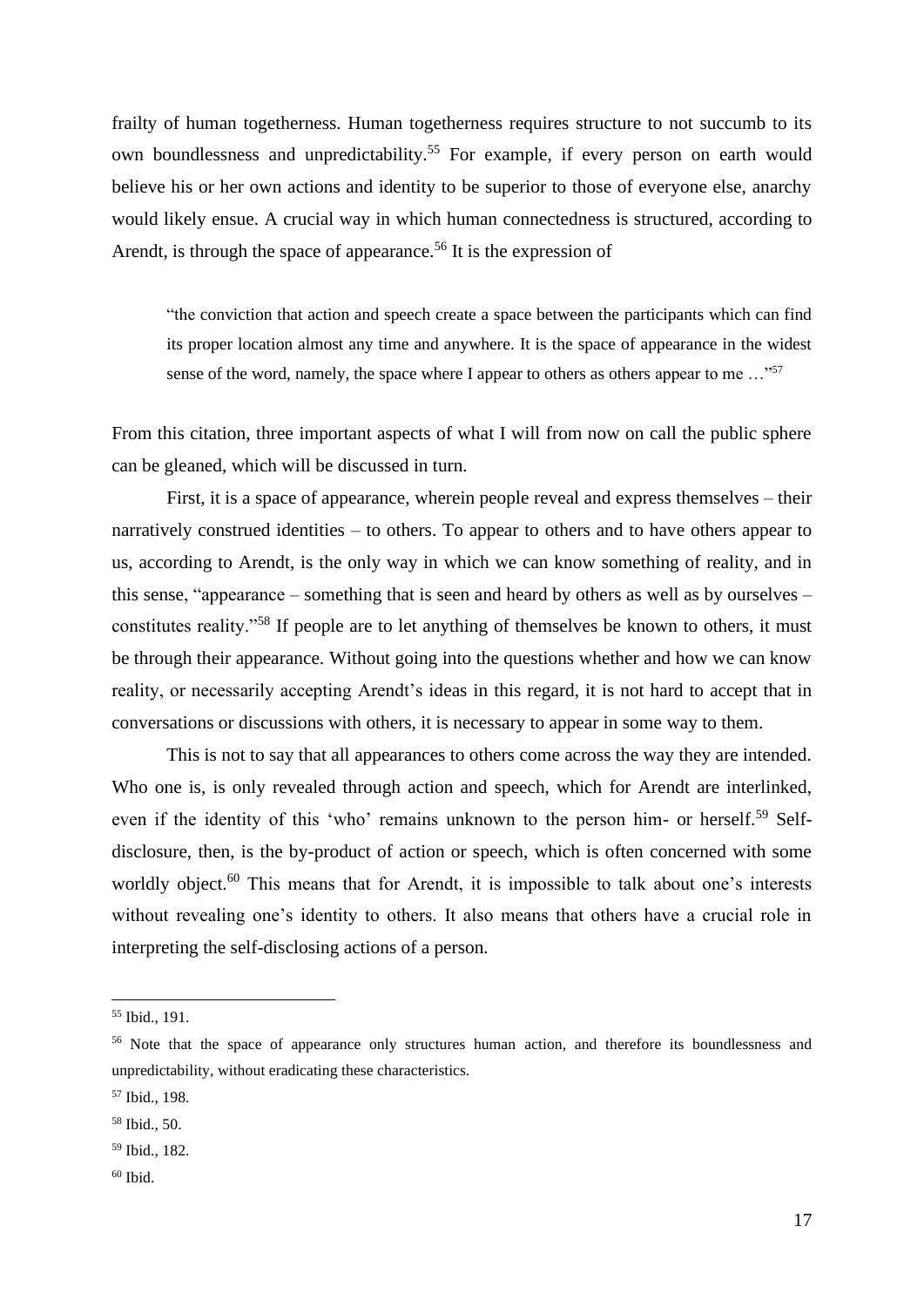Secondly, and because such self-disclosure is inescapable, the public sphere is public as opposed to private or social. Public means that something is there for everyone to be heard or witnessed. It designates Arendt's sense of the 'world,' as common to all people instead of referring to their private space in it.<sup>61</sup> The public gains its meaning from a richness of perspectives, because "everyone sees and hears from a different position."<sup>62</sup> On the other hand, things that are not fit to be displayed in public, such as intense bodily pain or love, constitute the private realm. $63$  The distinction between the public and the social is slightly more complicated. The social, in *The Human Condition,* refers to the extension of processes traditionally kept in the private sphere, like economic concerns, to a societal scale.<sup>64</sup> Arendt saw modernity's increasing bureaucratization, and the reduction of public debate to questions of economic policy, as the unwarranted triumph of the social over the public.<sup>65</sup>

Thirdly, the public sphere is constituted by speaking and acting together and precedes any formal organization of society. Since the public sphere is not inextricably bound to a specific organization of society, or a specific sort of institution, it is only potentially present.<sup>66</sup> However, a healthy public sphere cannot arise under any circumstances. It requires particularly some features characteristic of democracy, like equal access to, and equal right of expression in, the public sphere. When one view becomes so dominant as to silence, or to even threaten the existence of other views, the public sphere is weaker than when every group does have the ability to express their view. The public sphere, then, is not existent or nonexistent, but can be strong or weak to varying degrees. I will now discuss a critique of Arendt's conception of the public sphere, and in replying to it argue further that democratic equality is a requirement of a strong public sphere.

# *The public sphere and democratic equality*

Because Arendt's idea of the public sphere is not bound to a specific configuration of society, it may seem that a healthy public sphere can potentially exist under any political system.

<sup>61</sup> Ibid., 52.

<sup>62</sup> Ibid., 57.

<sup>63</sup> Ibid., 51-2.

<sup>64</sup> Margaret Canovan, introduction to *The Human Condition* by Hannah Arendt (Chicago: University of Chicago Press, 2018 [1958]), xxvi.

<sup>65</sup> Seyla Benhabib, "The Embattled Public Sphere: Hannah Arendt, Juergen Habermas and Beyond," *Theoria: A Journal of Social and Political Theory*, no. 90 (Dec. 1997): 4-5. https://doi.org/10.3167/th.1997.449002. <sup>66</sup> Ibid., 199.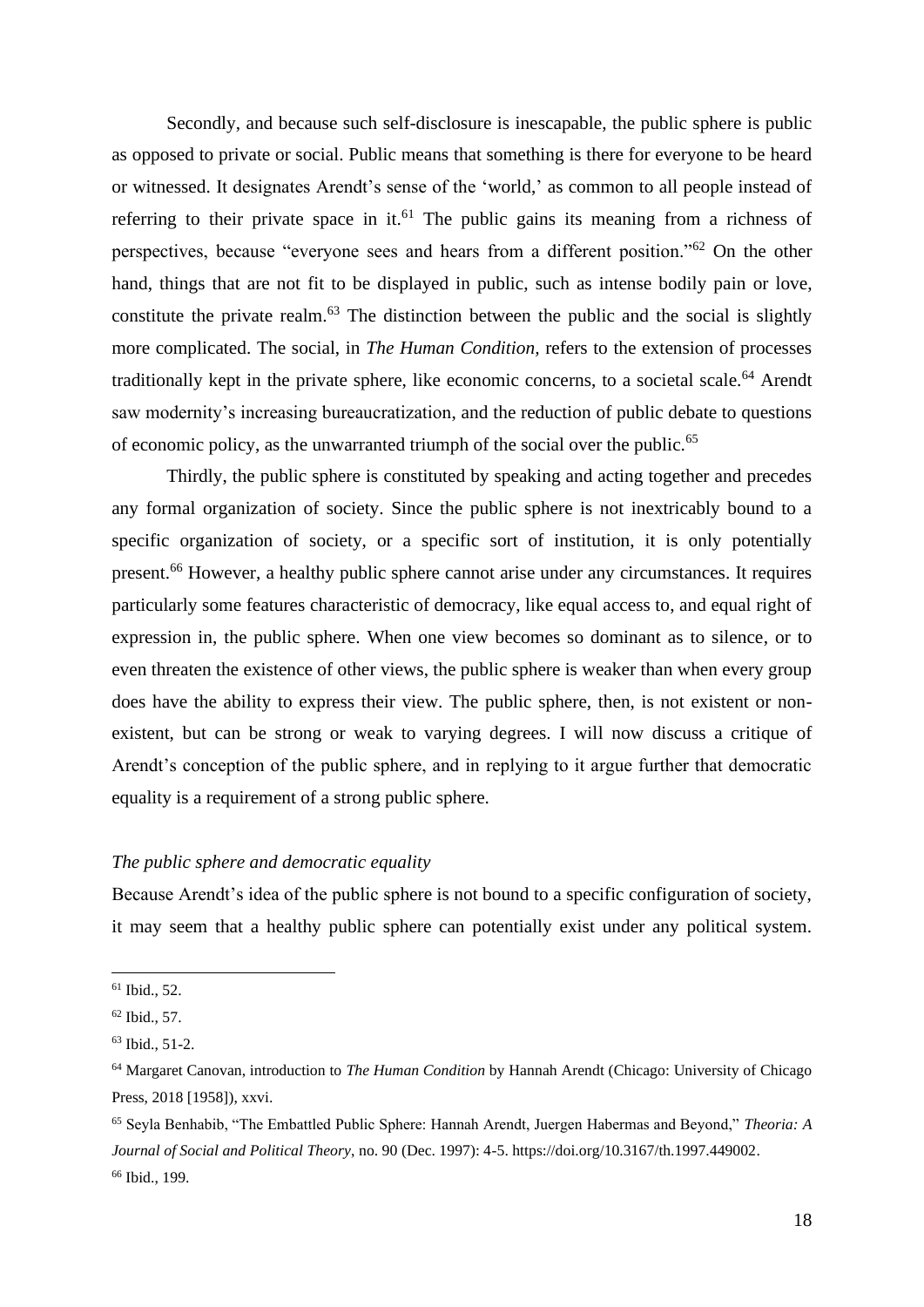Nevertheless, the equality between different groups in society makes democratic systems especially well-suited to a flourishing public sphere, as I will argue in response to Seyla Benhabib, theorist of the public sphere and a critical reader of Arendt. She points out that Arendt's conception of the public sphere seems to support two contradictory readings. On the one hand, Arendt laments the loss of the public sphere under conditions of modernity, whereby the public sphere is represented by the ideal of the Greek polis as a place for the privileged to express their greatness. This seems to express the wish for a return to a more aristocratic form of public participation. On the other hand, she suggests that the public sphere appears anywhere people act together.<sup>67</sup>

I am inclined to the second reading since Arendt's concern for plurality supports the latter, democratic interpretation rather than the former.<sup>68</sup> She states that human plurality is "the basic condition of both action and speech, [and] has the twofold character of equality and distinction."<sup>69</sup> Equality, because without a measure of equality people could not understand each other and distinction, because if everyone was the same there would be no need for communication at all.<sup>70</sup> If only a part of society has the means and the right to present itself in the public sphere, this will alienate the other parts of society, side-lining their potential political identities. This failure to acknowledge the plurality of identities in society, and their equal worth, in turn reduces the capacity to act of society in its entirety.

It is especially telling that in the section "The traditional substitution of making for acting," Arendt condemns the aristocratic notion, originating in Plato, that a ruling elite should govern society to achieve some higher goal.<sup>71</sup> 'Rule' is conceptualized here as the idea that only by dividing society into rulers and ruled, political togetherness is possible.<sup>72</sup> Arendt's condemnation of this sense of ruling is consistent with her denunciation of the increasing bureaucratization of politics in modernity – which today we would call technocracy – as an "instrumentalization of action and the degradation of politics into a

<sup>67</sup> Benhabib, "The Embattled Public Sphere, 3-4.

<sup>&</sup>lt;sup>68</sup> Note also that Arendt describes how "the whole body of arguments against "democracy," [] the more consistently and better reasoned it is, will turn into an argument against the essentials of politics." Arendt, *The Human Condition*, 220.

<sup>69</sup> Arendt, *The Human Condition*, 175.

<sup>70</sup> Ibid.

<sup>71</sup> Ibid., 221-23.

<sup>72</sup> Ibid., 222.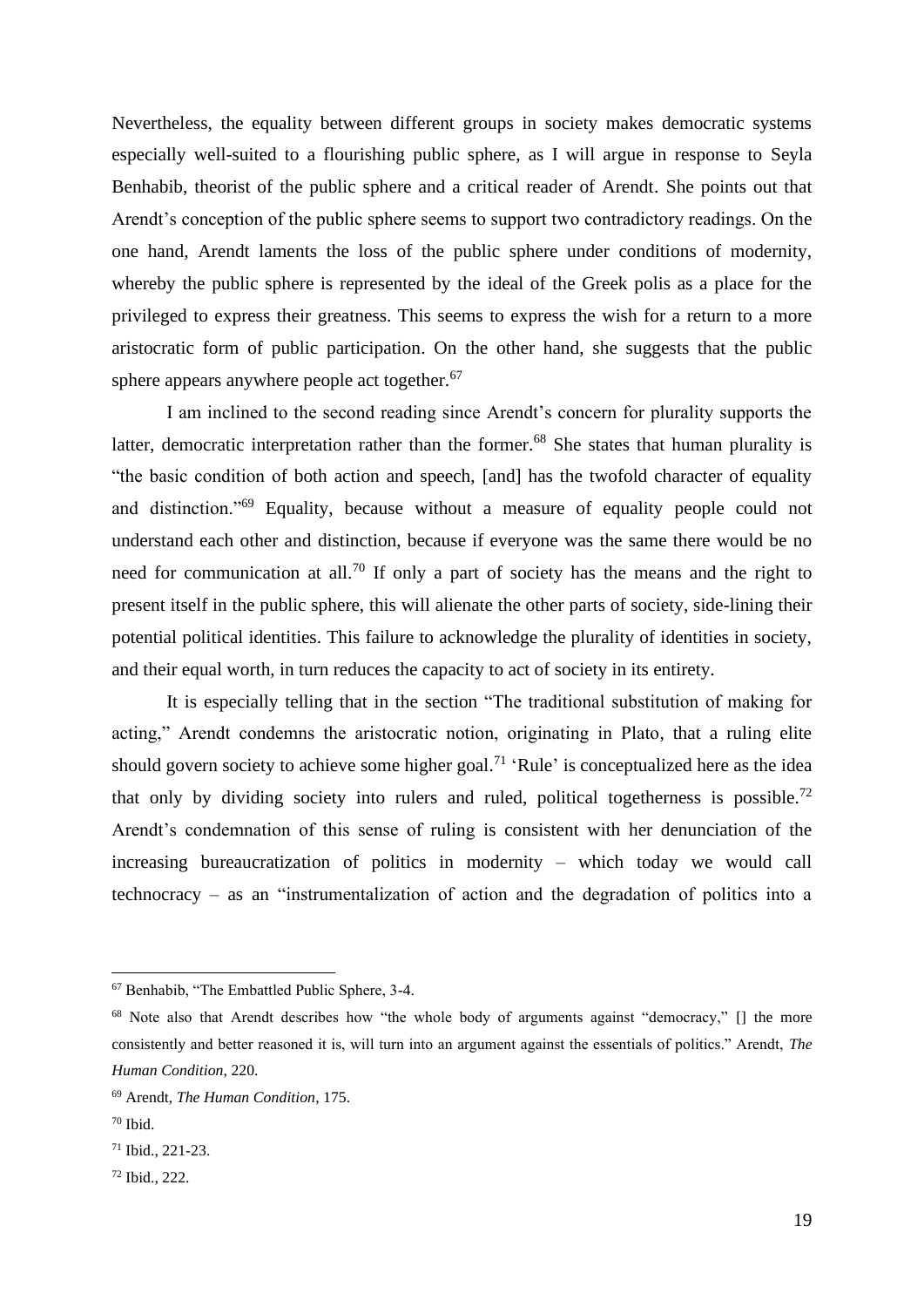means for something else."<sup>73</sup> The authentic human capacity for self-revealing action then becomes stifled, and plurality is flattened into disagreements over specific policies. The rule by the few over the many is thus ruled out if we are to have a healthy public sphere. The democratic notion of self-rule by the people over the people is necessary to safeguard the capacity for self-revealing action and plurality.

To summarize the analysis of the public sphere, then, personal identity can become political by its appearance in the public sphere. Personal identity, narratively construed, takes into account the acts of others, so it is relational. In the public sphere, as a political domain organizing the revelation of identities to others through action and speech, personal identities can become political. Narrative political identity thus depends on a) appearance through selfdisclosing action and speech, b) in public of a, c) particular identity and d) it requires democratic equality in a strong public sphere for all different political identities to be able to adequately express themselves, so no political identity can claim dominance.

# **3.2. Political narratives in the public sphere**

I have shown how Hannah Arendt's idea of the public sphere acts as a common space for personal, narratively construed identities to reveal themselves to others with different political identities. It seems that if every individual's personal identity can be rendered political, the public sphere needs to incorporate over seven and a half billion distinct identities. However, people often have some identifications in common with other people, such as nationality, ethnicity, religious beliefs or gender identity. Such common identifications can serve as a basis for the formation of collective identities. This is not to say that personal identity then becomes irrelevant. For Arendt, the plurality of unique personal identities remains essential and should not be given up in favour of a collective. It is only by choosing among many possible identifications the ones which one is willing to present to others, by appearing to them in the public sphere as such and such, that political identity is constituted. I will now discuss in more detail how this can be understood.

The identification with certain contingent factors, as the main aspect of creating political identities strong enough to bring together large amounts of people, can be explained through returning to Ricoeur's notion of emplotment. As stated in chapter 2, emplotment means gathering certain contingent factors into a unifying narrative, which one can identify with. The development of identity is dependent on the development of the story. In the sense

<sup>73</sup> Ibid., 230.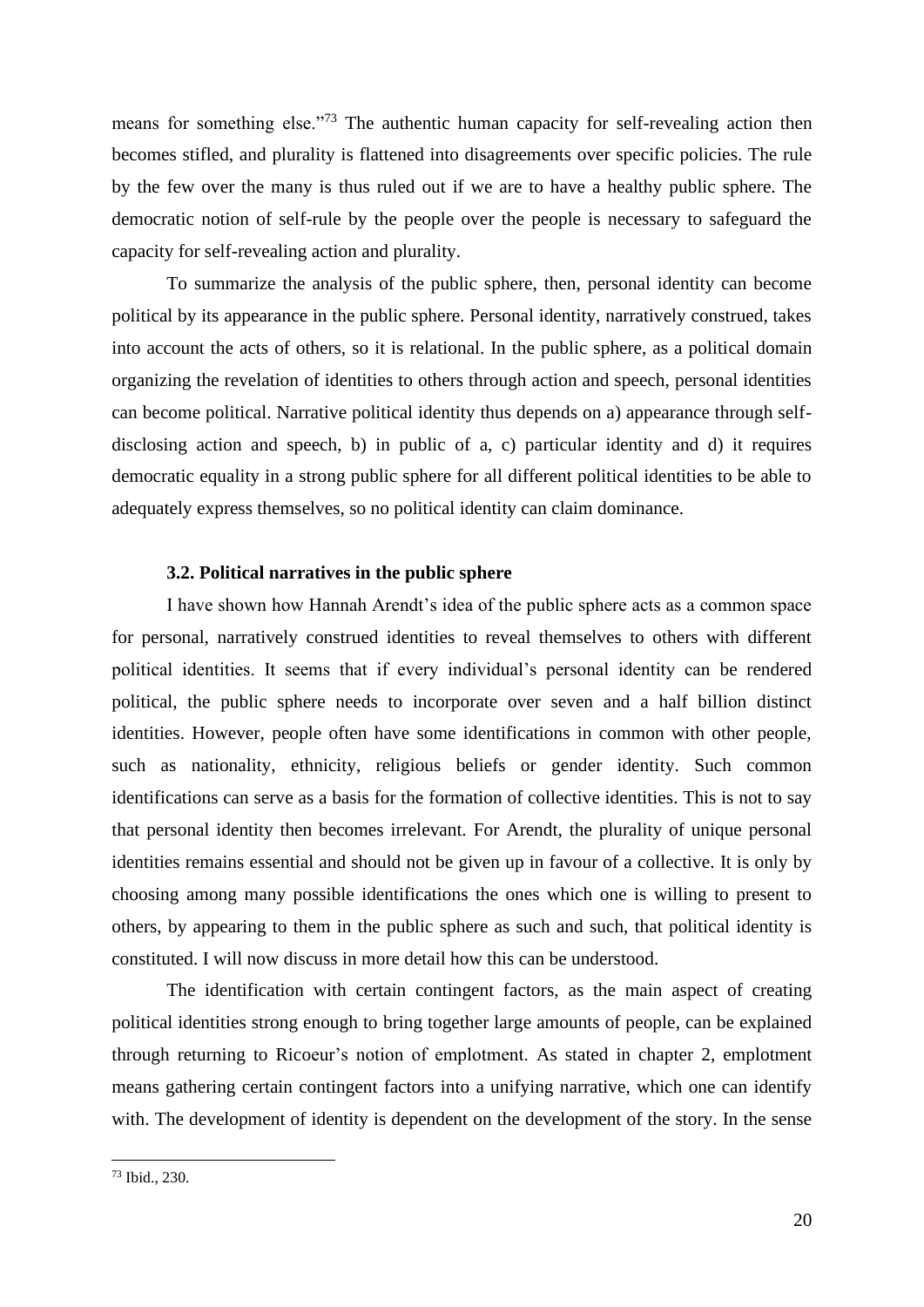of collectives, many people converge on the same identifications. There is no reason to assume that every single identification creates a different group, although it seems likely that members of some collectives have only one identification in common, such as for example their language.

Through the identification with a specific political narrative, a group crucially claims, 'we identify with this story as opposed to another story,' thereby differentiating themselves from other collectives. One of the best examples of such political narratives remains that of nationality. The identification with one's country of origin can be based on its language, its location, family living in the same country, its culture, etc., or a combination of such factors. Often, these identifications are made by reference to a specific national myth, a shared history or sometimes even a shared destiny.<sup>74</sup>

An illuminating example is the case of Macedonia, now Northern Macedonia. Ever since the existence of the state Macedonia, it has been involved in a dispute over its name with its neighbouring country Greece. Greece claims that the name Macedonia is a misappropriation of Greek heritage, "because Alexander the Great and the ancient Macedonians were Greeks, and because ancient and modern Greece are bound in an unbroken line of racial and cultural continuity, it is only Greeks who have the right to identify themselves as Macedonian."<sup>75</sup> Conversely, nationalist Macedonians claim that it is they who descend from Alexander and have the sole legitimate claim to Macedonian identity.<sup>76</sup>

Two different groups, then, claim the same national myth. The identification with the ancient Macedonians of Alexander the Great's time is deemed important enough for political strife, even if the identification to a historical people of more than two millennia ago can hardly be factually proven. By emplotting their narrative as the continuation of the ancient Macedonian narrative, both collectives claim this identification for themselves. This claim to identity on both ends precludes the possibility that both claims are partially right. Note, furthermore, that the claim to being the legitimate heirs of Alexander is not only considered important regarding Greek or Macedonian identity as it appears to others, but also as it appears to members of the collectives themselves.

<sup>74</sup> See for example books like Benedict Anderson, *Imagined Communities: Reflections on the origin and spread of nationalism* (London: Verso, 1983).

<sup>&</sup>lt;sup>75</sup> Loring M. Danforth, "Claims to Macedonian Identity: The Macedonian Question and the Breakup of Yugoslavia" *Anthropology Today* Vol. 9, No. 4 (Aug. 1993): 4. https://doi.org/10.2307/2783448.

<sup>76</sup> Danforth, "Claims to Macedonian Identity," 7.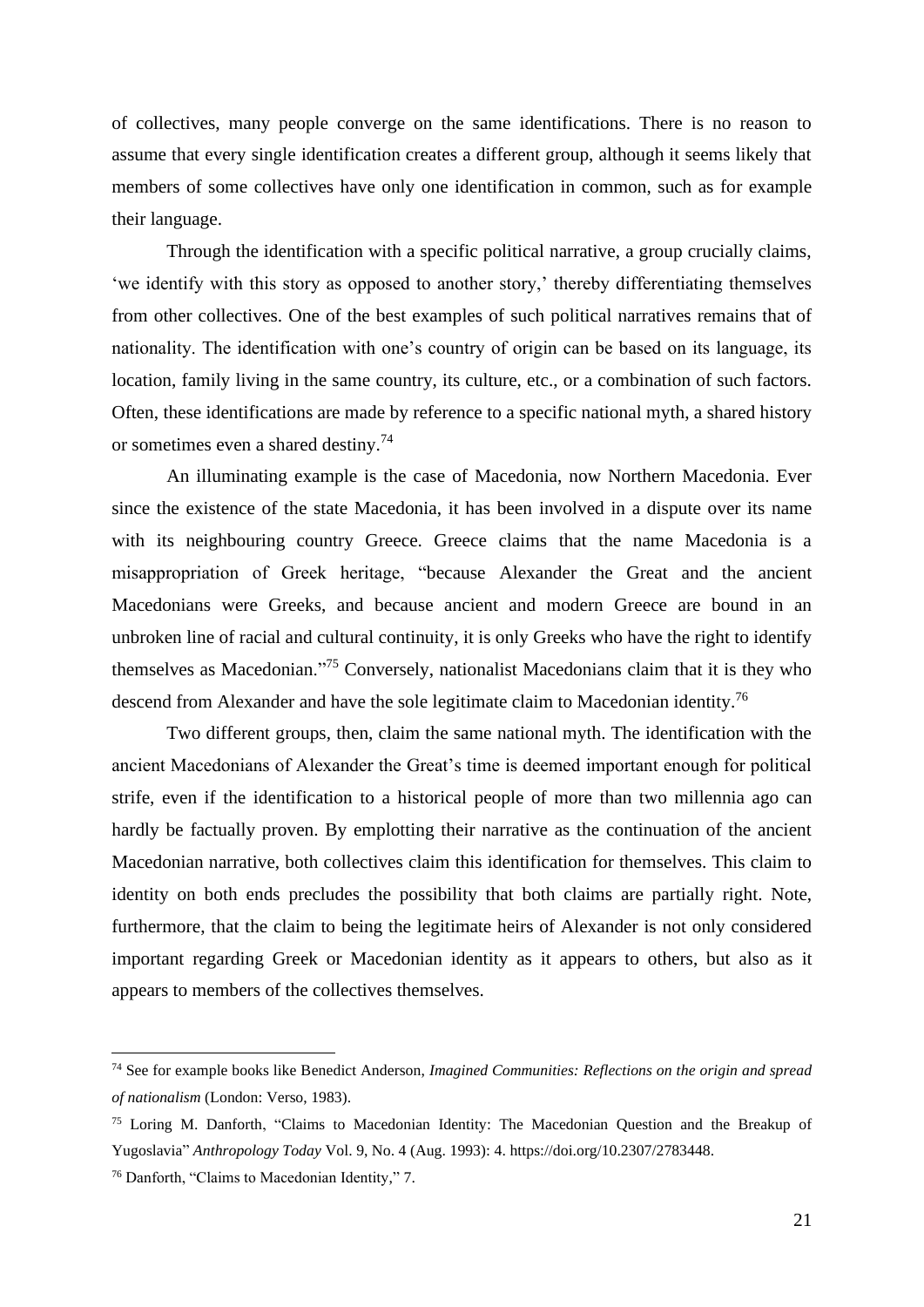From this conception of collective political identities as choosing to identify with a certain story, it becomes clear that not every individual requires a separate place in the public sphere. Admittedly, identifications will often be acquired by habit more than anything else. In this case, the identity built around these identifications has mostly aspects of idem-identity. Some identifications will be seen as a private matter, while others require a voice in the public sphere. Which identifications require political expression also changes over time. The public sphere does not incorporate every conceivable political identity, although in theory it could. By identifying with certain elements instead of others, collectives differentiate themselves from others, so no universal political identity is possible. Narratives of political identity are thus partial: they offer a perspective on reality with which a person or a collective identifies, which differentiates them from other narratives.

These narratives overlap and coexist. Someone can at the same time be a Berliner, a German, a vegan and a Muslim, and count all these identifications as important in the unified story of who they are. At the same time, they can regard for example their eating habits a personal matter, which need not be politically expressed. In the multiplicity of political identities that exists, it is important that not one of these declares itself universal or dominant. As discussed before, this will undermine the capacity for action and plurality in society, leading to a weakening of the public sphere. A strong public sphere can serve as a space for different identities and the expression of new or formerly unrecognised political identities. Next, I will look more precisely at the principal mechanism through which political identities are explicated to members of collectives and to the members of other collectives in the public sphere.

#### **3.3. Representation**

This is where the notion of representation comes in. To make multiple people adhere to one political identity, and to coherently formulate the demands that come with this identity, it must be represented somehow, to others and to the members of the collective itself. Benhabib's reading of the public sphere in Arendt's work clarifies how this process works: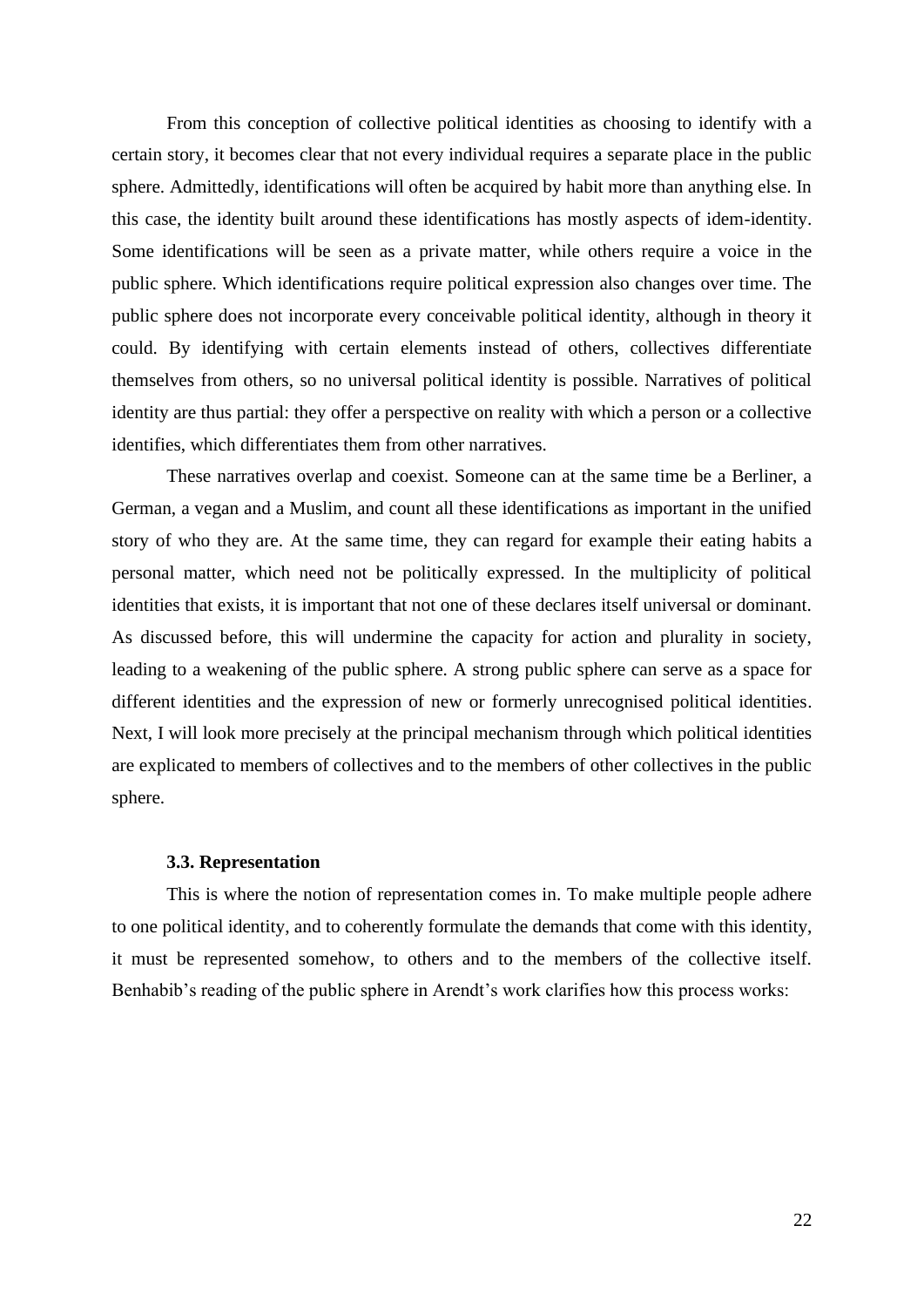"In entering the public, every new social, cultural, political group presents its point of view to others, or it re-presents itself to others, in the sense of refashioning itself as a presence in the public"*<sup>77</sup>*

If everyone would personally participate in the public sphere, the sheer number of voices would drown out every possible reasoned argument. The representation of a group by a smaller number of appointees serves to reduce the number of voices in the public sphere, making conversation possible. These representatives are tasked with presenting the point of view of the group to others in the public sphere, a task made possible because the group and its representatives identify with the same political narrative. This is self-revealing action *par excellence* and is thus in line with the ipse-aspects of identity. If a point of view is not yet present in the public sphere, there is the option to present and represent it.

Political representation runs into a major problem, however, often termed the paradox of representation. This problem consists of the separation of representatives from the ones they should represent, by virtue of their privileged position as representatives. Arendt describes how

"The commonplace notion already to be found in Plato and Aristotle that every political community consists of those who rule and those who are ruled (on which assumption in turn are based the current definitions of forms of government – rule by one or monarchy, rule by few or oligarchy, rule by many or democracy) rests on a suspicion of action…"<sup>78</sup>

Such forms of government, then, reduce society into the rulers and the ruled. It is this fear that the paradox of representation addresses: how can representatives accurately represent the ruled if they have become the rulers?

Ricoeur's account of narrative personal identity, and my reading of Hannah Arendt's extension of personal identity to political identity through the public sphere, have some features of a constructivist account of identity. There is no core, soul, or essence of identity, but identity is something *constructed*, in this case by adhering to narratives through emplotment. Constructivist theories, as opposed to essentialist theories of identity are better equipped to deal with the paradox of representation. The main reason for this is that the idea

<sup>77</sup> Seyla Benhabib, *The Reluctant Modernism of Hannah Arendt* (Lanham, MD: Rowman & Littlefield Publishers, Inc., 2003), 210.

<sup>78</sup> Arendt, *The Human Condition*, 222.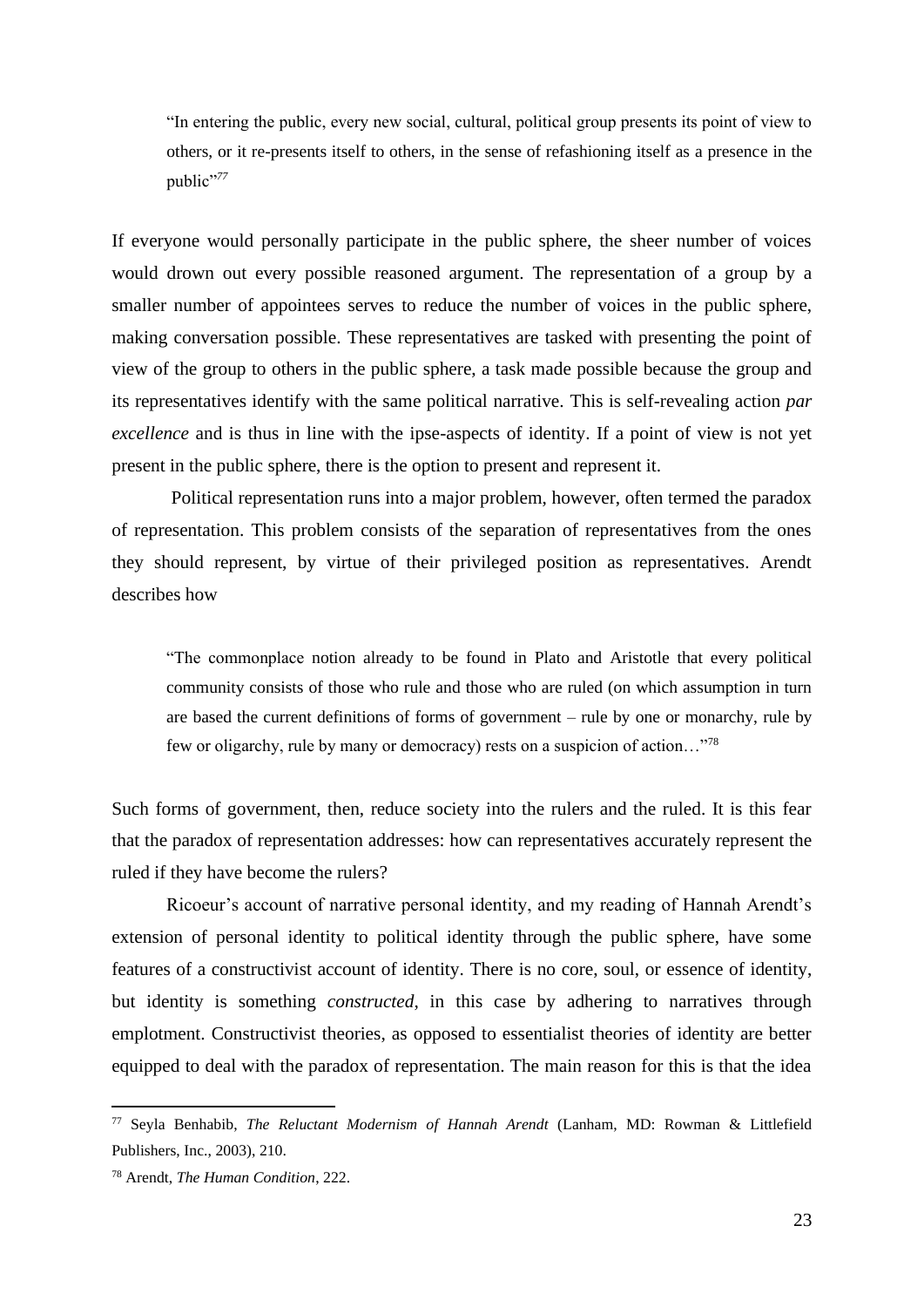of narrative construction of identities can ascribe representatives a position which is not opposed to the positions of those they aim to represent. Instead, the representation of political identities by representatives plays an active role in the creation of the political identities in question.

It is important to note, however, that Ricoeur's theory cannot be considered purely constructivist while Arendt's comes closer to this notion. As discussed before, Arendt stresses the actively chosen ipse-aspects of identities, which can be made political in the public sphere. Ricoeur's stress on the idem-aspects of identity in addition to ipse-aspects, shows the importance of contextual factors which determine which identifications can be emplotted, whereas a pure constructivism encompasses only actively chosen ipseidentifications. His position thus involves elements of constructivism while not disregarding the contextual factors determining what can be constructed.

Representatives can shape the political identities of those they represent, through the act of representation. It is the representation of a political identity that is their function, as opposed to ruling. They have the attention of the ones they represent and of the other groups in the public sphere, and they can decide to incorporate a new identification into the story of who they are and who they represent. What Arendt would call their self-disclosing appearance in public is thus constitutive of the idea that their representees have of themselves as a political collective. Representatives are in this way extensions of the group they represent, by being a vocal point which influences its narrative, as well as representing it to the group itself and to members of other groups. If my representative, over time, comes to stand further from my beliefs, I have the option of choosing another representative or even of starting a new political movement to portray more accurately my political identity in the public sphere.

Representatives are thus not the only factors in this process. I discussed in 3.1. that not all appearances in the public sphere come across as they are intended. When an appearance is heard or seen by others, it acquires its meaning. Ricoeur concurrently describes that "[j]ust when the work is separated off from its author, its entire being is gathered up in the signification that the other grants it."<sup>79</sup> The one who interprets the representation has an equally large share in determining its meaning, whether he or she is a member of the group the representative aims to represent or a member of another group.

<sup>79</sup> Ricoeur, *Oneself as Another*, 156.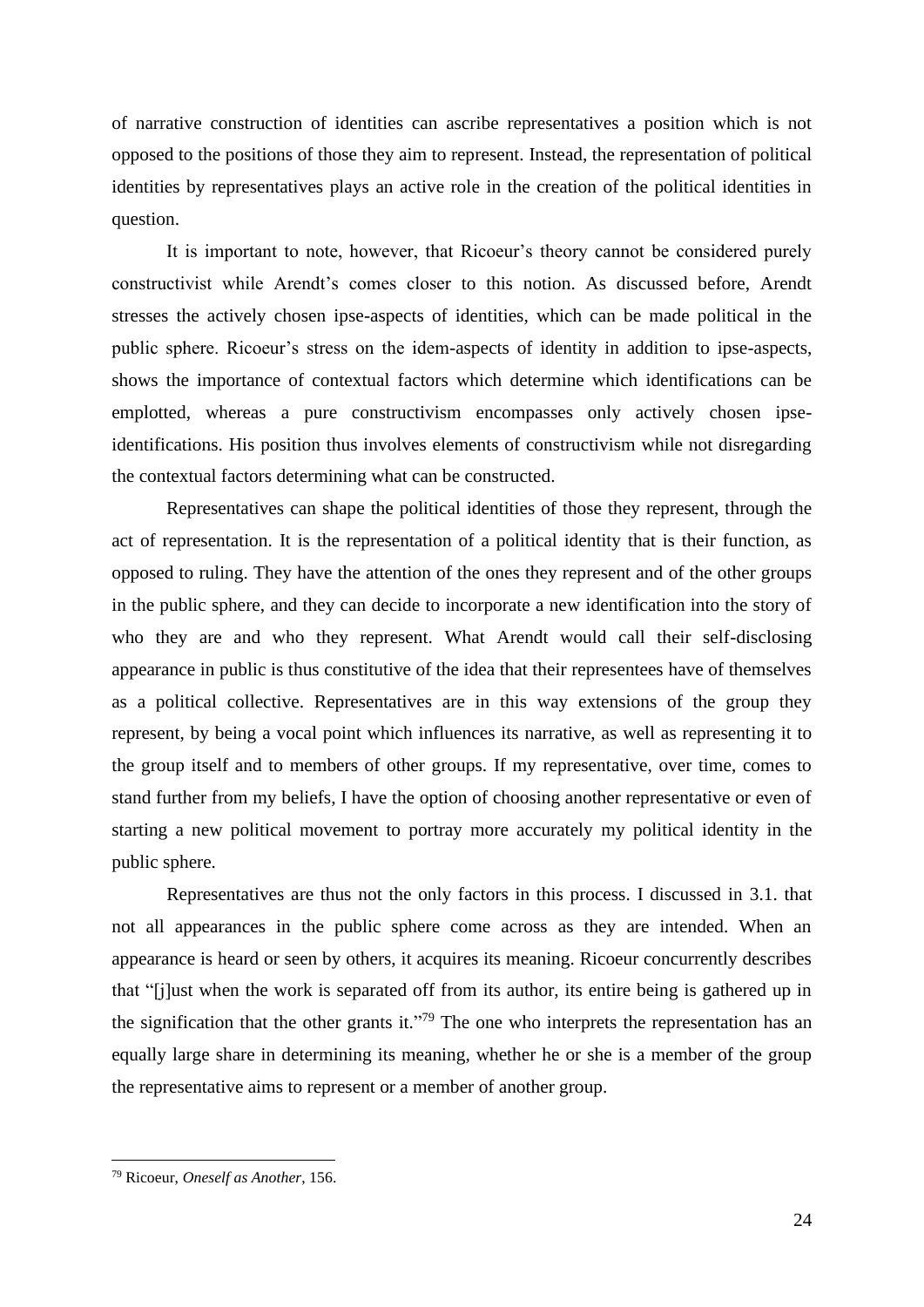# **3.4. Political identity and postnational identity**

In this chapter I have examined how for Arendt personal identity can become political identity through action, which is inherently self-revealing, in the public sphere. Aside from active self-revealing, however, action is also rooted in a causal history. The revelation of one's political identity takes place in the public sphere as a space of appearance, as the space where different identities appear to each other. The public sphere is potentially present anywhere people act together, but to guarantee that in the plurality of identities none are threatened, or disregarded, democratic equality is necessary.

I then returned to Ricoeur to argue that the way of deciding one's political identity is by emplotment. People determine their political identity by choosing what story they are part of, and what identifications figure in that story. For this reason, multiple people often ascribe to the same story. Emplotment is not a factual endeavour per se, so part of the story one adheres to may be fictional. Choosing to belong to one story as opposed to another explains the chosen political narrative's partiality. Furthermore, emplotment in this sense is reliant on representation. To determine the political identity of a group of people, a smaller number of people represent a narrative to the group itself, and to others, in the public sphere. Members of the group and of other groups then interpret the representation.

For the possibility of a postnational identity, the implications are as follows. Political identity, like personal identity, is constructed through emplotment. It contains identifications that are deemed important enough to present in the public sphere. One can be part of a political narrative, say, the left, while considering some topics or identifications a private matter. The plurality of unique persons is safeguarded in this way. If I were to identify myself with a political narrative that exceeded the boundaries of my country, I could do so while also identifying with some of its traditions. In the following chapter I will further analyse the possibility of postnational political identities based on the theory of narrative identity and situate it in the communitarian/cosmopolitan debate.

If the possibility of constructing postnational identities is, given the above, not out of the question, there are still some steps to take to argue for their relevance and for their advantages. It can be objected that if political identities are all constructed in the same way, by the emplotment of contingent factors, postnational identities are no better than national identities. What makes the latter better equipped than national identities to deal with global challenges? And what would make people prefer postnational over national identities? In the next chapter I will address these issues first by showing the limitations of national identities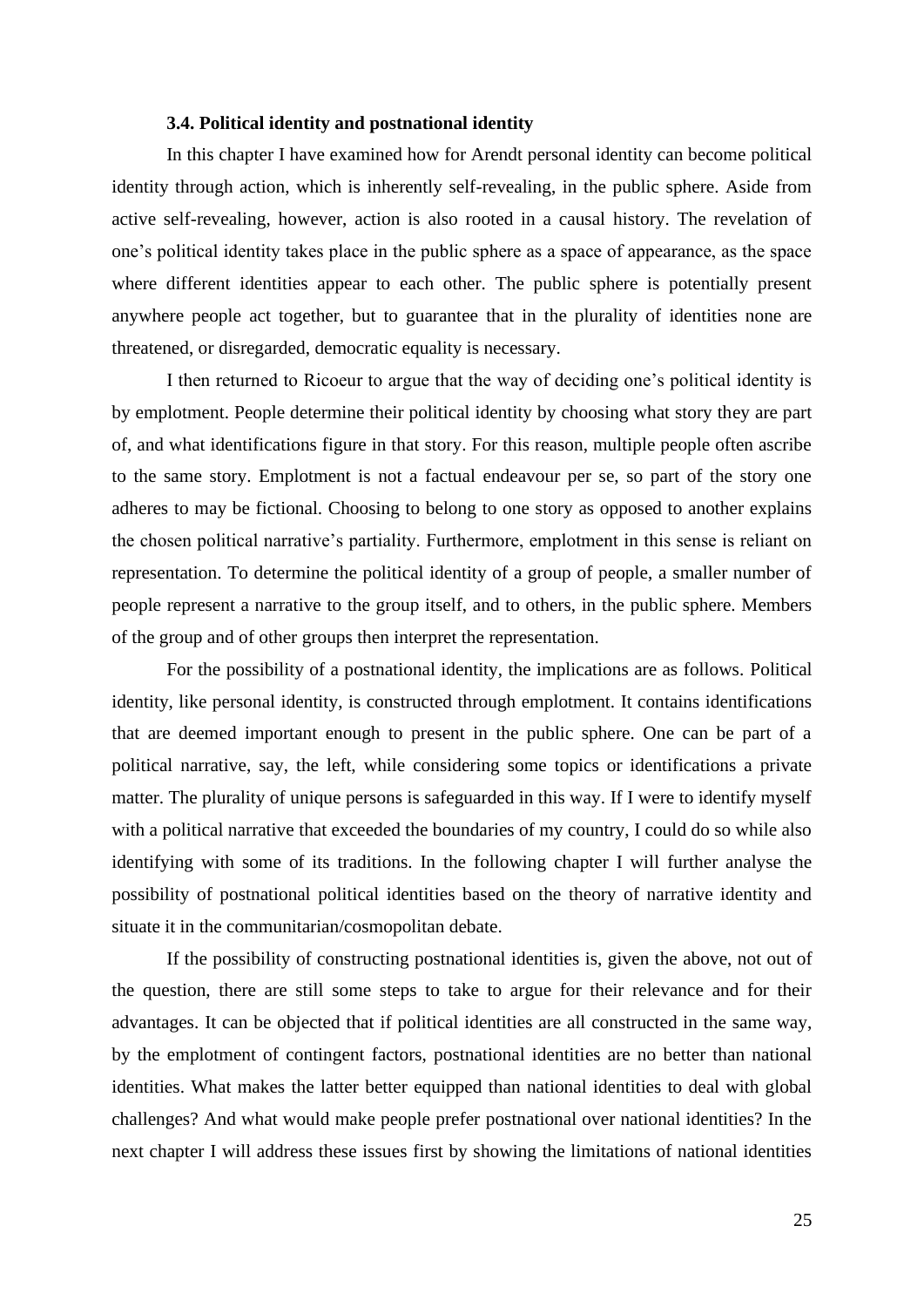from the narrative perspective. Then, I will make the positive case for postnational identities as capable of dealing with these limitations.

Another objection is that postnational political identities are partial, due to preferring one story over another. They may therefore be just as exclusive as national identities. If this is the case, is anything won by changing the scale of political identities? And if all political identities are partial, how can they communicate and negotiate with one another without this resulting in conflicts? In paragraph 4.3. an answer to this question is offered based on Ricoeur's model of linguistic hospitality.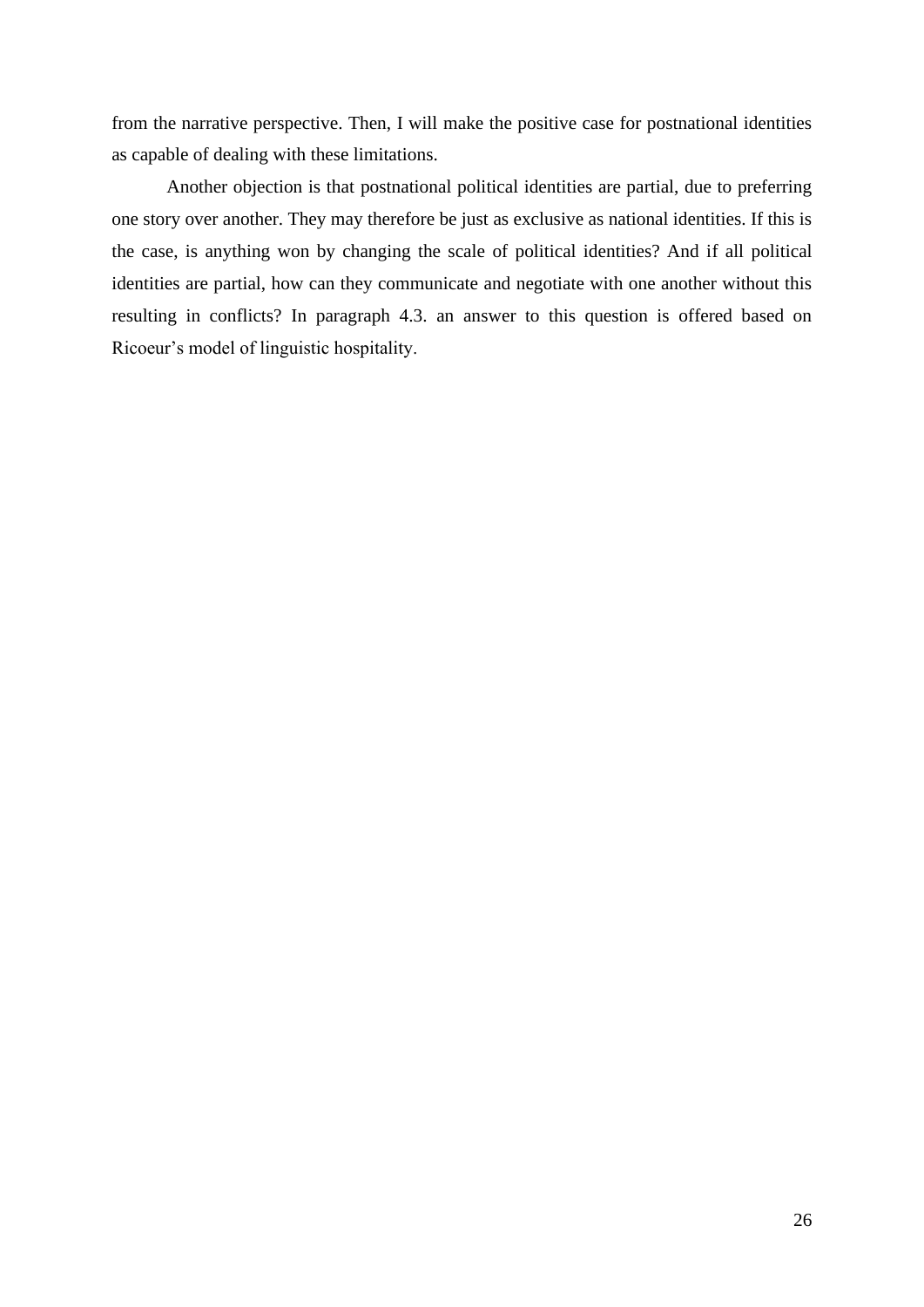### **4. Postnational political identity**

In this chapter, I will situate the theory of narrative political identity in the cosmopolitan/communitarian debate. I will first engage with the communitarian theory of David Miller as worked out in chapter 2 of *Citizenship and National Identity* (2000), examining the implications of narrative identity theory for his communitarian theory of nationalism. I will then present the positive case for postnational political identities, as capable of circumventing the shortcomings of communitarianism while acknowledging the importance of context. Ricoeur himself gives some indications of the concrete way we should envision narrative identities communicating and exchanging with other narrative identities without resulting in conflicts, and I will look at these to flesh out my account of postnational identities. Finally, I will discuss two objections, namely that some identifications may be forced upon individuals, and that the adherence to postnational identity first requires a democratic public sphere, whereas the public sphere in some parts of the world is repressed. The starting point in addressing such objections, I contend, is to point out the combination of constraint and freedom at work in any process of identity construction. The notion of counterpublics is the following step in providing an answer to them.

# **4.1. Narrative identity between communitarianism and cosmopolitanism**

The debate between communitarian and cosmopolitan thinkers in political philosophy is difficult to reduce to two specific positions. While many varying views can be found on both sides of the debate, one distinction is especially important to highlight. Cosmopolitan ideas are universalist, because they presuppose universal values stemming from the common humanity of all persons as individuals. Communitarians, conversely, espouse a form of contextualism, and thereby "emphasize that human beings cannot be separated from the constitutive communities they are born into."<sup>80</sup> This distinction has important implications for the ethical and political positions, as well as thoughts about identity, of the authors on either side.

Most thinkers on the communitarian side of the debate, due to their stress on the community, are critical of notions of postnational identities. The nature of this critique can be seen by analysing the communitarian position of David Miller, a pre-eminent political

<sup>&</sup>lt;sup>80</sup> Michael Zürn and Pieter de Wilde, "Debating globalization: cosmopolitanism and communitarianism as political ideologies," *Journal of Political Ideologies* 21:3 (2016): 291. https://doi.org/10.1080/13569317.2016.1207741.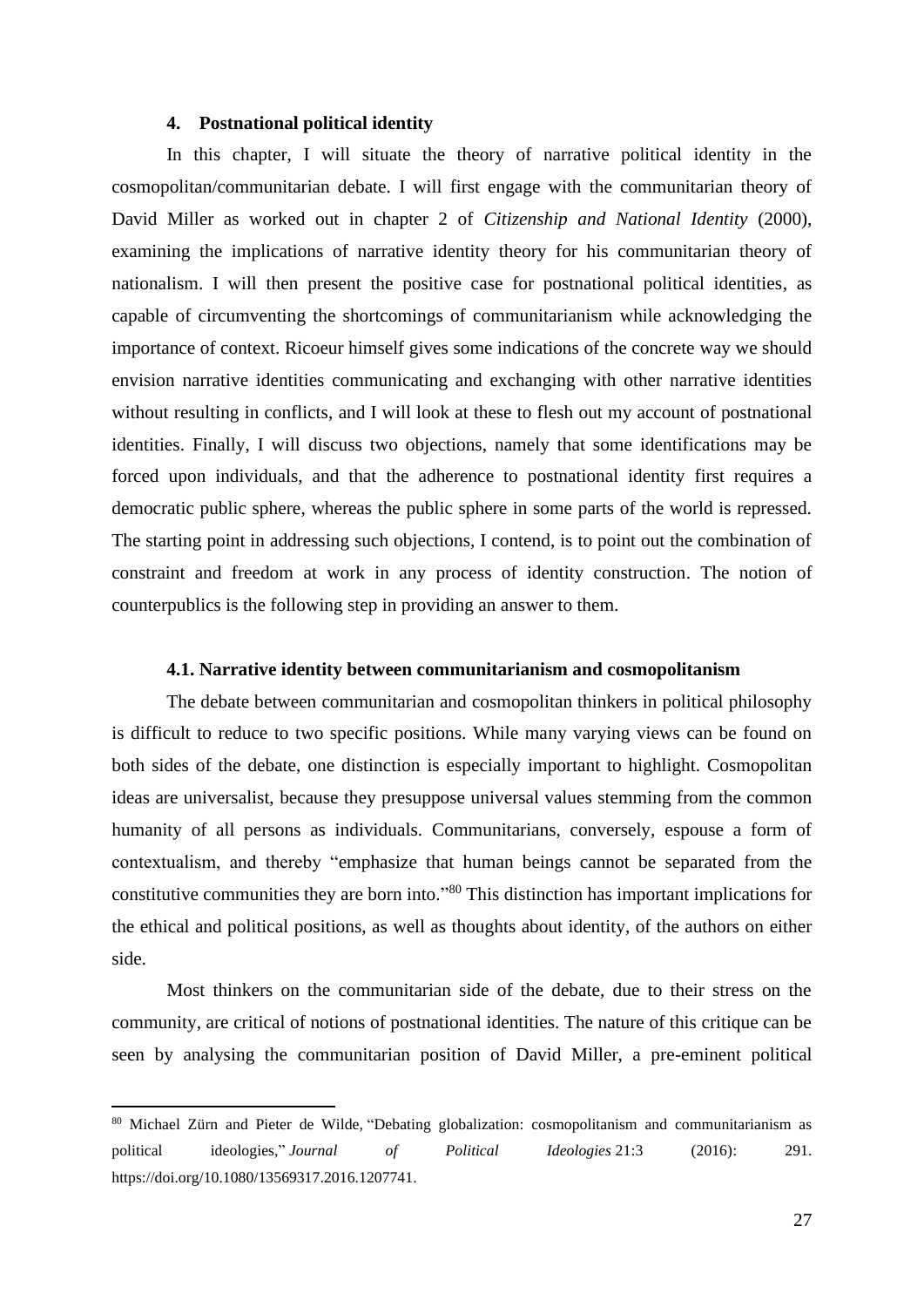philosopher on the communitarian side of the debate. In chapter 2, "In defence of nationality," of his book *Citizenship and National Identity*, Miller offers an overview of his position. Central to his position is the claim that national identity serves to bind people in a certain area to others in the same area, and that without "these loyalties we would be cast adrift in a region of great moral uncertainty."<sup>81</sup> Miller thus argues for a form of nationalist form of communitarianism, and he does so by defending three connected claims.

Miller claims, first, that belonging to a national grouping may be part of an individual's personal identity.<sup>82</sup> This corresponds to the intuitive idea that when someone is asked to give an account of who they are, they will often include a reference to their nationality in their response. Miller acknowledges, however, that while this may be the case, it does not have to be. The second claim that Miller makes is that of normative 'bounded communities.' Because nations include people from within a territory and exclude those on the outside of it, moral duties to one's countrymen are stronger than those toward people outside the community.<sup>83</sup> Thirdly, communities in a certain territory have a good claim to a right to political self-determination. This idea seems to underly the nation-state, but it does not presuppose it. According to Miller, other political configurations can have equally valid claims to sovereignty.<sup>84</sup>

Subsequently Miller explains in more detail what the kind of national identity he espouses entails. He wants to defend an idea of national identity as

"[1] constituted by mutual belief, [2] extended in history, [3] active in character, [4] connected to a particular territory, and [5] thought to be marked off from other communities by its members' distinct traits."<sup>85</sup>

I will now discuss these aspects, analysing them from the standpoint of the theory of narrative political identity as worked out in the previous chapters.

<sup>81</sup> David Miller, *Citizenship and National Identity* (Cambridge: Polity Press, 2000), 40.

<sup>82</sup> Miller, *Citizenship and National Identity*, 27.

<sup>83</sup> Ibid.

 $84$  Ibid.

<sup>85</sup> Ibid., 30-1.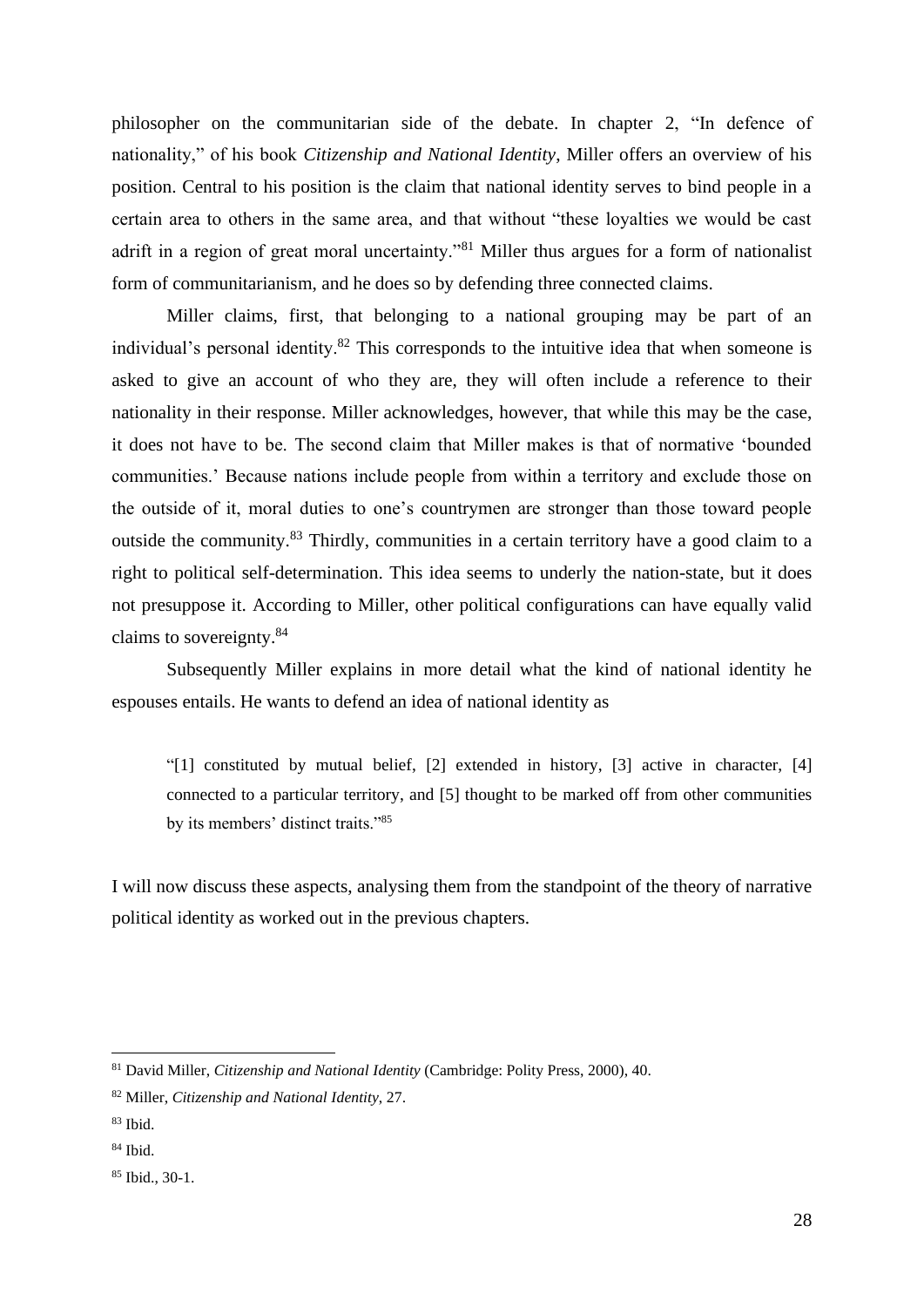## *Nationality and narrative identity*

For Miller, national identity is first determined by the belief of multiple people in their shared political identity. This amounts to saying that national identity is at least partly fictional, in concurrence with the narrative account of personal and political identity. As discussed in 2.2, different individuals come together by identifying with the same contingent factors, emplotting those as part of their shared story, and in determining the story determining who they are. The story may include all sorts of references, to historical situations, national myth, or shared prospects.

If these references determine the identity of the group, then Miller's fifth element, that of characteristics thought to differentiate the group from other groups result from this same process. It is important to stress that these traits are *thought* to distinguish a group from other groups, without there needing to be biological or other substantial differences between the groups. Miller acknowledges that the traits differentiating groups can be cultural, like "shared values, shared tastes or sensibilities."<sup>86</sup> These traits are thus not set in stone, but over time can change or become the subject of negotiation. Representations of these traits to members of the group and to members of other national or other groupings help constitute such a national identity, and these groups all interpret the representations in ways that they see fit.

The extension in history of a national identity, as in Miller's second element, is based on the work of previous generations, which has led up to the identity as it is currently conceived and extends it into the future. "Because our forebears have toiled and spilt their blood to build and defend the nation, we who are born into it inherit an obligation to continue their work, which we discharge partly towards our contemporaries and partly towards our descendants."<sup>87</sup> Because of the inherited aspect of national identity, there are certain obligations to continue its existence. Therefore, the members ascribing to such a national identity have special duties toward both their current and future fellow nationals.

This argument too can coexist with narrative identity theory. A story comes from somewhere, it is historically situated. These idem-aspects of identity determine the possibilities for the current and future narrative of a national identity. Furthermore, the adherence to a story shared with others may very well create some obligations toward those others. It is not immediately clear whether this is the case and on what basis, however, and in part 4.3. I will investigate what Ricoeur has to say about this.

 $86$  Ibid., 30.

<sup>87</sup> Ibid., 29.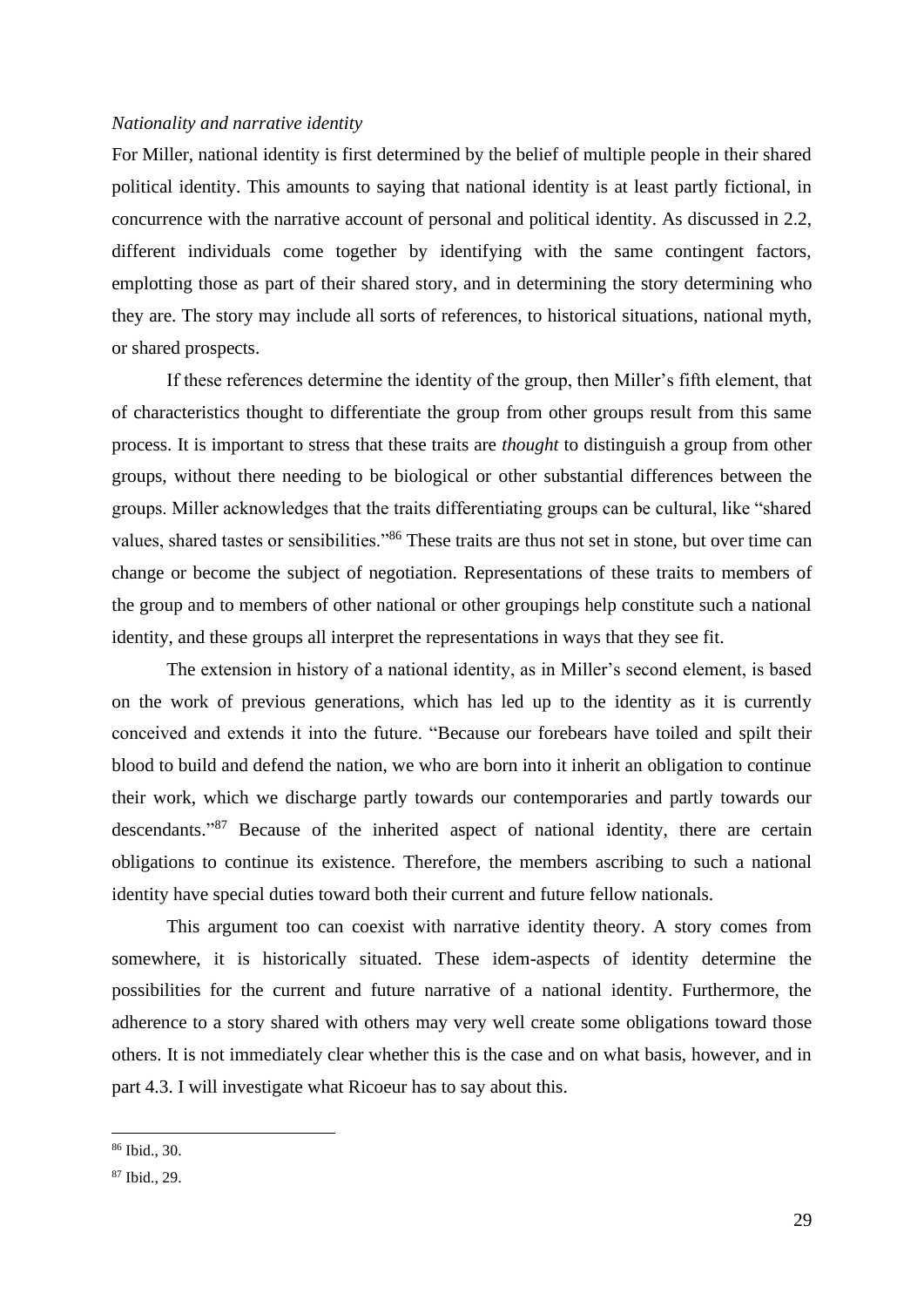The third element in Miller's description is that of the active character of national identity. He describes national identity as an active identity because it shapes communities that do and decide things together.<sup>88</sup> Interestingly, the idea of an active national identity seems to include the possibility of a nation distancing itself from its past. It entails that a national identity is not only constituted causally by its past but involves the initiative to make active choices to discard elements or incorporate new elements. In this sense, there is an ipseaspect to national identity as well as an idem-aspect.

So far, national identity is a prime example of a narratively construed political identity with both ipse- and idem-aspects. However, by returning to Arendt's notion of action, a problem emerges. There is a tension in the notion of an active *national* identity: since action always establishes relations, it is boundless, whereas national identity as Miller envisions it is explicitly bounded. An example of this is climate change; the actions of past and current national groupings have an extensive impact on current and future groups, irrespective of their contribution to the problem. This is to say that actions by national communities may stretch far beyond the boundaries of the acting national community, or in terms employed by both Ricoeur and Arendt: action has its actors and its sufferers. Identities constitute themselves by acting in the public sphere, but the consequences of their self-revealing actions have an impact on other identities.

Miller's fourth claim, that national identities are bound to a particular territory, is also partly problematic from the perspective of narrative identity. There is no reason to assume that identifications with certain territorial areas cannot be part of the story of a collective. In fact, the case of the dispute between Northern Macedonia and Greece is an example involving the identification with an ancient culture partially based on the location of the contemporary countries on or near the site of the territory of ancient Macedonian culture. The same case, however, shows the arbitrariness involved in determining where exactly these areas were, are and should be. Different groupings may claim the same territorial identification, and only by accepting the partial nature of those claims can such a dispute be solved.

The previous paragraphs show that political identity is bound to contextual factors, but not in the way that communitarianism supposes it to be. Whereas different political identities may be structured in the same way, through subscribing to a certain narrative, the contents or identifications of these stories can vary to a large extent. The identifications that

<sup>88</sup> Ibid.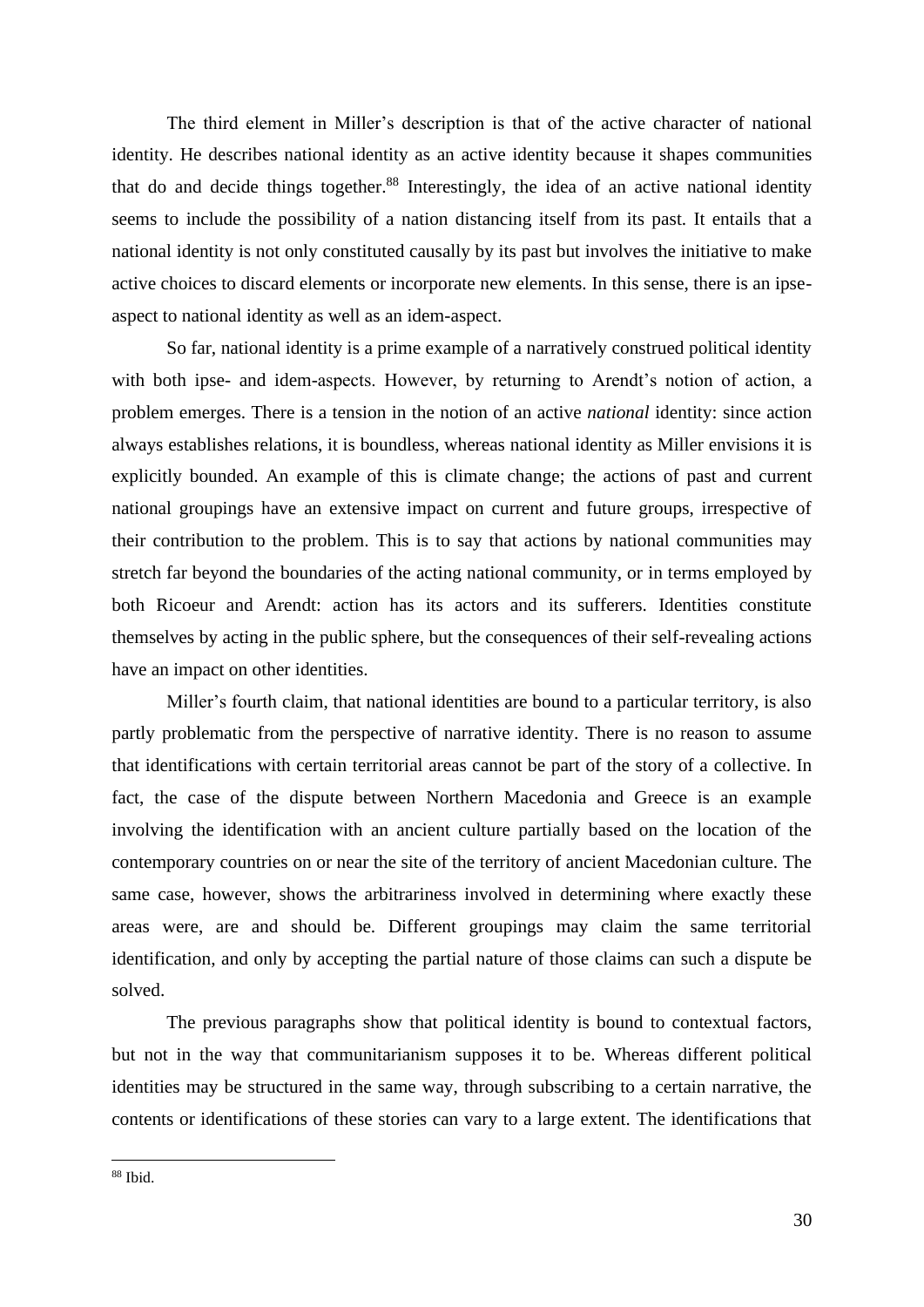are possible for a collective to emplot into their narrative are dependent on the historical and causal context to some extent. This leaves little room for universally applicable identifications. On the other hand, the theory of narrative political identity points out the problematic nature of where communitarians draw their boundaries for inclusion. Narrative political identity, by standing between universalism and contextualism, thus also stands in between communitarianism and cosmopolitanism.

#### *Problems of national identity*

Miller's idea of nationality as possibly being one part of a person's personal identity shows one limitation of his plea for nationalism: it is only - potentially - a *part* of the story we tell ourselves of who we are. From a narrative perspective, there is no reason why ascribing to a story of national identity should have more important ramifications than identifying with another story, like for example that of being religious or being a Berliner. For this reason, it is not clear why duties towards members of the same national identity should be stronger than duties to persons ascribing to the same regional or religious identity. National identity may be an important political identity to identify with, but it does not have to be, and it can coexist with other identifications.

Furthermore, there is the problem of nationalism and plurality. Miller points to this problem himself: "national identities are always in practice biased in favour of the dominant cultural group, the group that historically has dominated the politics of the state."<sup>89</sup> This passage in effect reflects Arendt's concern that plurality is easily undermined by dominant groupings. Miller's solution is that national identities should do away with exclusive elements, but this might be hard to accomplish on a practical level. Ricoeur's model of linguistic hospitality applies to this difficulty and will be discussed in 4.3.

The examination of national identities through the lens of narrative identity theory shows that in some respects national identity is a good example of a narratively construed political identity. It is constituted by emplotment, involves representation, and involves idemand ipse-aspects. This corresponds to the idea that of the several narratives of political identity a person can ascribe to, nationality is often one.

There are three main problems with national identity. First, the boundedness that national identity presupposes is problematic because action and its consequences do not stop at borders. Secondly, the contingency of identifications allows different groups to emplot the

<sup>89</sup> Ibid., 34.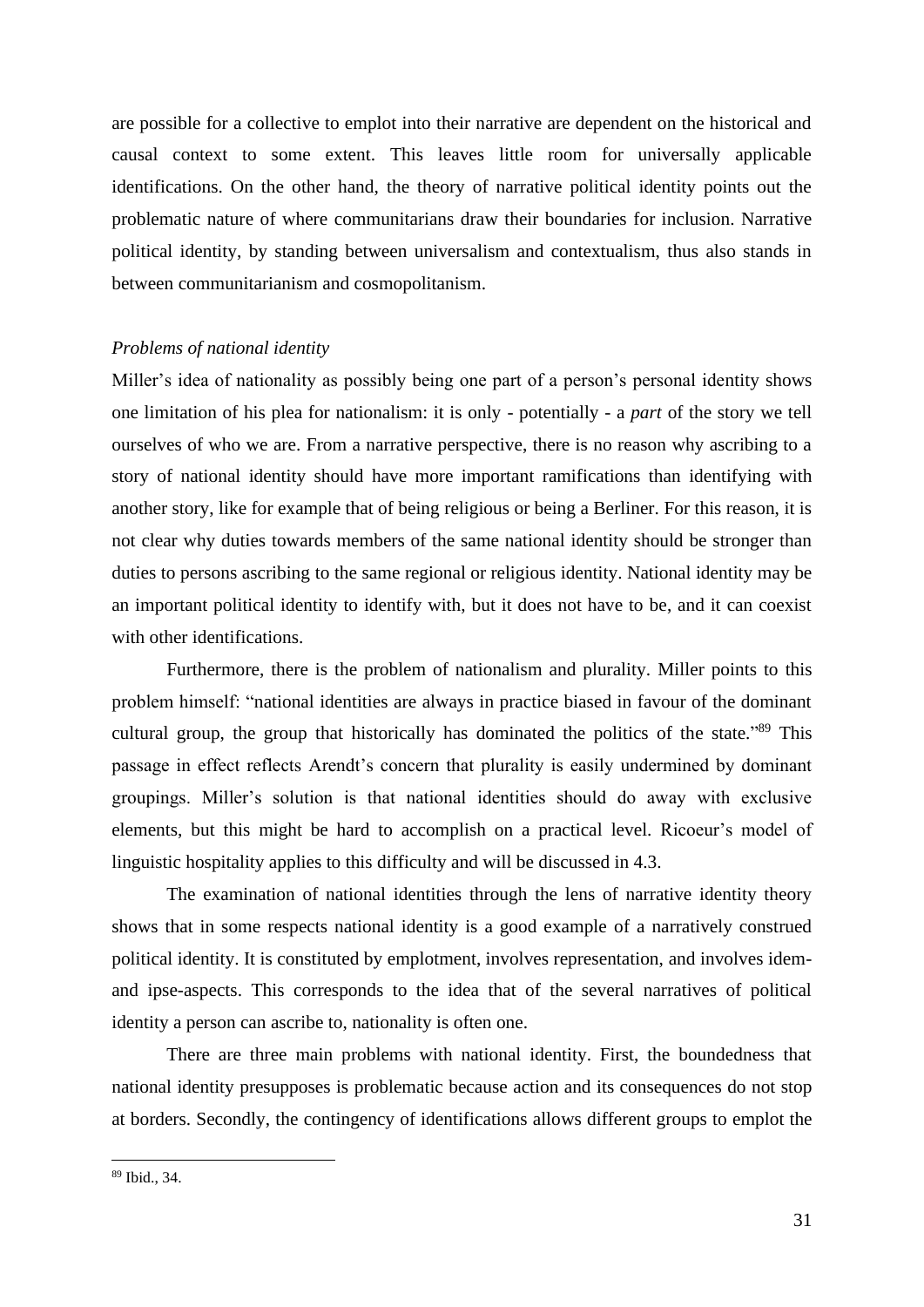same identifications in their own, partial ways. Thirdly, national identity as the dominant identification in a certain area can exclude other identities from effectively appearing in the public sphere. A national identity remaining self-conscious of its partiality in drawing boundaries and of the influences on other groupings of its actions and of its dominant position, could escape these problems. However, postnational identities are better suited for this purpose.

#### **4.2. Postnational identity and narrative theory**

I have just discussed the implications of a narrative understanding of political identity for Miller's idea of nationalism. This analysis shows that national identity can be very well conceived as a narratively construed political identity, but this perspective also highlights shortcomings of political identities bound to national communities like partiality, the boundless nature of actions, and the endangerment of plurality, that need to be addressed. Postnational political identities, I propose, are narratively construed like national and other political identities, and are well-suited to address these shortcomings.

With the declining importance of nation-states in an interconnected, globalized world, thinkers often associated with cosmopolitan political theory have started discussing the viability of postnational alternatives.<sup>90</sup> Postnationalism can be conceived in many ways, but I want to argue here for narratively construed postnational identities.<sup>91</sup> Essentially, the construction of political identity by emplotting contingent identifications into a shared story applies here as well as in case of other political identities.

Globalisation and the resulting intermingling of cultures enables people to identify with more different narratives than those tied to their national affiliations. Some of these identities are not bound to any territory whatsoever, or to a large area comprising different countries or cultures, and these can appropriately be called postnational. Movements like La Via Campesina are examples of this. This movement unites people from all over the world in a struggle for certain main issues, like resource access, the rights of peasants, agrarians and

<sup>90</sup> See for example Jürgen Habermas, *The Postnational Constellation: Political Essays,* ed. and trans. Max Pensky (Cambridge, MA: MIT Press, 2001).

<sup>&</sup>lt;sup>91</sup> The term 'transnationalism' is also used, but often means something like 'transferred from one country or culture to another.' See Victor Roudometof, "Transnationalism, Cosmopolitanism and Glocalization," in *Current Sociology* vol. 53 iss. 1 (2005). https://doi.org/10.1177/0011392105048291.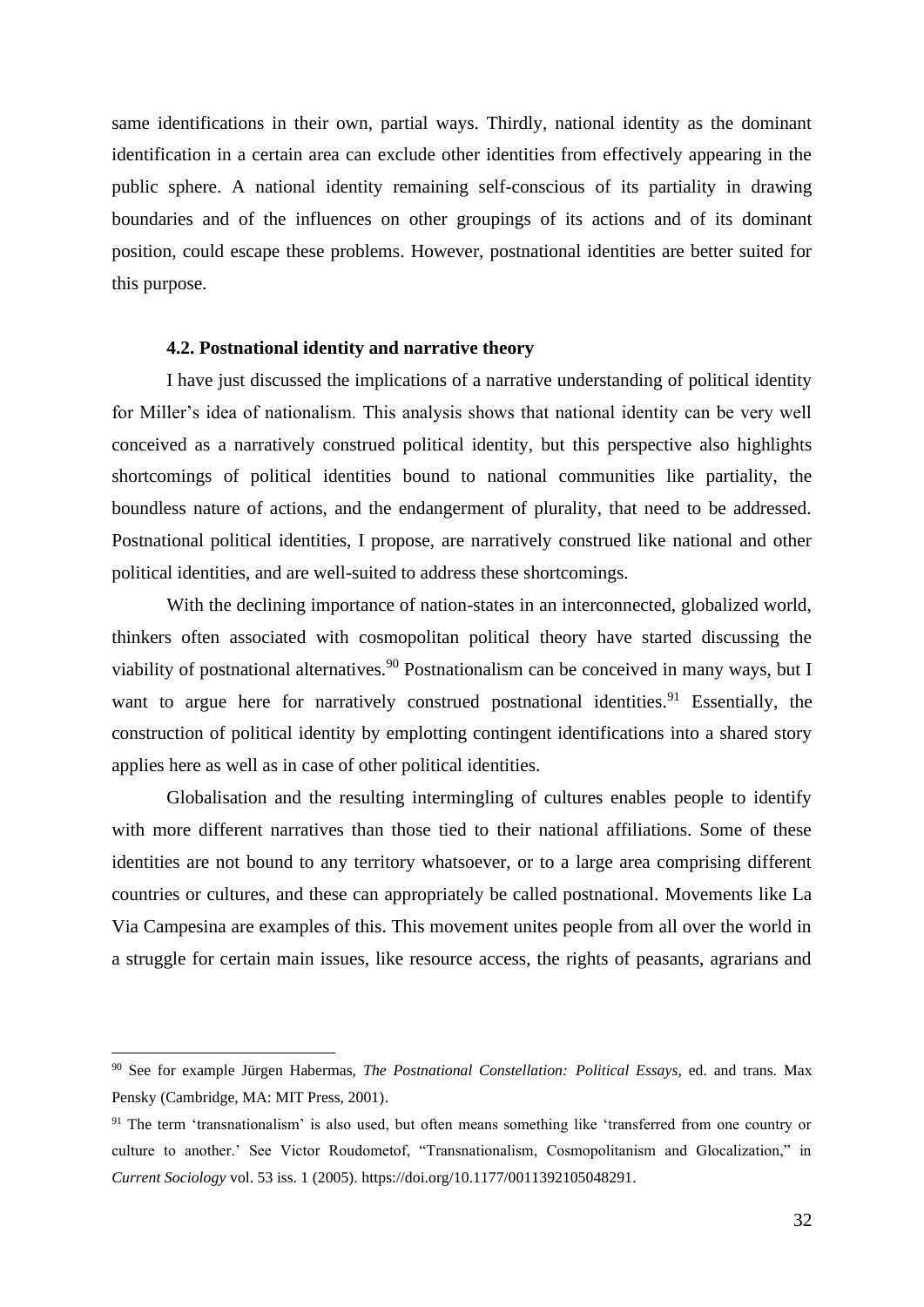women, and against capitalist excesses.<sup>92</sup> Interestingly, as some of the problems they face are exacerbated by globalisation, their response is also to unite people globally.

I want to argue that this organisation can be understood as representing a postnational political identity with which persons from all over the world can identify. This identity is constituted by the identification with certain elements, like that of being a farmer or peasant and being harmed by the consequences of globalisation or capitalist excesses. La Via Campesina represents the narrative constituted by these emplotments, and individuals can choose to ascribe to it and even actively propagate it.

It is important to highlight the ways in which postnational political identities differ from national political identities. It seems clear that their transcending boundaries is a major departure from national communities. By uniting people from multiple countries or perhaps from all over the world into one political identity, they are equipped to take into account their actions as impacting others worldwide. By acknowledging that the consequences of action are not bound to national territories, they can prevent acting in ways that benefit some locally and short-term whilst negatively impacting others in other areas or at a later date. Cases like global (over)consumption demonstrate the value of this position. If I, for example, identify myself as an environmentalist, and ascribe to a worldwide political narrative represented by organisations like Greenpeace, this postnational awareness is crucial: it encourages me to not consume products that unduly impact people or the environment in other parts of the world or in the future.

Since postnational identities unite people from countries with different political, historical, and economic backgrounds, they are also equipped to safeguard plurality. These postnational narratives overarch a great variety of more localised narratives, and they can only do so by accepting a degree of variation within the group itself. A universal narrative which disregards these differences is unlikely to find many people willing to ascribe to it.

In adopting a particular narrative, however, postnational political identities are partial in their own right. Returning to the previous example, environmentalism as a postnational political identity will likely strive for a world in which the consumption of resources like meat radically decreases. This ideal can contradict with the ideals of other political identities like that of farmers. By choosing one narrative over another, priorities are made. If all these

<sup>92</sup> Annette Aurélie Desmarais and Paul Nicholson, "La Via Campesina: An Historical and Political Analysis," La Via Campesina's Open Book: Celebrating 20 Years of Struggle and Hope (2013): 2-3. Accessed June 8, 2021, https://viacampesina.org/en/wp-content/uploads/sites/2/2013/05/EN-10.pdf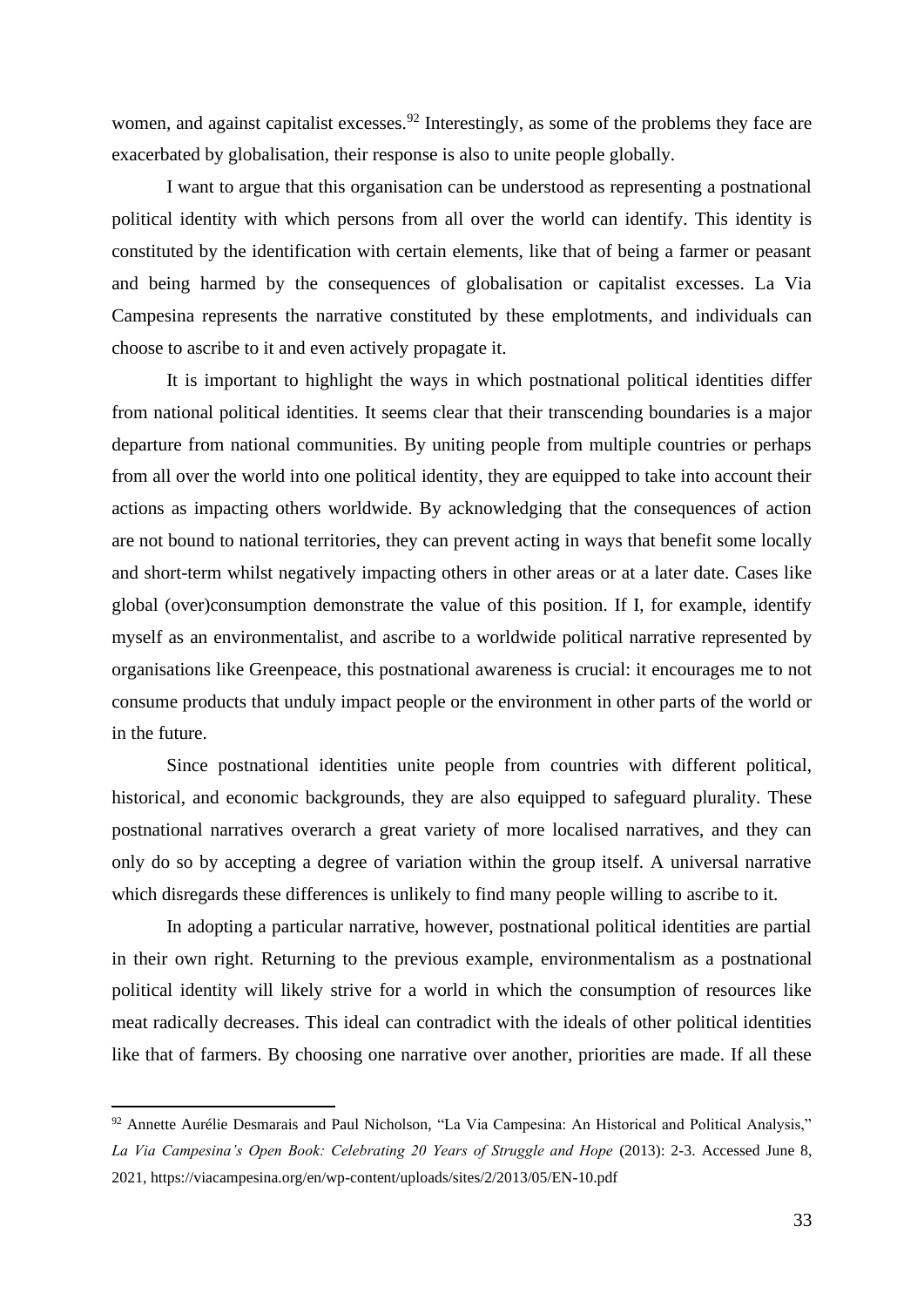narratives are necessarily partial, it is important that they accept this partiality if they are to communicate their differences to others with different identities and negotiate outcomes which all find acceptable. To examine more clearly how different political identities can interact without letting their differences get in the way, I will look at Ricoeur's model of linguistic hospitality.

# **4.3. Communication and linguistic hospitality**

The different identities persons adopt can thus vary wildly. With so many possible identities, is it feasible that even the most divergent identities overcome their differences to some extent, and acknowledge their partiality, to peacefully negotiate shared outcomes? If not, these differences may result in conflicts and thereby endanger the continued existence of some identities in the public sphere. Paul Ricoeur offers a suggestion on how we should envision peaceful communication between different groups by analysing translation and its ethical implications in his posthumously published book *On Translation*.

Contemplating the basis of translation, Ricoeur navigates between two theoretical alternatives: either languages are impossible to translate into one another, or there is a universal basis on which all languages can be translated. As both options are problematic, Ricoeur contents himself with the practical fact that we do translate.<sup>93</sup> Aside from translating for some purpose, furthermore, he thinks we have a desire to translate; "a desire that relates to *Bildung* and the broadening of one's horizon."<sup>94</sup>

Translation always involves appropriating some linguistic elements foreign to oneself and finding a way to express these elements in one's own language, which Ricoeur describes as "bringing the reader to the author, bringing the author to the reader, at the risk of serving and of betraying two masters."<sup>95</sup> There is a danger involved of either misinterpreting the words of the other or of giving up a part of oneself to make room for the other. Ricoeur proposes to adopt the model of what he calls *linguistic hospitality* in an ethical sense. The model of translation shows the value of accepting elements of an other, or of someone foreign, into one's own community.

In the case of divergent identities, it means bridging the gaps between them, and being open to the other as different. An important part of this is what Miller called doing away with

<sup>93</sup> Paul Ricoeur, *On Translation*, trans. Eileen Brennan (London and New York: Routledge, 2006), 14.

<sup>94</sup> Ibid., 21.

<sup>95</sup> Ibid., 23.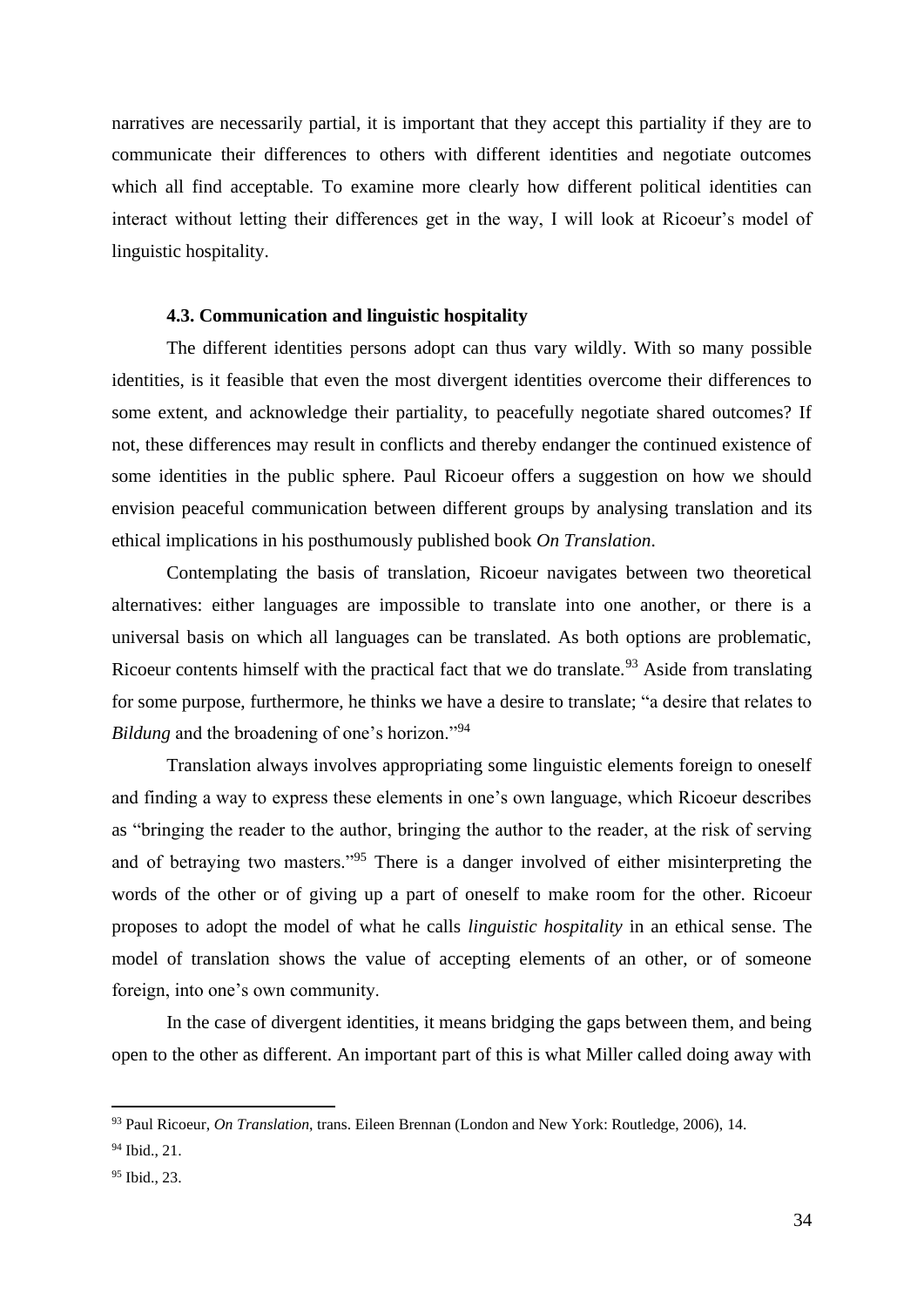exclusive elements of, in his theory, national identities, but it is not limited to national identities. The paradigm of linguistic hospitality involves accepting commensurability between identities, because identities, like languages, are not closed systems.<sup>96</sup> With enough effort, an understanding can be reached - just as languages with different origins can be made understandable to one another.

Translation can thus serve as a model for the communication of different identities, a model through which it becomes clear that identities are never so different that they cannot find some common ground. This is not to say that overcoming differences between different groups will always be easy, or will in practice always succeed, but that it is at least possible. Dries Deweer describes this as "the risky but hopeful ambition of bringing the self and the other closer together."<sup>97</sup> An ethical equivalent of linguistic hospitality should be aimed at when collective decision-making or safeguarding plurality requires so.

This concept is especially apt in case of identities transcending the nation scale, as Ricoeur demonstrates in his article "Reflections on a New Ethos for Europe." Linguistic hospitality is described as part of the political imagination needed to integrate the plurality of nations into Europe.<sup>98</sup> Ricoeur here conceptualises the model of linguistic hospitality as a way to combine or integrate identity and alterity: "to translate a foreign culture into the categories of one's own presupposes … a preliminary transference to the cultural milieu governed by the ethical and spiritual categories of the other."<sup>99</sup> This citation refers, once again, to the value of including the other into one's ethical considerations, an important value as political identities, just like the consequences of action, transcend borders.

The above paragraph discusses the model of linguistic hospitality in relation to Europe, a geographic region in which the different national identities admittedly have some cultural overlap. In the case of postnational identities like the one Via Campesina represents, their divergence from other identities on a local, regional or global scale could make fruitful and non-violent interaction harder than that between different national identities. In any case, however, an effort should still be made to see things from the other party's perspective, and it

<sup>96</sup> Dries Deweer, "Communication, Translation and the Global Community of Persons," *Études Ricoeuriennes / Ricoeur Studies* vol. 6 no. 1 (July 2015): 51. https://doi.org/10.5195/errs.2015.277.

 $97$  Deweer, "Communication, Translation and the Global Community," 50.

<sup>98</sup> Paul Ricoeur, "Reflections on a New Ethos for Europe," 3-5. The other two models Ricoeur describes in this article for the further construction of Europe are the 'model of the exchange of memories,' and the model of forgiveness.

<sup>99</sup> Ricoeur, "Reflections on a New Ethos," 5.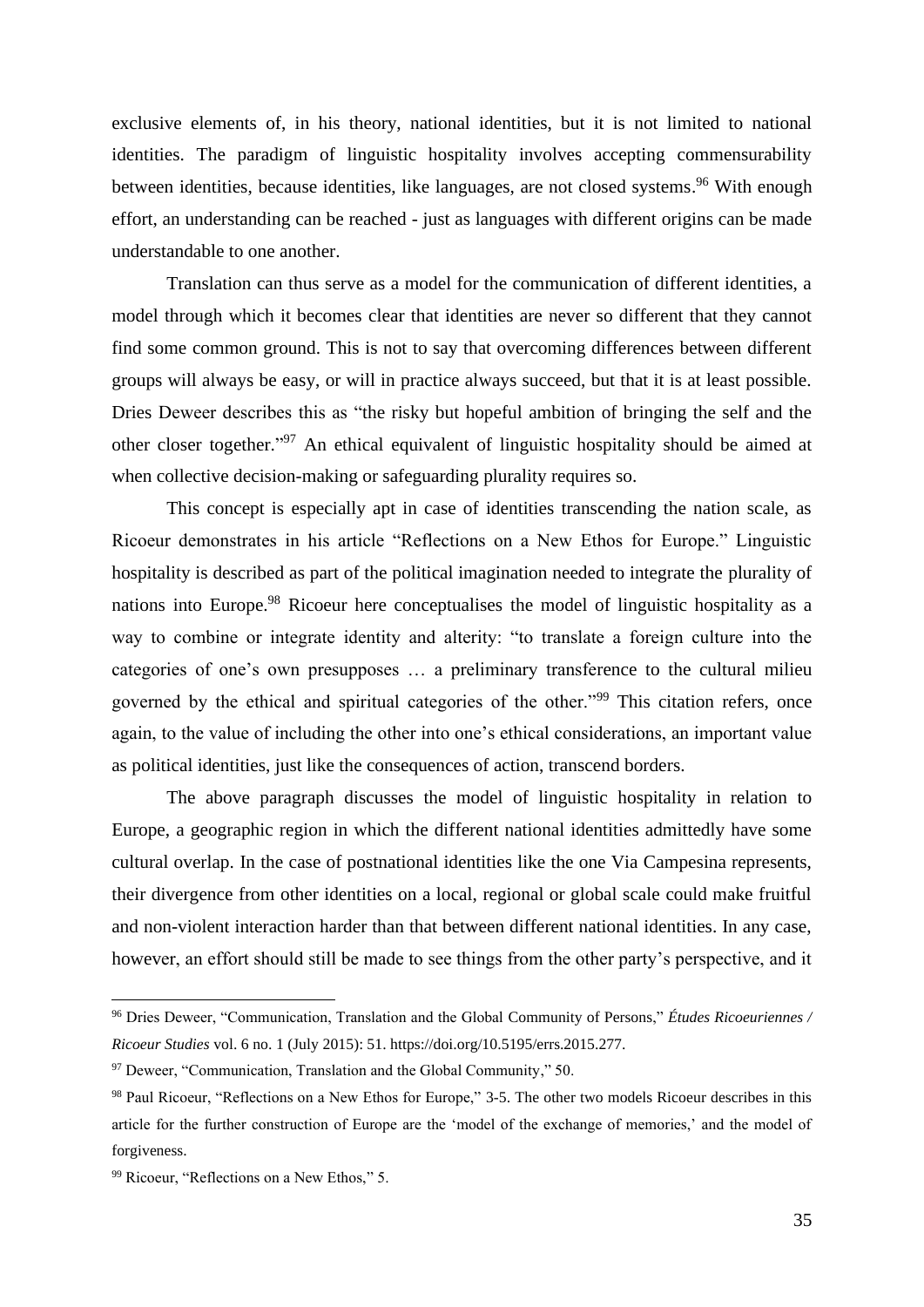should be practically possible to overcome differences to such an extent as to make communication possible.

#### **4.4. Challenges to narrative identity**

I will now discuss two objections to this account of narratively construed political identities. Both will be addressed first with a theoretical reply based on Ricoeur, and then with a practical reply considering the possibilities of the public sphere. The first important objection to consider concerns the voluntariness of identifications. I have spoken about identities as developed by persons emplotting events into a coherent narrative, suggesting that this is a voluntary process in which choice is involved. Some identifications, one might object, are forced upon people instead of voluntarily chosen. Those living in theocracies, for example, often have little choice but to adhere to the state religion. Discarding this identification, if one would wish to do so, could be met with repercussions, so how voluntary is it?

The key to a theoretical response to this objection is that all identifications are based to some extent on both ipse- and idem-aspects, and on a combination of constraint and freedom. Having to identify with a narrative because political, historical or familial pressures urge or even coerce one to is based on idem-aspects; reactions like 'we have always been … so that is not going to change now' refer to these aspects that members of collectives have in common, the things that make them the same to some extent. In this sense, there are always some idem-factors that constrain the possibilities of an individual to identify with certain narratives.

On the other hand, there is always a choice whether one regards these aspects as actually belonging to one's identity. Someone can comply with the rituals derived from the idem-aspects of a collective identity, but in private regard them as unimportant, or as a necessary evil. This choice derives from the ipse-aspect of identity, the possibility to actively discard old identifications or choose new ones. Seen in this light, there is always a combination of constraint and freedom at work: constraint because of the historical, political, biological etc. context of an individual or a group, and freedom because a degree of choice to discard old elements or incorporate new ones into one's identity always remains. This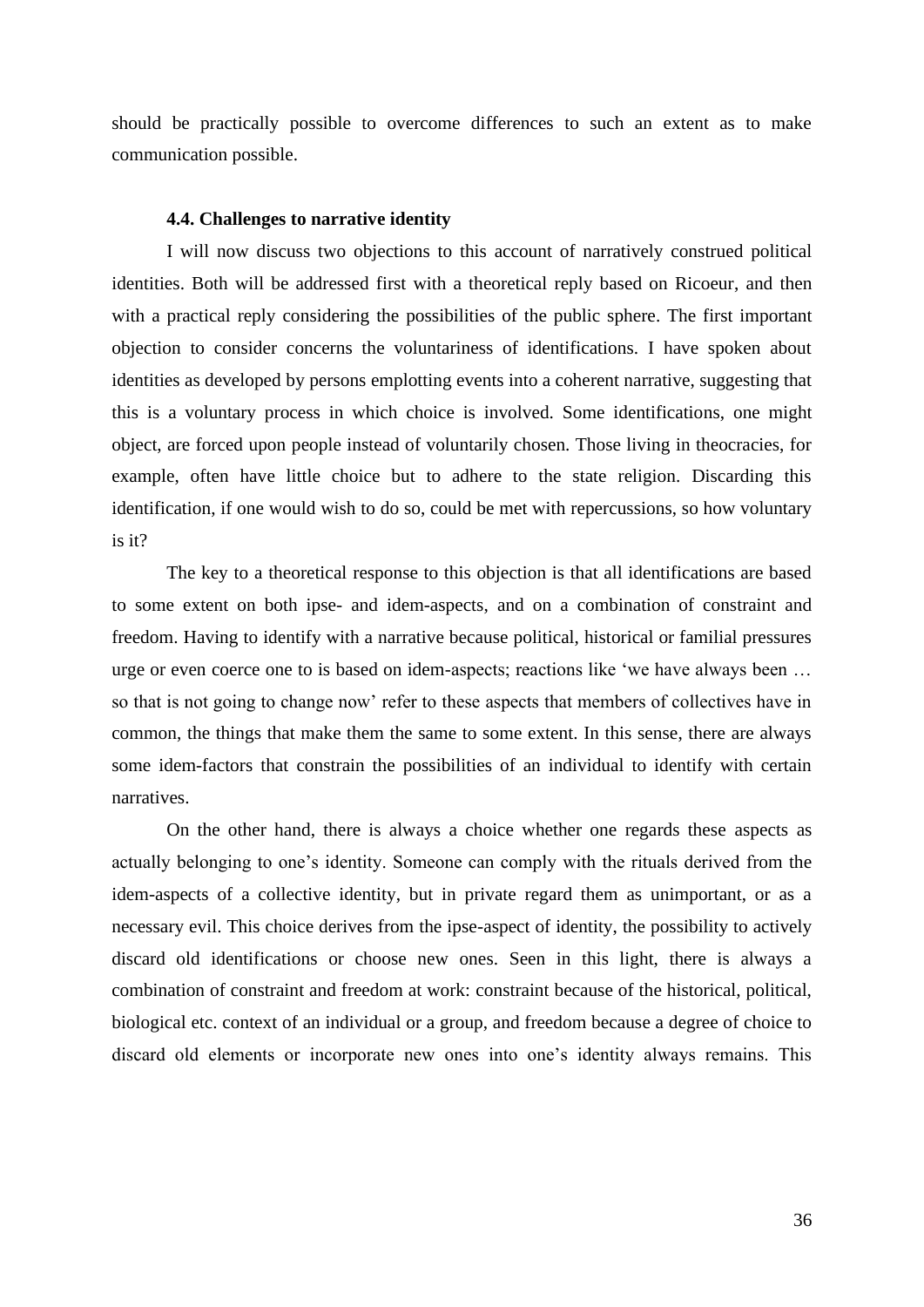combination of freedom and constraint is not limited to situations in which persons are actively coerced to identify with certain narratives but holds in all cases.<sup>100</sup>

Note that this does not solve the problems for those pressured to identify with a narrative they might not want to identify with. There are, however, some signs that more and more groups can express themselves in the public sphere. Benhabib gives some examples of the expansion of the public in Arendt's conception of the public sphere over the years. These concern identities finding their way to the political agenda even if they formerly could not.

"The emancipation of workers made property relations into a public-political issue; the emancipation of women has meant that the family and the so-called 'domestic-intimate' sphere become political issues; the attainment of rights by non-White and non-Christian postand neo-colonial peoples has put cultural questions of collective self- and otherrepresentations on the agenda."<sup>101</sup>

In an influential article on the public sphere, Nancy Fraser uses the term *subaltern counterpublics*<sup>102</sup> to describe how such groups seeking emancipation and participation create their own publics as opposed to trying to fit into the dominant narrative.<sup>103</sup> She contends that in societies with dominant and subordinate groups, establishing multiple publics "help[s]

<sup>100</sup> This corresponds to an early work of Ricoeur translated as *Freedom and Nature: The Voluntary and the Involuntary*, in which he aims to reconcile the voluntary and the involuntary. Regarding decisions, he shows the freedom to decide new things, the voluntary, to be dependent on contextual, involuntary, factors. In the words of translator Erazim V. Kohák: "the choosing will does not create novelty *ex nihilo*, but appropriates the involuntary into the process as the willed motive of …" Paul Ricoeur, *Freedom and Nature: The Voluntary and the Involuntary*, trans. Erazim V. Kohák (Evanston, IL: Northwestern University Press, 1966), xix.

<sup>&</sup>lt;sup>101</sup> Benhabib, "The Embattled Public Sphere," 5.

<sup>&</sup>lt;sup>102</sup> Nancy Fraser, "Rethinking the Public Sphere: A Contribution to the Critique of Actually Existing Democracy," *Social Text* No. 25/26 (1990), 67. https://doi.org/10.2307/466240.

<sup>&</sup>lt;sup>103</sup> Scholars like Craig Calhoun and Fraser discuss that 'the public sphere,' at least as Habermas construed it, is not a universal given in which everyone can participate but that it is often exclusionary. Fraser argues, therefore, for a "plurality of competing publics," and Calhoun for seeing "the always plural but not necessarily discrete public spheres [] as products of social struggles, institutional formations, or culture." These conceptions highlight the formation of alternative publics or public spheres even if one cannot participate in the larger public sphere or fit the national narrative. Craig Calhoun, "The Public Sphere in the Field of Power," *Social Science History*, Vol. 34, No. 3 (Fall 2010), 329. https://doi.org/10.1017/S0145553200011287. Fraser, "Rethinking the Public Sphere," 61.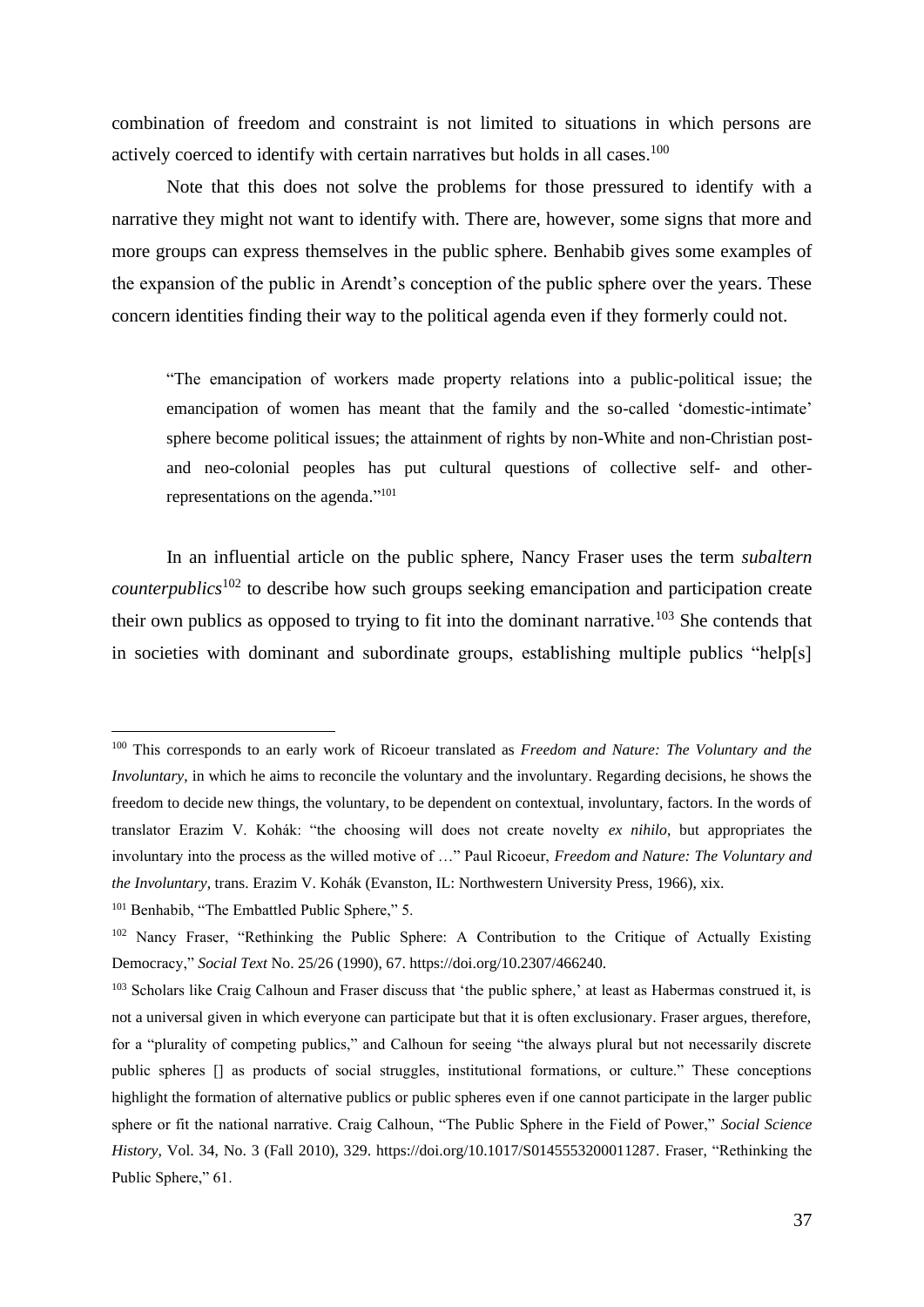expand discursive space."<sup>104</sup> Establishing alternate publics and identities from a subordinate position can thus lead to more participation and can be a way to create space for more political identities to express themselves on a voluntary basis.

A second objection applying especially to postnational political identities is that the communication and negotiation between different identities on a postnational scale seems to require global democracy. The main point is that, as I have argued in 3.1., a healthy public sphere in which communication between groups adhering to different identities can take place necessitates some democratic political characteristics. These are for example equal access to information, equal rights of expression and the right to organise groups  $-$  a combination of factors I have (reductively) discussed as democratic equality. What of the seeming disregard for the public sphere in some non-democracies? Does it not undermine the possibility for people to adhere to and express their political identities?

The theoretical answer to this objection is similar to the previous one. There is a combination of constraint and freedom which determines the possibilities for persons to express, or to representatively establish, their political identities. In a situation where the constraining factors are great, these possibilities are reduced, but not entirely gone. In a country in which freedom of speech or equal access to the public sphere is not guaranteed, there are still some possible identifications. Such a lack of democratic equality, however, means that the capacity to act of the plurality of actors in the public sphere is diminished. With the goal of a healthy public sphere in mind, for all identities to express themselves in, these situations can be challenged.

The democratic equality I have outlined as important for a healthy public sphere is not evident in every state, and this diminishes the real possibilities for underrepresented or misrepresented groups to express their political identities in the public sphere. Returning to Arendt's notion of the public sphere, however, shows that the public sphere is in principle possible anywhere people unite in action. It should thus not depend on the state but can even be developed as a counter to the state. Fraser's notion of *subaltern counterpublics* thus applies here as well. Even if the state represses the expression of some political identities, those in dissent can still organise themselves around a common narrative, in the process challenging the one-sidedness of the prevalent narrative.

To counter the objections, then, acknowledging that political identities result from a combination of constraint and freedom is the first step. Seeing that the constraining factors

<sup>104</sup> Fraser, "Rethinking the Public Sphere," 67.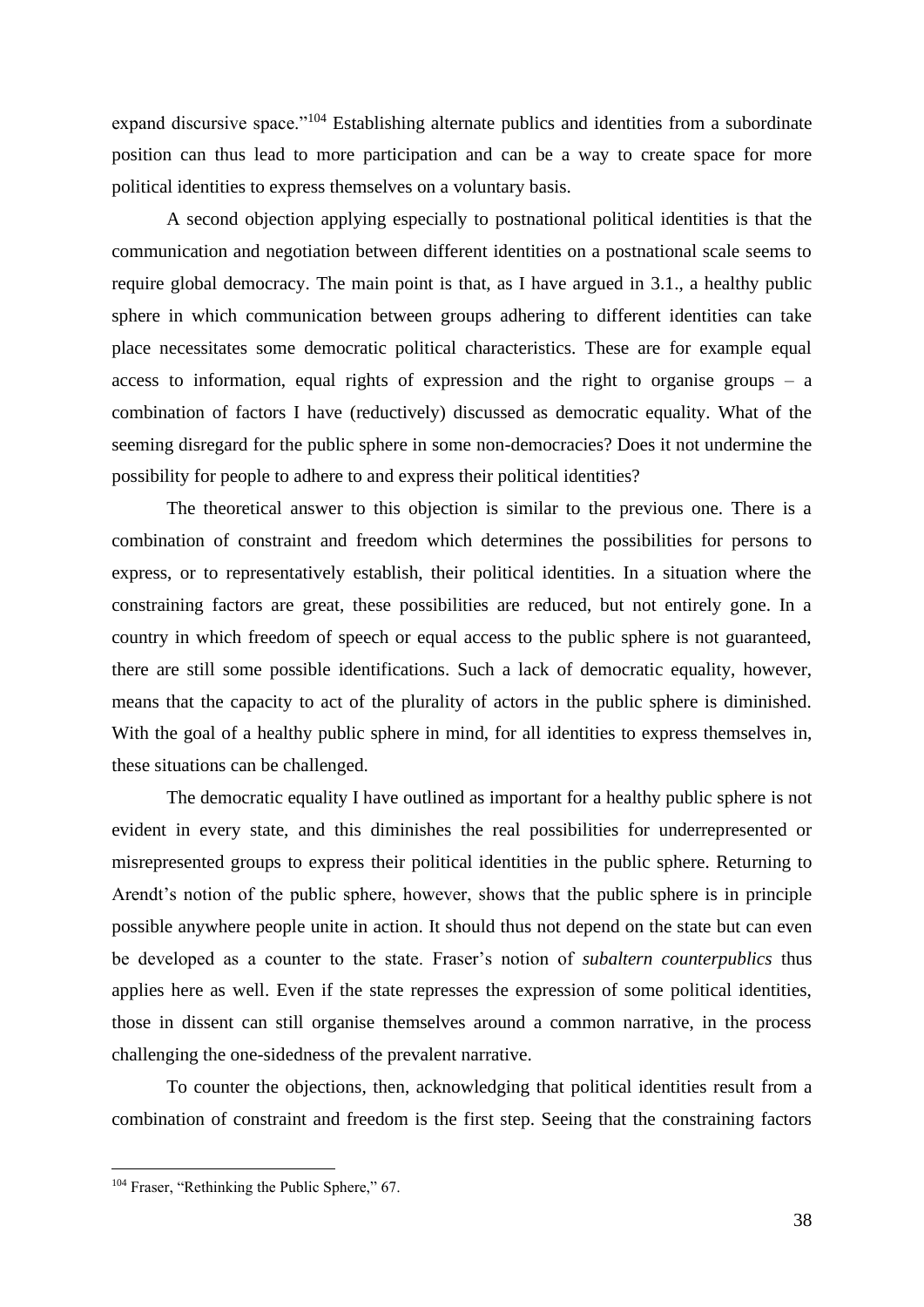can be challenged by creating alternative publics is the second step. Regarding postnational identities, these steps are of great importance. A political narrative bridging many countries will often bridge different political systems. Some of these systems may be hostile to a specific postnational identity, but that does not mean that people from within those systems cannot identify with it. They can do so by creating an alternative narrative in which this identification figures irrespective of the political system's hostility.

#### **4.5. Narrative postnational identities**

In this chapter, I have tried to make the case for narratively construed postnational political identities. On a narrative account of identity, characteristics or events are emplotted into a coherent narrative. These identities are thus not set in stone; they consist of the emplotment of several events, some of which are fictional, although the basis of these events lie in real causal and historical factors. The interplay of constraints, caused by these contextual factors, and the freedom to deviate from it is at play in every narrative identity. Narrative identification works on multiple levels, like local, national and postnational, and the multiple identities constructed in this way can overlap. An important process by which these identities are constructed, presented to members of a group and to others, and made political, is via representation. A healthy public sphere is necessary for the interaction between different narrative identities and Ricoeur's model of linguistic hospitality offers some insight into the ethics that can guide such interaction: accepting the other as different.

On this account of identity, postnational identity is not only possible but is a form of identity that can deal with some challenges that more localized forms of identity face. These challenges are that actions do not stop at the border while traditional identities often do, and that too strict interpretations of identity threaten the plurality in societies. Postnational identities have a wider scope than national ones and are better suited to observe the consequences of action on a postnational scale. Because they connect people from different parts of the world with different backgrounds, they are also capable of allowing plurality and difference to exist within their groups. Postnational identities are partial, however, just like other collective identities like nationality, and they need to acknowledge this in their communications and negotiations with people with other identities.

Postnational political identities will likely play a larger role in global politics if the influence of nations continues to wane. By adopting a narrative model of identity, they can do so in a way that allows plurality and difference to exist, while also aiming at their collective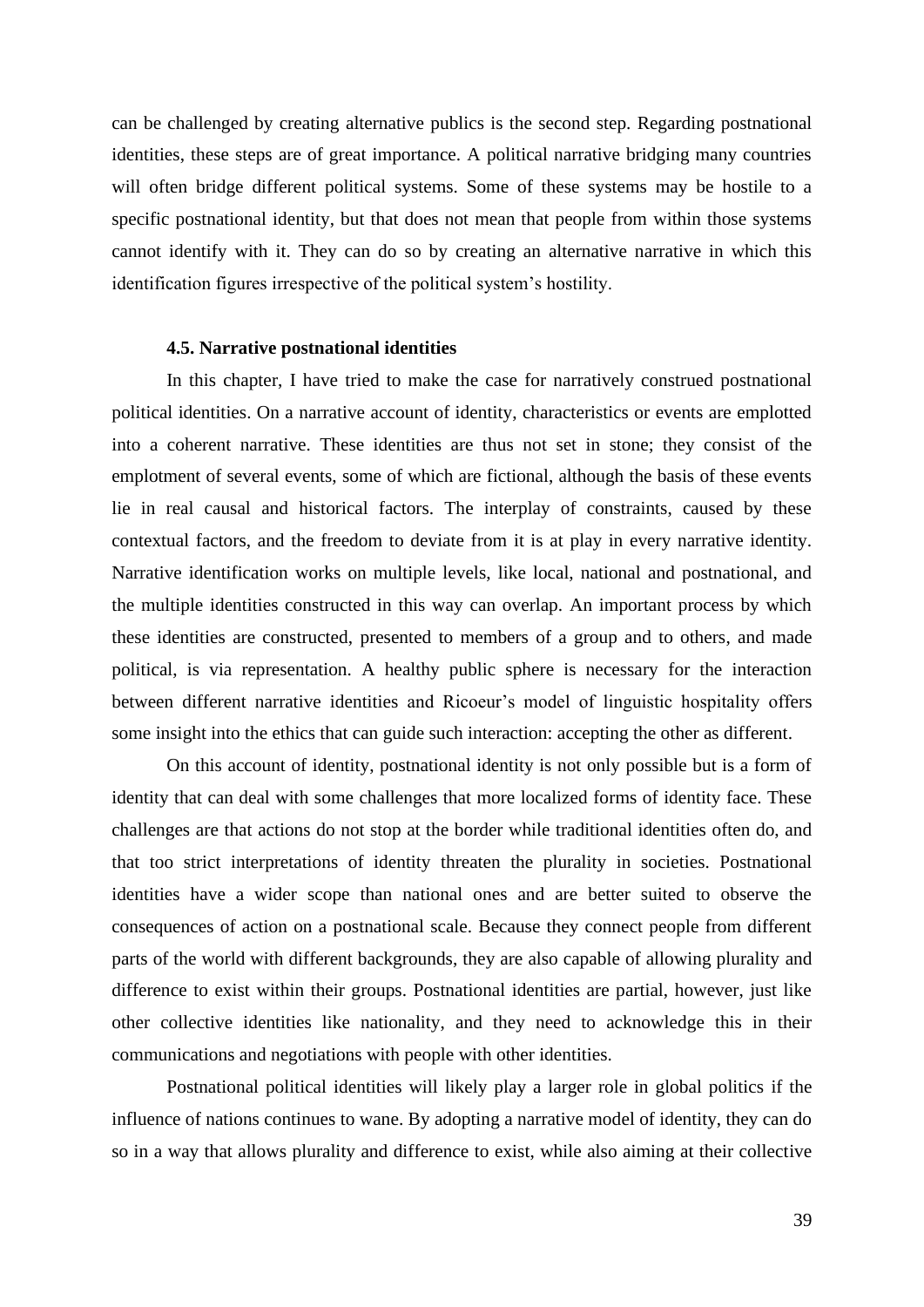aspirations. Narratives of postnational identity, mobile, relational and translatable as they are, can thus serve a useful role in the public arena and should not be discarded.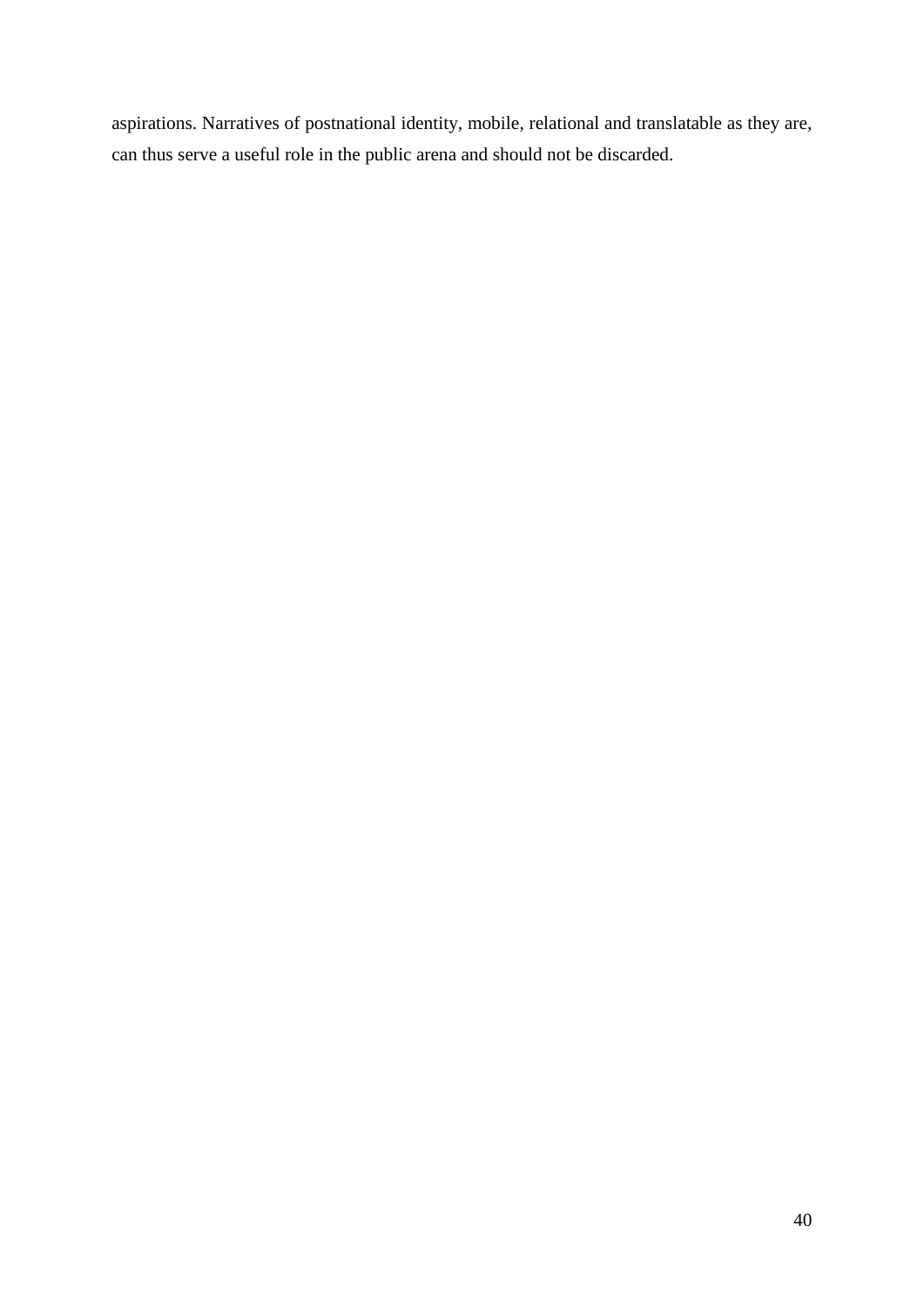## **5. Conclusion**

In this thesis I have analysed how postnational identities can be narratively construed, and how they differ from more traditional political identities such as national ones. I want to start here by answering the research question, 'how can the works of Paul Ricoeur and Hannah Arendt contribute to a theory of postnational political identity which can answer to the communitarian critique of cosmopolitanism?'

In the second chapter, I discussed Ricoeur's account of personal identity and found that it leads to a model of identity which is mobile while acknowledging its background and its relation to others. Accepting responsibility in relation to an other is an aspect frequently stressed in Ricoeur's political thought, an aspect the intertwinement of narratives demonstrates. This insight is guiding for the idea of postnational identities, as these are ideally equipped to consider the relationality involved in identity. Furthermore, Ricoeur's concept of emplotment offers a way to situate identities in relation to identifications, events, and causal chains. The idea that collectives can choose which identifications to emplot and determine the relative value of emplotted elements for who they are, is very important. This makes it possible for people to choose identifications which are not bound to their national narrative, enabling them to identify with postnational narratives instead if they should wish to do so.

In chapter 4, another contribution of Ricoeur to theorising postnational identity was introduced: his model of linguistic hospitality. This model derives an ethical aim from the way translation works, by creating an openness in one's language for aspects of other languages to occupy. The ethical aim is to emulate this openness on the level of identities. It requires different identities to open some space for perspectives not their own, to guarantee their differences do not result in conflicts. Postnational identities can benefit from this, because they already allow a reasonable degree of difference within their group due to the different nationalities included in them. Practicing this openness on a global level is necessary to avoid entrenching differences as sometimes happens with more localised forms of identity.

Hannah Arendt's contribution to the construction of postnational identities is discussed in chapter 3. The public sphere as she conceives it, as a space of appearance, is the medium by which personal identities can become political. The space of appearance is the space in which people actively reveal themselves to others. Arendt conceives mainly the ipseaspect of identity, as actively choosing to appear in public as such and such, as political. Ricoeur stresses, however, that idem-aspects – characteristics taken over by habit, for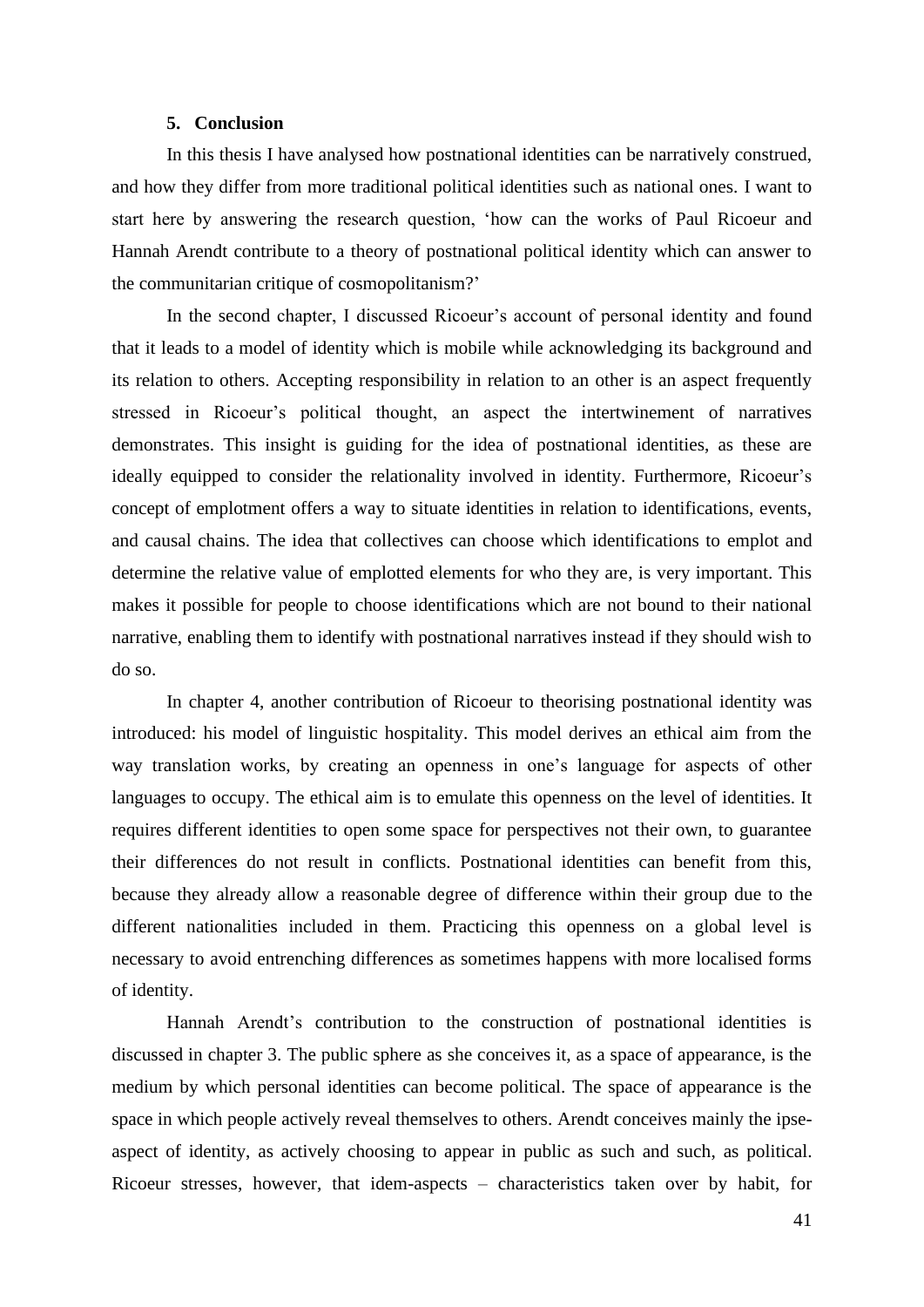example – play a large role as well in how people can and do present themselves. Arendt's position, however, makes it possible to conceive of any new identity representing itself in the public sphere, on a local, national, or postnational level.

The theory of self-revealing action in the public sphere leads to an interesting position regarding the paradox of representation. The paradox is that those who represent a group cannot accurately represent the group because their positions separate them from their representees. Identities require representation to come across to members of the group and to members of other groups in the public sphere. Representatives thus have an active role in the way their identity is presented to itself and to others. If this is the case, a sort of constructivism appears to be at work; representing a political group to itself and to others plays a role in the story the collective tells about itself. Representatives are then not at odds with their group, but an extension of it responsible in part for its emplotment. They are not the only factors in this process, however, as those who perceive their representations have an interpretative task to fulfil as well.

From the chapters in this thesis, it can be concluded that differences between personal and political identities are not set in stone. While they are based on causal histories, they have the freedom to change the value of elements in their narratives to make room for people with different identities – even if this endeavour involves some risk. Ricoeur's political thought, according to Dauenhauer, contributes to a third way between communitarianism and cosmopolitanism.<sup>105</sup> This thesis has attempted to concretise this third way by arguing for postnational identities which incorporate a plurality of different causal contexts while also providing a common narrative to identify with. In doing so, the communitarian stress on local affiliations can be accepted while more universal identifications and a universal starting point for political deliberation are possible.

Postnational identities are forms of political identity which are particularly relevant in a globalised world. They can unite people from all over the world into a shared narrative, while acknowledging the different contexts these people come from. Thus, if the framework of the nation-state loses some of its significance, it is not necessary to hold on to national identities whatever the cost. This means that shared narratives which many people from different places can identify with can be powerful tools for global or regional cooperation, not just in the integration of Europe, but for worldwide projects and aims as well. In a globalised world with global problems, the solving of which sometimes exceeds the

<sup>&</sup>lt;sup>105</sup> Dauenhauer, "Promise and Risk," 312.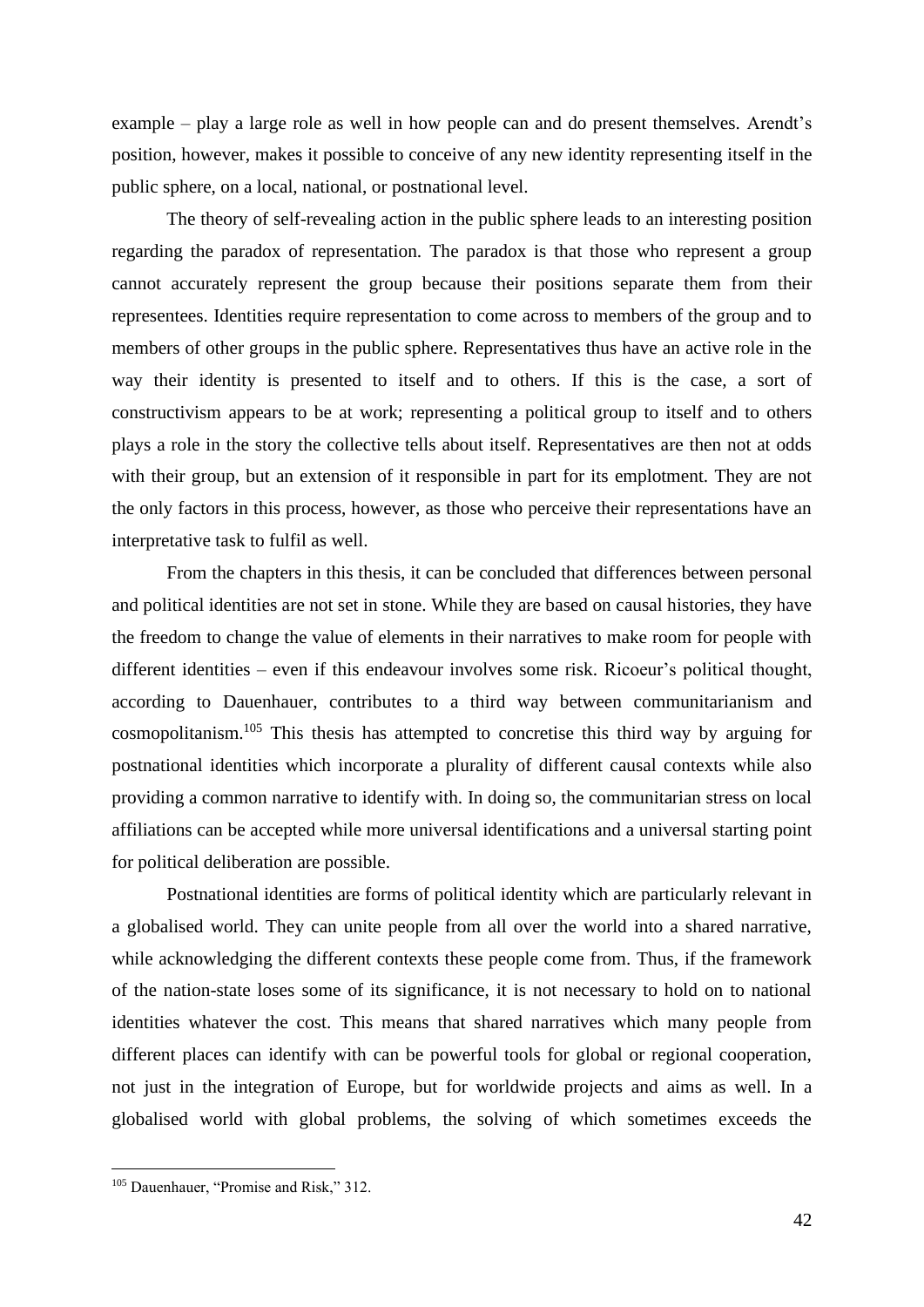capacities of nations, it is promising that nationalities are not the only possible political identities. Far from it: just like a person can read multiple books at the same time, they can ascribe to different political narratives simultaneously. The importance of these identities may vary from person to person but can also vary for a single person over time. Crucially, the importance of identifications can be changed by engaging with others on the basis that our narrative identities are relational and that they can make room for other narrative identities and vice versa.

### *Further research and limitations*

This conception of narrative postnational identities creates some avenues for further inquiry, which I will now discuss. By seeing representation as a crucial feature of identity construction in the space of appearance, the current thesis is in line with recent interest in representative aspects of politics.<sup>106</sup> This leads to some interesting considerations regarding representation. Especially in the case of postnational identities, traditional representation by political parties in national contexts is often impossible.<sup>107</sup> New identities represented on a postnational scale thus require new organisational and institutional contexts. Movements like La Via Campesina show one way of representing a diverse global identity. It can be researched which other ways of representation are possible and effective, and what the consequences of specific forms of representation are for the identities they represent. Furthermore, in the global context, representations often require a medium to reach the people they aim to reach. If representation is important for identity formation, the role of the media in this process should be researched.

The representation of narratives in the public sphere has been shown to offer the possibility for group identities to express themselves. There seems to be an emancipatory potential in this self-revealing through representation. Underrepresented or misrepresented groups of people can reveal their story to others and to themselves in the public sphere to gain a voice in political debate. In a postnational context this creates options for identities that

<sup>&</sup>lt;sup>106</sup> On the representative turn, see Sofia Näsström, "Where is the Representative Turn Going?". An example is Nadia Urbinati, *Representative Democracy: Principles and Genealogy* (Chicago, IL: University of Chicago Press, 2008).

<sup>&</sup>lt;sup>107</sup> Interestingly, the 'pan-European' progressive political party Volt is active in 29 countries and aims to surpass the national level of politics in favour of politics on a European level. In the countries in which they are present, they are still marginal; it remains to be seen whether this will change in the short term. "About us," Volt. Accessed June 5, 2021, https://www.volteuropa.org/about.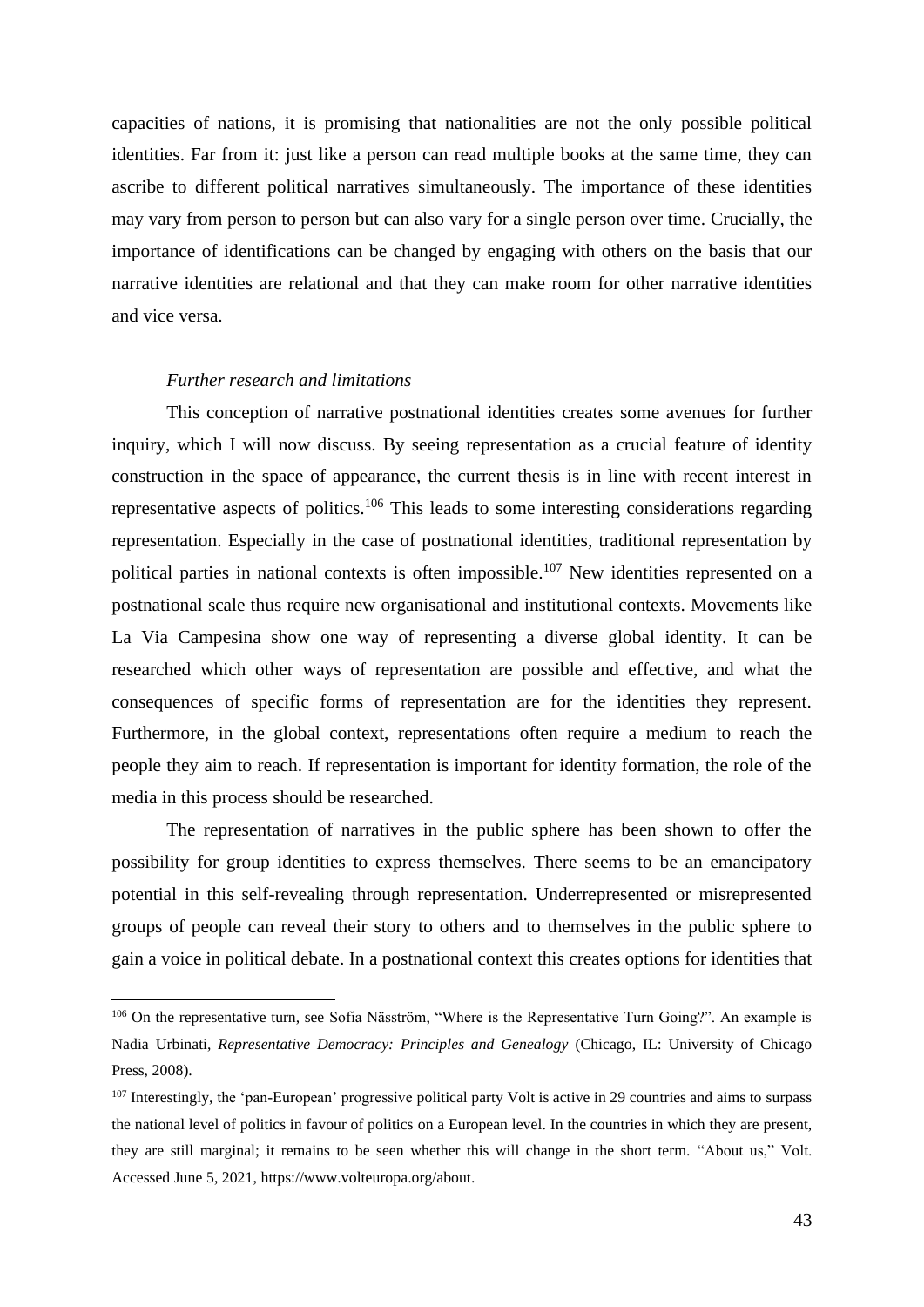are not traditionally bound to a national territory to communicate and negotiate with other identities on an equal footing. The model of narrative identities represented in the public sphere can be applied to case studies of underrepresented or misrepresented identities to gain new perspectives on this possibility. Studies on alternative conceptions of the public sphere, including plural publics and counterpublics, can also further the examination of the emancipatory potential of different political narrative identities and their interactions.

I want to consider two limitations to the argument. The first is the downside of the quite specific notion of the public sphere I have used. Hannah Arendt's notion of the public sphere as a space of appearance is somewhat idiosyncratic when compared to the more Habermasian notion often used. While the articles mentioned in footnote 103 show that Habermas' conception of the public sphere is not unproblematic, situating the arguments of this thesis in a broader discussion of the public sphere would test its strength and might reveal its weaknesses. While I have discussed the public sphere as a space of appearance and briefly discussed some of its democratic conditions, a more in-depth discussion of the literature on this subject could provide these conditions with more clarity and context.

Another limitation is that I have worked from the assumption that overcoming differences to avoid conflict is desirable or even necessary for politics. Other conceptions of democratic theory, especially agonistic ones like that of Chantal Mouffe, would likely question this need of a politics (relatively) free of conflict. She contends that conflict is an inherent feature of democracy and that it cannot be solved, because it arises from the radically "pluralistic nature of the social world."<sup>108</sup> While the model of linguistic hospitality offers some guidelines to integrate identity and alterity, the objection from this perspective is that some differences are so great that they cannot be overcome. The main question is the following: can and should groups truly be reconciled, overcome their differences, and avoid conflicts? It is unlikely that this question will be conclusively answered, however, and perhaps examining different perspectives is the best we can do.

To conclude, then, there is no reason the decreasing influence of nations and of national identities should lead to moral uncertainty. Political identities built around different elements, especially those disregarding national boundaries, can take over their roles. There will likely never be one political identity with which all humans can identify, but neither is this necessary. Postnational identities, on the other hand, while maintaining their shared and

<sup>108</sup> Chantal Mouffe, *On the Political* (London: Routledge, 2005), 10.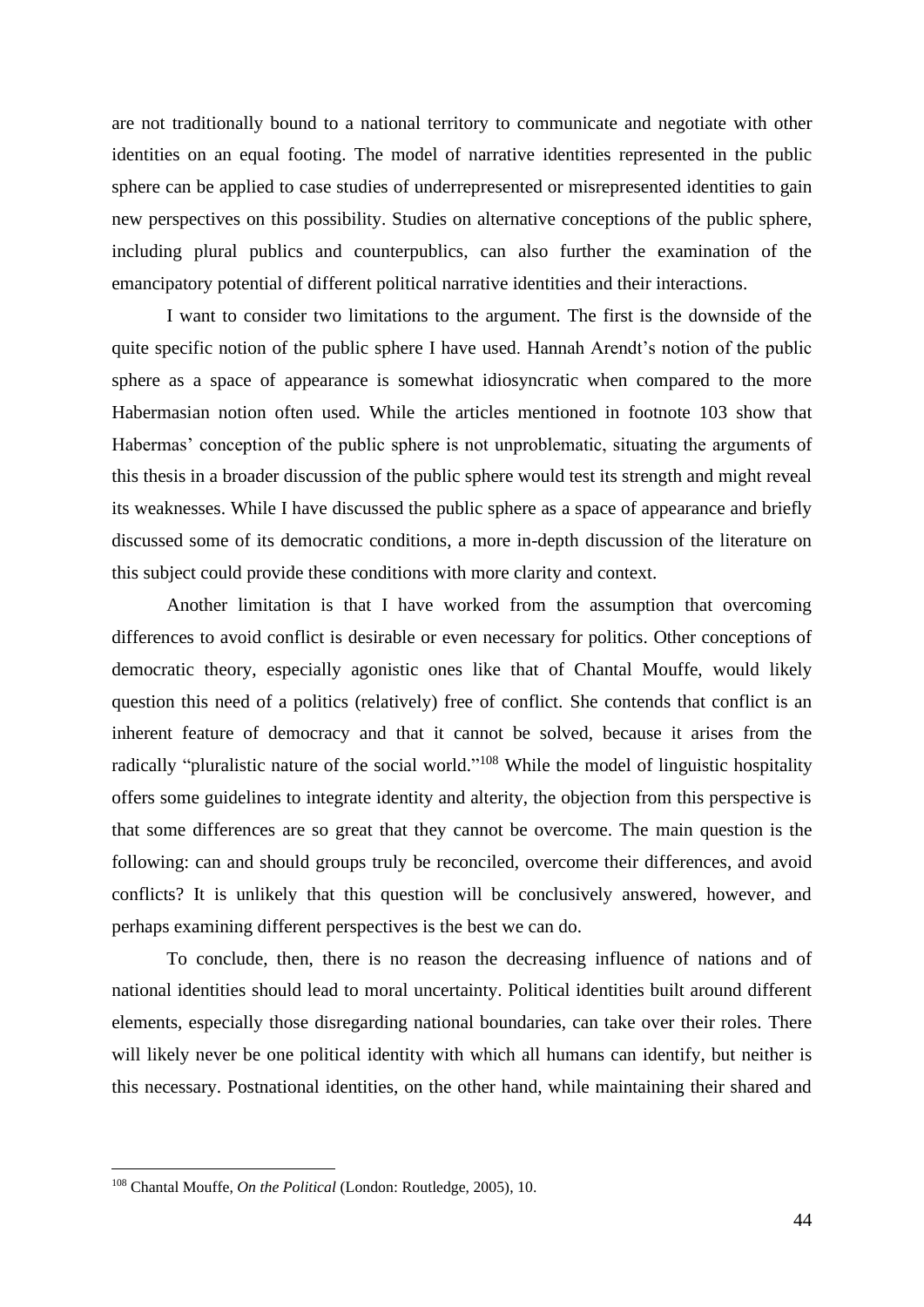partial identifications, can respect differences within their groups. If they are also open to other identities, they can thus serve as loci of political deliberation on the global stage.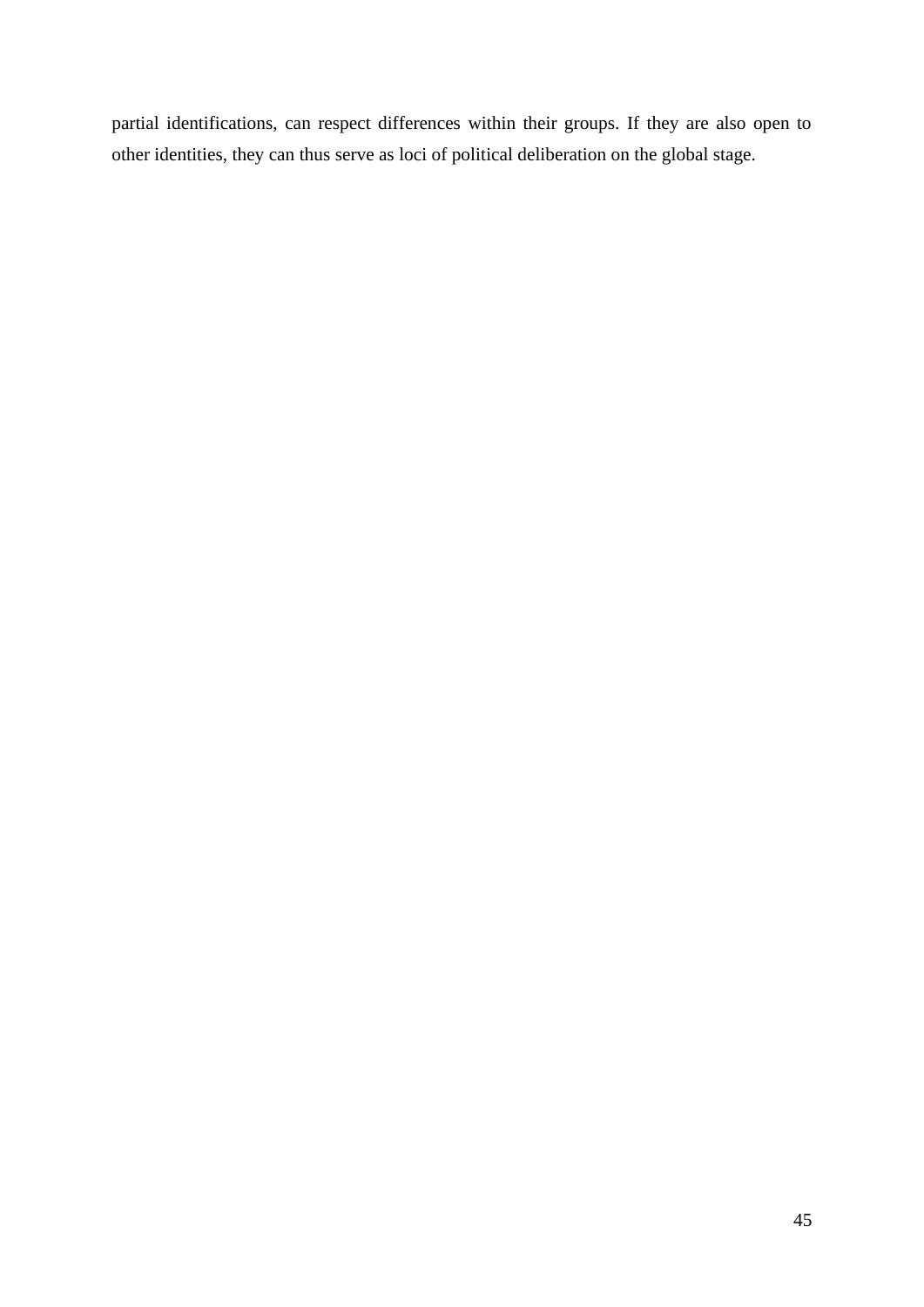### **Bibliography**

- Anderson, Benedict. *Imagined Communities: Reflections on the origin and spread of nationalism*. London: Verso, 1983.
- Arendt, Hannah. *The Human Condition*. Chicago, IL: University of Chicago Press, 2018 [1958].
- Benhabib, Seyla. "The Embattled Public Sphere: Hannah Arendt, Juergen Habermas and Beyond." *Theoria: A Journal of Social and Political Theory*, no. 90 (December 1997): 1-24. https://doi.org/10.3167/th.1997.449002.
- Benhabib, Seyla. *The Reluctant Modernism of Hannah Arendt.* Lanham, MD: Rowman & Littlefield Publishers, Inc., 2003.
- Bell, Daniel. "Communitarianism." *The Stanford Encyclopedia of Philosophy* (Fall 2020 Edition), ed. Edward N. Zalta. https://plato.stanford.edu/entries/communitarianism/.
- Calhoun, Craig. "The Public Sphere in the Field of Power." *Social Science History*, Vol. 34, No. 3 (Fall 2010): 301 – 335. https://doi.org/10.1017/S0145553200011287.
- Castells, Manuel. "The New Public Sphere: Global Civil Society, Communication Networks, and Global Governance." *The Annals of the American Academy of Political and Social Science*, Vol. 616 (March 2008): 78-93. https://doi.org/10.1177/0002716207311877.
- Dauenhauer, Bernard P. *Paul Ricoeur: The Promise and Risk of Politics.* Lanham, MD: Rowman & Littlefield Publishers, Inc., 1998.
- Danforth, Loring M. "Claims to Macedonian Identity: The Macedonian Question and the Breakup of Yugoslavia." *Anthropology Today* Vol. 9, No. 4 (August 1993): 3-10. https://doi.org/10.2307/2783448.
- Dempsey, T. *The Delphic Oracle, Its Early History, Influence and Fall.* Oxford: B. H. Blackwell, 1918.
- Desmarais, Annette Aurélie and Paul Nicholson. "La Via Campesina: An Historical and Political Analysis." *La Via Campesina's Open Book: Celebrating 20 Years of*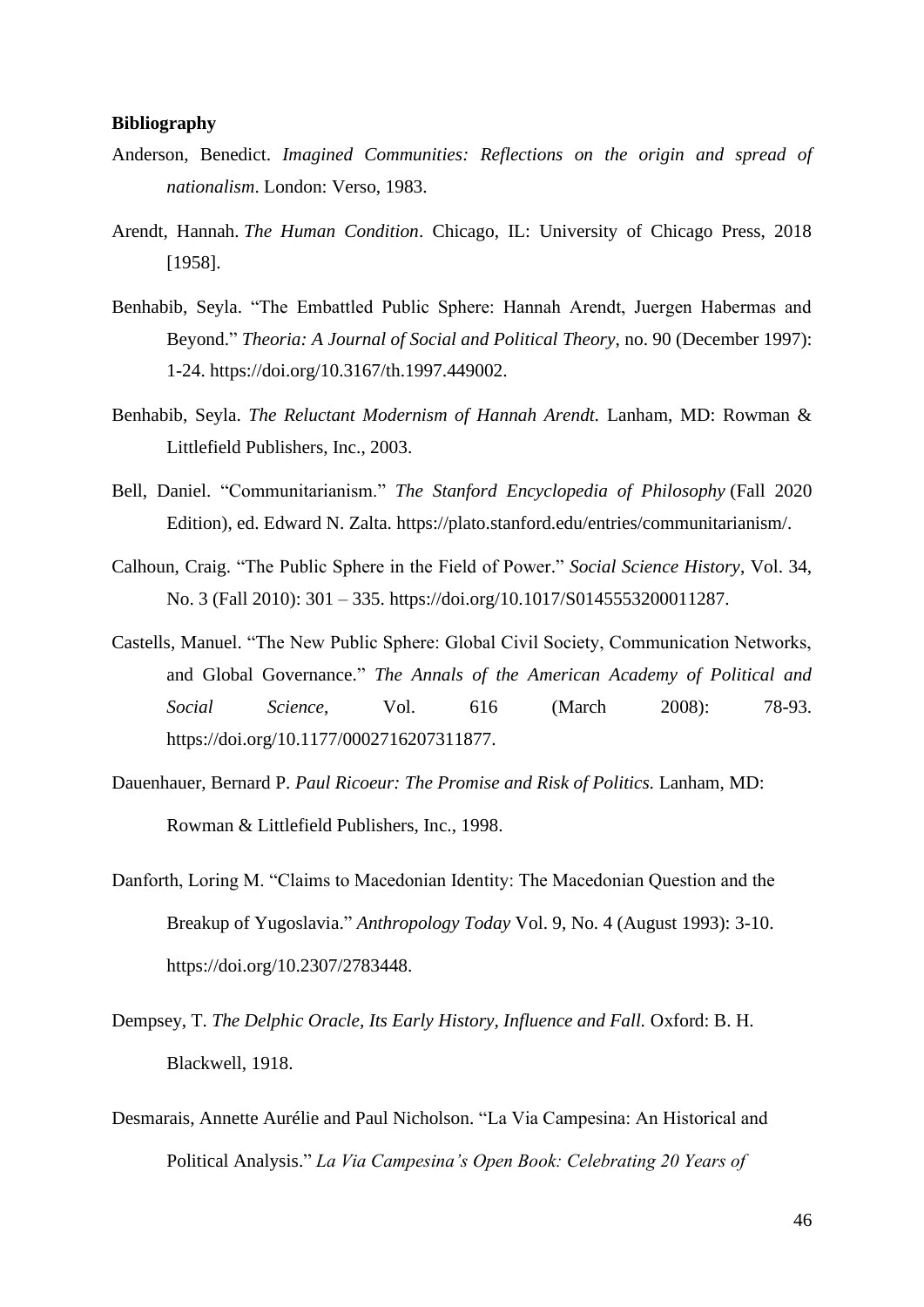*Struggle and Hope* (2013): 1-10. Accessed June 8, 2021.

https://viacampesina.org/en/wp-content/uploads/sites/2/2013/05/EN-10.pdf.

Deweer, Dries. "Communication, Translation and the Global Community of Persons." *Études Ricoeuriennes / Ricoeur Studies* vol. 6 no. 1 (July 2015): 46-56. https://doi.org/10.5195/errs.2015.277.

Fraser, Nancy. "Rethinking the Public Sphere: A Contribution to the Critique of Actually Existing Democracy." *Social Text* No. 25/26 (1990): 56-80. https://doi.org/10.2307/466240.

Habermas, Jürgen. *The Postnational Constellation: Political Essays.* Edited and translated by Max Pensky. Cambridge, MA: MIT Press, 2001.

Miller, David. *Citizenship and National Identity.* Cambridge: Polity Press, 2000.

Mouffe, Chantal. *On the Political.* London: Routledge, 2005.

Näsström, Sofia. "Where is the Representative Turn Going?" *International Journal of Political Theory* vol. 10 issue 4 (2011): 501-10. https://doi.org/10.1177/1474885111417783.

Pew Research Center. "Eastern and Western Europeans Differ on Importance of Religion, Views of Minorities, and Key Social Issues" (October 2018): 1-29. Accessed June 8, 2021. https://www.pewforum.org/2018/10/29/eastern-and-western-europeans-differon-importance-of-religion-views-of-minorities-and-key-social-issues/.

Ricoeur, Paul. *Freedom and Nature: The Voluntary and the Involuntary*. Translated by Erazim V. Kohák. Evanston, IL: Northwestern University Press, 1966.

Ricoeur, Paul. *Oneself as Another.* Chicago, IL: University of Chicago Press, 1992.